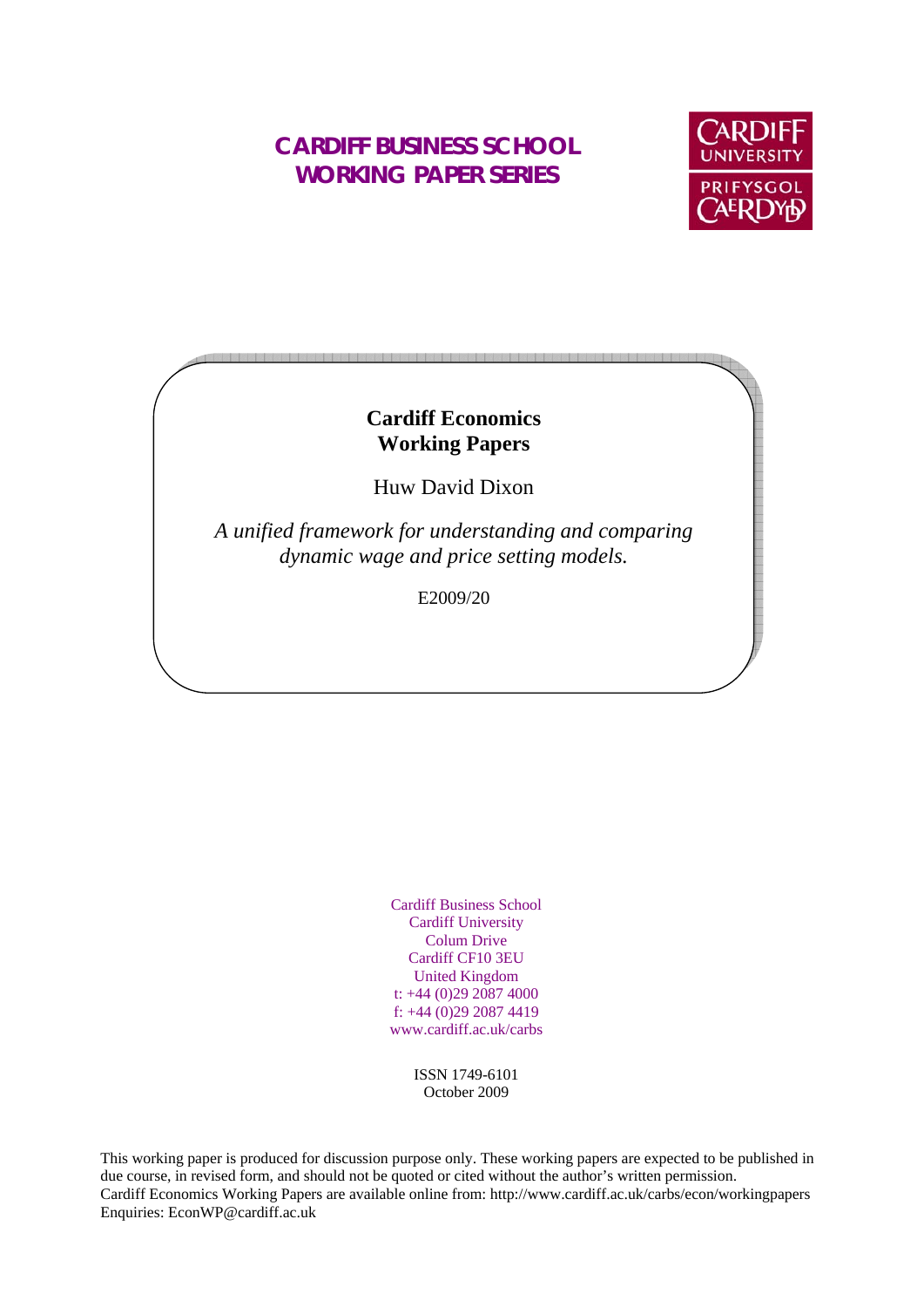# A unified framework for understanding and comparing dynamic wage and price setting models .

Huw David Dixon

October 22, 2009

#### Abstract

This paper argues that the cross-sectional approach to durations is essential to understand nominal rigidity because this captures the fact that price-spells are generated by firms' price-setting behavior. Since the distribution of durations is dominated by a proliferation of short contracts, the cross-sectional measure corrects for this by length-biased sampling. Modelling the price-spell durations in this way enables us to see how Taylor, Calvo and their generalizations relate to each other, and enable us to compare price-setting behavior for a given distribution of durations. We also show how the microdata can be directly related to the macroeconomic pricing models in this setting.

JEL: E50. Keywords: Price-spell, steady state, hazard rate, Calvo, Taylor.

This research began when I was a visitor to the ECB in January 2002 and is a revised version of ECB working paper 676 (2006). Of the same title. The financial assistance of the Foundation Banque de France helped me in preparing this revision. I would like to thank Michael Beenstock, Vitor Gaspar, Jurgen von Hagen, Benoit Mojon, Herve Le Bihan, Henri Pages, Adam Reiff, Luigi Siciliani, Peter N Smith, John B Taylor, John Treble and Mike Wickens for helpful clues in my quest. Thanks also to PhD students at York, Cardiff and Lisbon for their comments when I have given this as part of a PhD course on monetary policy over the last 5 years. The paper has been given at seminars at York, Cardiff, the ECB, Banque de France, and the MMF conference (2006) and European Monetary Forum (2008). I have only myself to blame for any remaining faults.

<sup>&</sup>lt;sup>†</sup>Cardiff Business School, Colum Drive, Cardiff. CF10 3EU, dixonh@cardiff.ac.uk.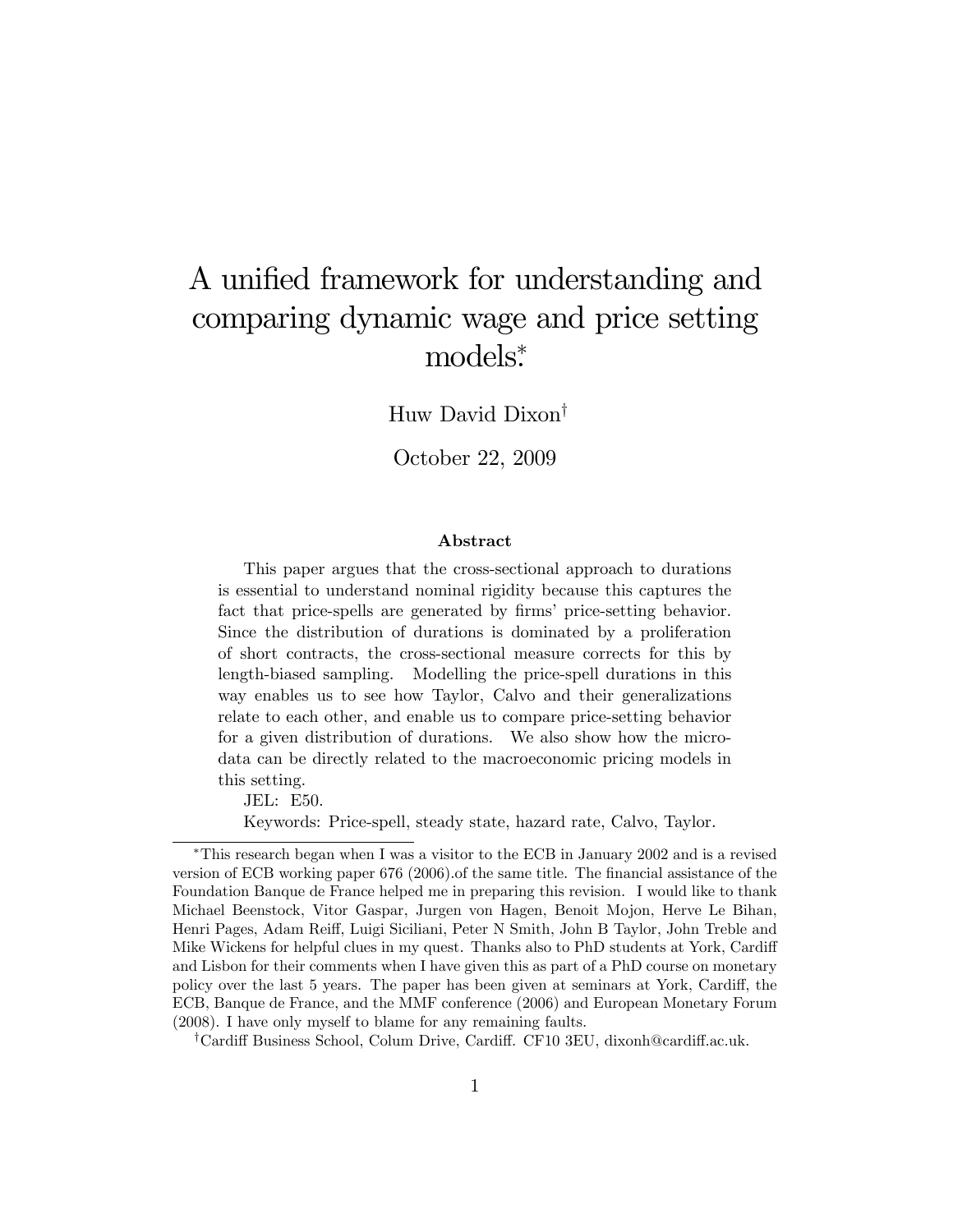# 1 Introduction

Dynamic pricing and wage-setting models have become central to macroeconomic modelling in the new neoclassical synthesis approach. It has become apparent that different models of pricing have different implications for matters such as the persistence of output, prices and inflation to monetary shocks. Different models of wage or price setting imply different distributions of durations of price-spells (throughout this paper, we will use "price" as a shorthand for "wage and price"). In this paper we focus on the class of time or duration dependent models of pricing, such as Calvo and Taylor, rather than state-dependent models (Dotsey et al 1999, John and Wolman 2008). We formulate a unified framework for consistently understanding and comparing these models. We start from the idea of modelling the class of all steady state distributions of durations across a given population (in this case, the Örms that set prices). In steady state there are four equivalent ways of describing this. First, there is the distribution of durations: this treats each price-spell as an individual element in the population and ignores the fact that price-spells are generated by firms (and hence there maybe links between the individual price spells). Second, there is the cross-sectional distribution of ages: at a point in time, how long it has been since the current price-spell began. This is like the population census. Third, we can look at the distribution in terms of hazard rates or survival probabilities: from the cross-section of ages, the probability of progressing from one age to the next one. Lastly, we can look at the cross-section of completed price-spells (lifetimes): this corresponds to the average completed price-spell across firms and hence in this context we call it the *Distribution across firms*  $(DAF)$ . The main innovation of the paper is to develop a transparent framework that allows us to move between these concepts. The first three concepts (distribution of durations, cross-section of ages and hazard rates) are of course very well understood in statistics, being basic tools in demography, evolutionary biology and elsewhere. The fourth concept, the cross-sectional distribution of completed durations is more novel. However, as I argue, this concept is essential if we are to answer questions such as what is the average price-spell across firms and to apply these concepts to understand and compare different models of pricing.

Firms set prices, and if we are to measure nominal rigidity in a meaningful way, we must focus on the behavior of firms. This is a very different concept form the average length of a price-spell, a measure that is frequently used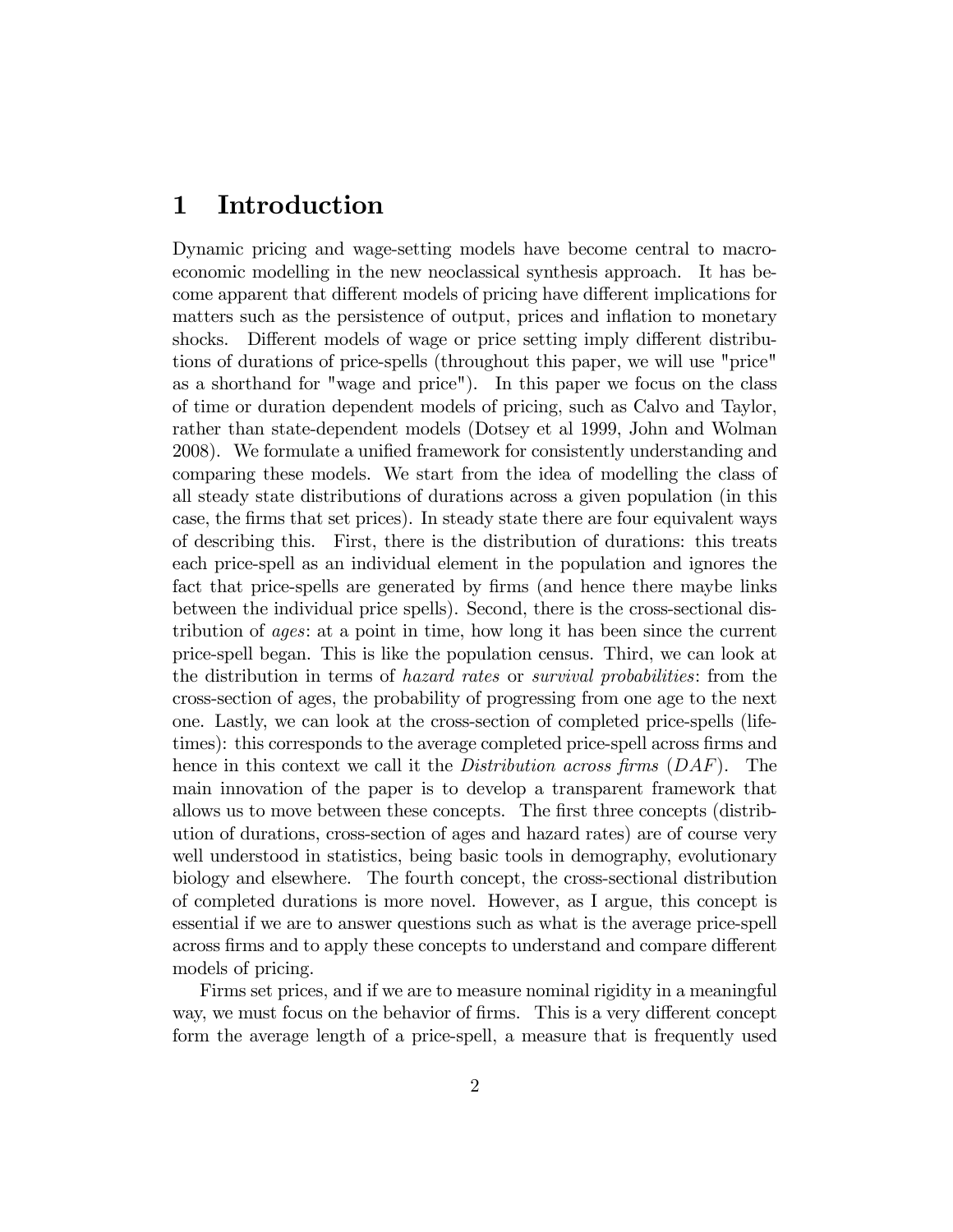(see for example Bils and Klenow 2004, Klenow and Kristov 2008, Nakamura and Steinsson 2008). The empirical evidence shows that there is a very wide and skewed distribution of price-spell durations, with many short price spells. Taking the average over price-spells gives an excessive weight to short durations and an underestimate of the real degree of nominal rigidity in an economy, as argued by Baharad and Eden  $(2004)$ , Hoffman and Kurz-Kim (2006), Dias et al (2007). The cross-sectional approach is a form of lengthbiased sampling, which weights price-spells in proportion to their duration. This enables us to focus on the behavior of the firms which are generating the price-spells, and use the information that sequences of price-spells are linked because they are generated by the same firms over time. The average length of price-spell for the typical Örm will have a far higher mean duration than the mean across price-spells. Furthermore, the mean cross-section duration gives the same value as the measure proposed by Baharad and Eden (2004). In the case of the French data, the mean duration of a price spell is 5:3 months, whereas the mean across firms is 14 months (Baudry et al 2007, Dixon and LeBihan 2009). With this framework, we can understand how frequency based measures of nominal rigidity (which focus on the proportion of prices changing per period) can yield quite short mean durations (around 5 months) in a way that is perfectly consistent with the average across Örms being much longer (around 12 months or more). Of course, these are two measures of the same thing but from a different perspective. In this paper I argue that the cross-sectional approach is the most revealing in terms of firm behavior generating the price-spells and hence the degree of nominal rigidity.

Each of these ways of looking at the class of all steady-state distributions has a natural application to modelling price and wage setting. In the Generalized Taylor Economy  $(GTE)$  (see Kara and Dixon 2005, Taylor 1993, Coenen et al 2007), there are many sectors with different price-spell lengths, and within each sector there is a simple Taylor process. The simple Taylor economy where all contract lengths are the same is a special case of the  $GTE$ . In the Calvo approach, we have a reset probability which may be constant (as in the classical Calvo model) or duration dependent (Wolman 1999, Mash 2003 and 2004, Guerrieri 2006, Sheedy 2007, Paustian and von Hagen 2008). We show that the Calvo model with duration-dependent reset probabilities (denoted as the Generalized Calvo model GC) is coextensive with the set of all steady state distributions: each possible steady state age distribution has exactly one  $GC$  and one  $GTE$  which corresponds to it. Hence, using the framework, we are able to compare the different models of pricing for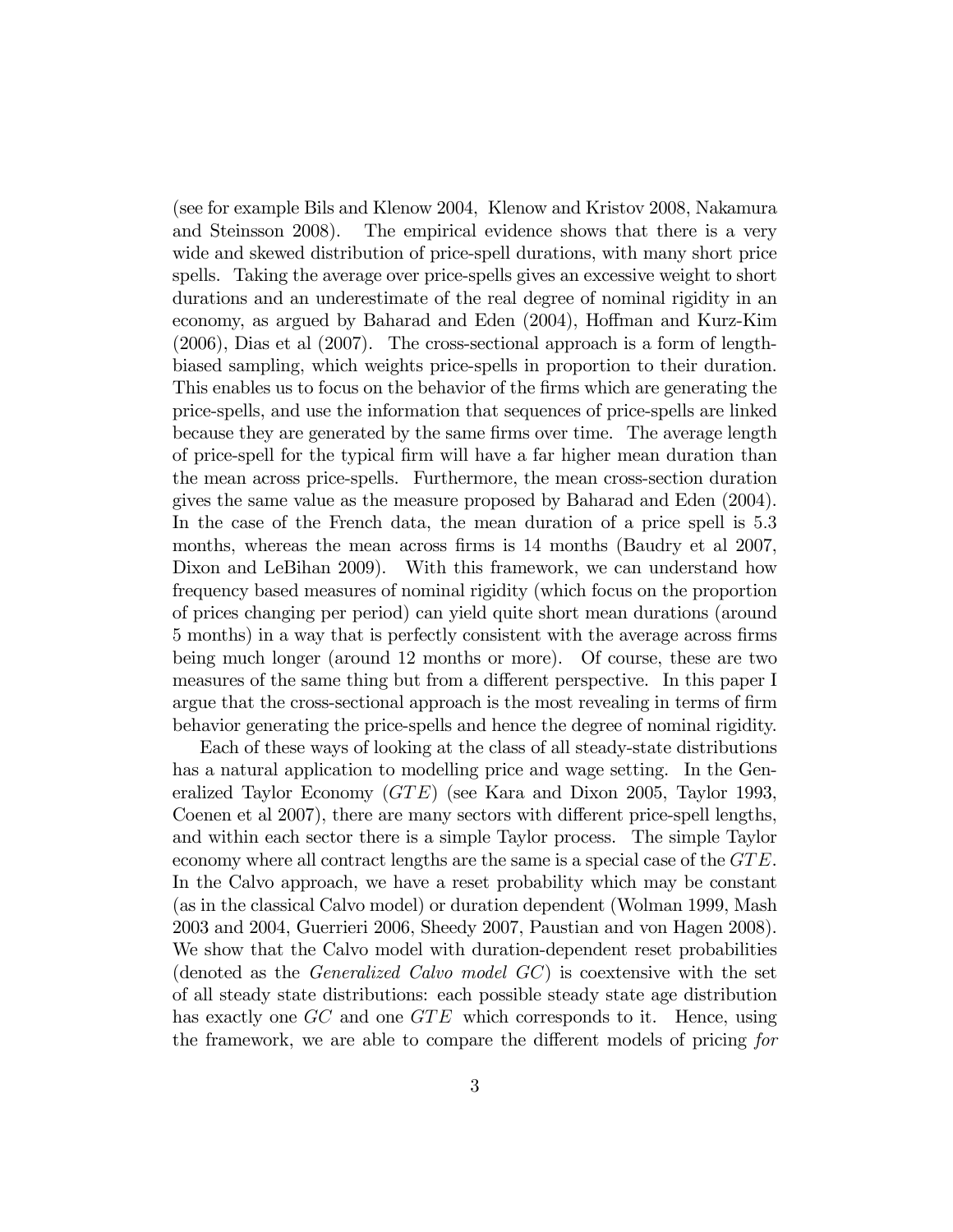a given distribution of durations of price spells.. This enables us to isolate the precise effect of the *pricing model* as opposed to the *differences in the* distribution of durations .

The framework in this paper also allows us to directly link microdata to models of wage and price setting. We can take a given distribution of price-spells and model it as either a  $GTE$  or a  $GC$ . We take the Bils-Klenow data set and interpret it as a Multiple Calvo (MC) economy: in each sector there is a sector-specific calvo reset probability (as in Carvalho 2006). We then generate the corresponding Hazard rate and DAF which enables us to take the three pricing models  $GTE$ ,  $GC$  and  $MC$ , and compare them for exactly the same distribution of price-spells in a simple model economy. This enables us to highlight the differences in the pricing model controlling for the distribution of price-spells. What we find is that for this distribution at least, the three pricing models are quite close in terms of the impulse-response functions they generate in response to a monetary shock. In particular, the  $GC$  and  $MC$  are quite similar. However, there can be differences: in the particular example we find that the  $GTE$  can result in a hump shaped impulse-response for inflation, whilst the  $GC$  and  $MC$  do not.

In section 2 we review the facts about the steady state distribution of durations, ages and hazard rates. We then introduce the new concept of the distribution of durations across Örms and show how all four concepts are related by simple formulae which are spreadsheet friendly. In section 3, we discuss the different measures of nominal rigidity arising form different distribution and how they relate to empirical work. In section 4, we link the concepts to different models of pricing into a general framework and see how pricing models perform in a simple macroeconomy.

# 2 Steady State Distributions of Durations across Firms.

We will consider the steady-state demographics of price-spells in terms of their durations. The lifetime of a price-spell is how long it lasts from its start to its finish, a *completed* duration. There is a continuum agents  $f$  (we will call them firms here), which set prices (or wages), represented by the unit interval  $f \in [0, 1]$ . Time is discrete and infinite  $t \in Z_+ = \{0, 1, 2...\infty\}$ . price event (or price-observation) is a price set by a particular firm at a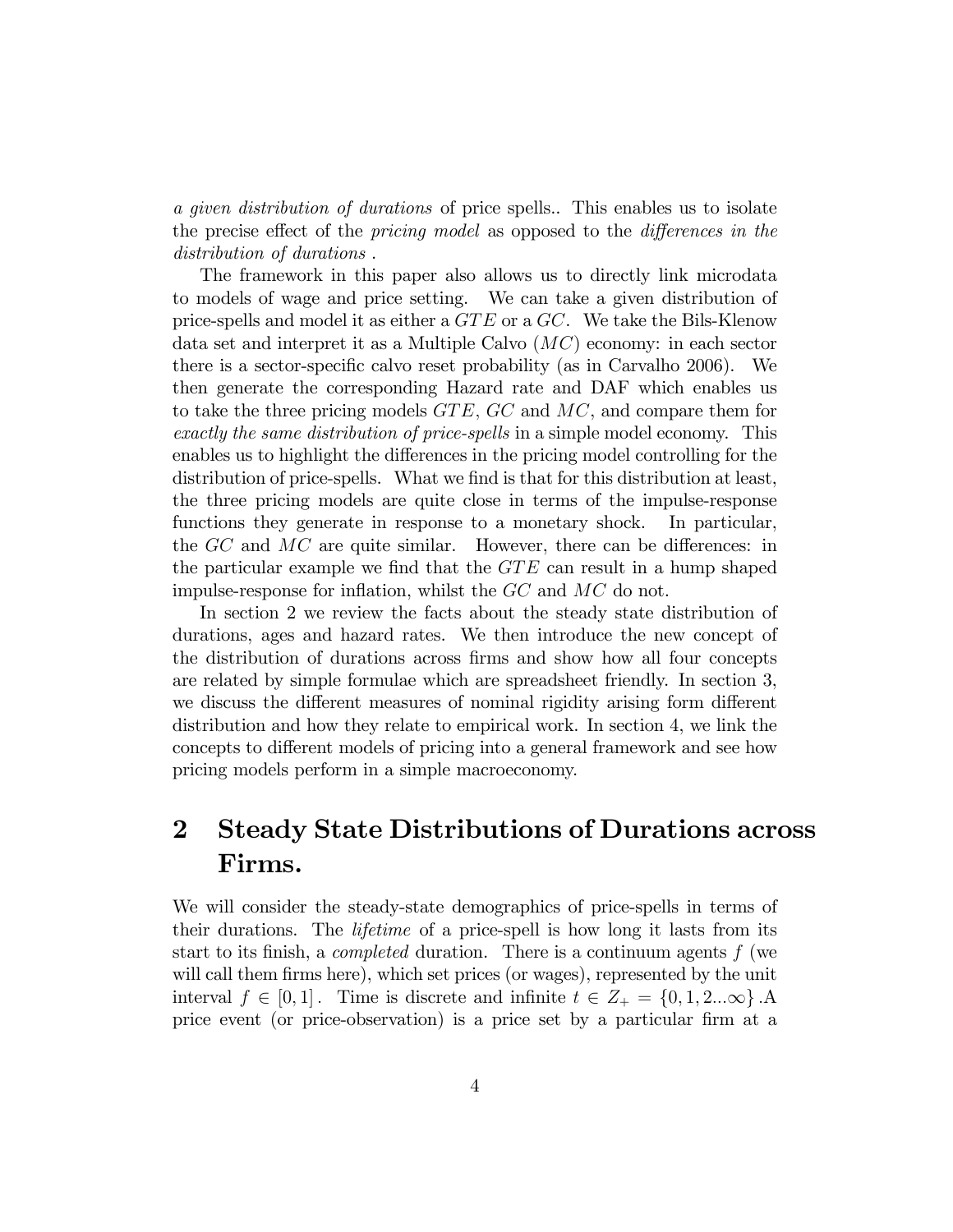particular time:  $p_{ft}$ . A price spell is a duration, a sequence of consecutive periods that have the same price. For every price event pair  $\{t, f\}$  we can assign an integer  $d(t, f)$  which is the price spell duration of which the price event is part of. Furthermore, we can define the subset of reset price events, when firms set a new price:

$$
R = \{(t, f) : p_{ft} \neq p_{ft-1}\} \subseteq [0, 1] \times Z_+ \tag{1}
$$

The distribution of durations is derived from the set  $R$ . Let the longest duration<sup>1</sup> be  $F < \infty$ . Then we can define F subsets of R

$$
R(i) = \{(t, f) \in R : d(t, f) = i\}
$$

Thus  $R(i)$  gives us the subset of durations of length i. The distribution of durations is simply the proportions of all durations having length  $i = 1...F$ :

$$
\boldsymbol{\alpha}^d = \left\{\alpha_i^d\right\}_{i=1}^F \in \Delta^{F-1}
$$

In steady-state this simplifies, since the distribution of durations of new pricespells is the same each period, we can take any "representative"  $t > F$  and define

$$
\alpha_i^d = \alpha_i^d(t) = \frac{\int_0^1 I((f, t) \in R(i)) df}{\int_0^1 I((f, t) \in R) df}
$$

Where I is an index function that takes the value 1 if (at our chosen t) price event  $(f, t)$  is in the relevant set, 0 otherwise. In steady-state the distribution of durations is the same as the distribution of durations taken over the subset of reset prices (new price spells).

#### 2.1 Ages.

The age of a price-spell at time  $t$  is defined as the period of time that has elapsed since the price spell started. Formally, we can take a price event  $p_{ft}$  and define the age as:

$$
A(f,t) = 1 + \min_{s} [t - s]
$$
  
s.t  $(f, s) \in R$   
 $s \leq t$ 

<sup>&</sup>lt;sup>1</sup>The finiteness of F is merely for convenience and has no importance since it can be set arbitrarily large.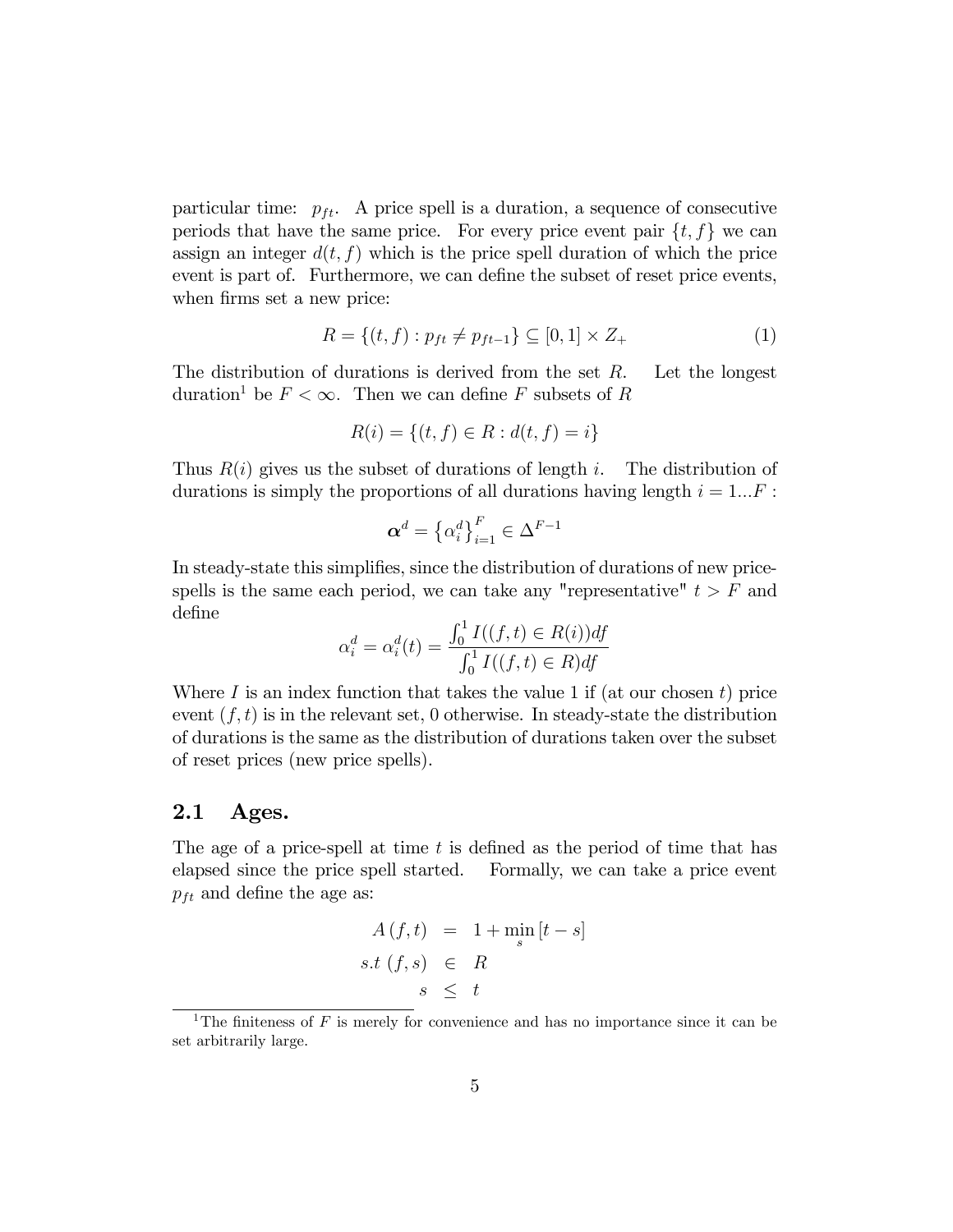Since we have integer time, we adopt the convention that the minimum age is 1. Hence, for each  $(t, f)$  we have an associated measure of age  $a(f, t)$ . Let us define the subset of firms at time t that are of age  $A = j$ .

$$
j(t) = \{ f \in [0, 1] : A(f, t) = j \}
$$

Then the proportion of firms aged j at t is for all  $t > F$ 

$$
\alpha_j^A = \alpha_j^A(t) = \int_0^1 I\left((f, t) \in j(t)\right).df
$$

The steady-state distribution of ages is monotonic: you cannot have more older people than younger, since to become old you must first be young. Hence the set of all possible steady state age distributions is given by:

$$
\Delta_M^{F-1} = \left\{ \alpha^A \in \Delta^{F-1} : \alpha_j^A \ge 0, \alpha_j^A \ge \alpha_{j+1}^A \right\}
$$

where the subscript  $M$  refers to (weak) monotonicity.

#### 2.2 Hazard Rate.

An alternative way of looking at the steady state distribution of durations and the cross-section of ages is in terms of the hazard rate. The hazard rate at a particular age is the proportion of contracts at age  $i$  which do not last any longer (contracts which end at age  $i$ , people who die at age  $i$ ). Hence the hazard rate is defined in terms of the age distribution: given the distribution of ages in steady-state  $\alpha^A \in \Delta_M^{F-1}$ , the corresponding vector of hazard rates<sup>2</sup>  $\boldsymbol{\omega} \in [0, 1]^{F-1}$  is given by<sup>3</sup>:

$$
\omega_i = \frac{\alpha_i^A - \alpha_{i+1}^A}{\alpha_i^A}; i = 1... (F - 1)
$$
 (2)

<sup>3</sup>The Hazard rate can also be defined in terms of the distribution of durations.

$$
\omega_i = \frac{\alpha_i^d}{\sum_{j \ge i} \alpha_j^d} = \frac{\Omega_i - \Omega_{i+1}}{\Omega_i}
$$

For the relationship between continouous and discrete time used here see Kiefer (1988) and Fougere et al (2007).

<sup>&</sup>lt;sup>2</sup>Since the maximum length is F, without loss of generality we set  $\omega_F = 1$ . If  $\omega_i = 1$ for some  $i \leq F$ , then i is the maximum duration and subsequent hazard rates become irrelevant. This leads to trivial non-uniqueness. We therefore define  $F$  as the *shortest* duration with a reset probability of 1: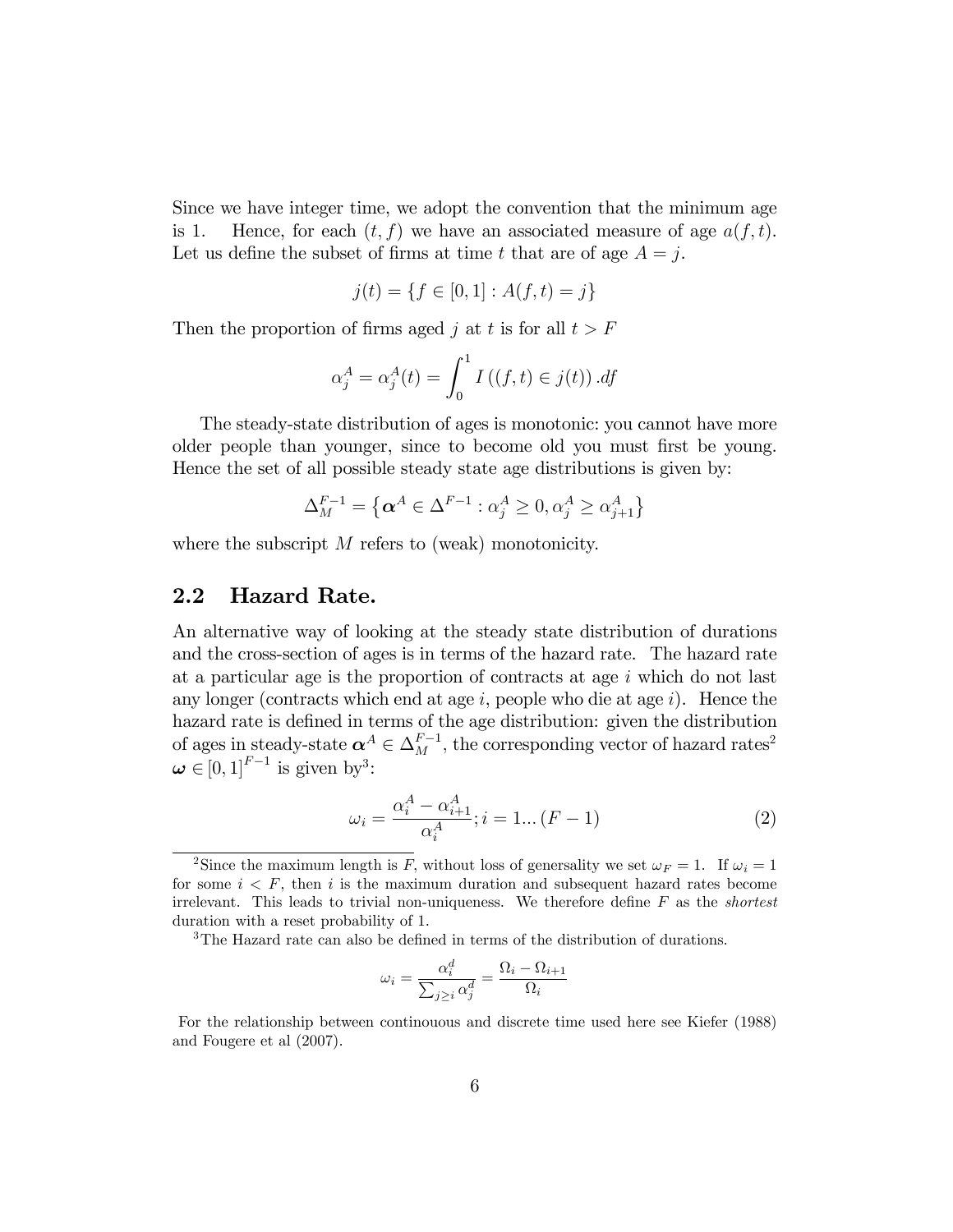Whilst it is easy to allow for an infinite series of reset probabilities less than one, we will mainly deal with the Önite case where there is a Önal reset probability of one after F periods, although in later sections we will look at cases with infinite  $F$ .

Corresponding to the idea of a hazard rate is that of the survival probability, the probability at birth that the price survives for at least i periods, with  $\Omega_1 = 1$  and for  $i > 1$ 

$$
\Omega_i = \Pi_{\kappa=1}^{i-1} (1 - \omega_\kappa)
$$

and we define the sum of survival probabilities  $\Sigma_{\Omega}$  and its reciprocal  $\bar{\omega}$ :

$$
\Sigma_{\Omega} = \sum_{i=1}^{F} \Omega_i \quad \bar{\omega} = \Sigma_{\Omega}^{-1}
$$

Clearly, we can invert (2), hence:

**Observation 1** given  $\boldsymbol{\omega} \in [0, 1]^{F-1}$ , there exists a unique corresponding age profile  $\boldsymbol{\alpha}^A \in \Delta_M^{F-1}$  given by:

$$
\alpha_i^A = \bar{\omega}\Omega_i \quad i = 1...F.
$$

Given the flow of new contracts  $\bar{\omega}$ , the proportion surviving to age i is  $\Omega_i$ :  $\bar{\omega} = \Sigma_{\Omega}^{-1}$  ensures adding up. From the definition of hazard rates and Observation 1 we can move from an age distribution  $\boldsymbol{\alpha}^s \in \Delta_M^{F-1}$  to the hazard profile and vice versa. $4$ 

**Observation 2** given  $\boldsymbol{\omega} \in [0, 1]^{F-1}$ , there exists a unique corresponding distribution of durations  $\boldsymbol{\alpha}^d \in \Delta^{F-1}$  given by:

$$
\alpha_i^d = \Omega_i \omega_i \quad i = 1...F.
$$

The proportion of price-spells of duration  $i$  is the proportion surviving  $i$ periods and no longer. Hence there is a unique  $1 - 1$  relationship between elements of the set of possible duration distributions and the set of possible hazard profiles.

**observation 3.** For any  $\alpha^d \in \Delta_M^{F-1}$ , the corresponding cross-section of ages  $\boldsymbol{\alpha}^A \in \Delta_M^{F-1}$  is given by

$$
\alpha_i^A = \frac{\bar{\omega}}{\omega_i} \alpha_i^d
$$

and vice-versa.

<sup>4</sup> This relationship is one of the building blocks of Life Tables (Chiang 1984), which are put to a variety of uses by demographers, actuaries and biologists.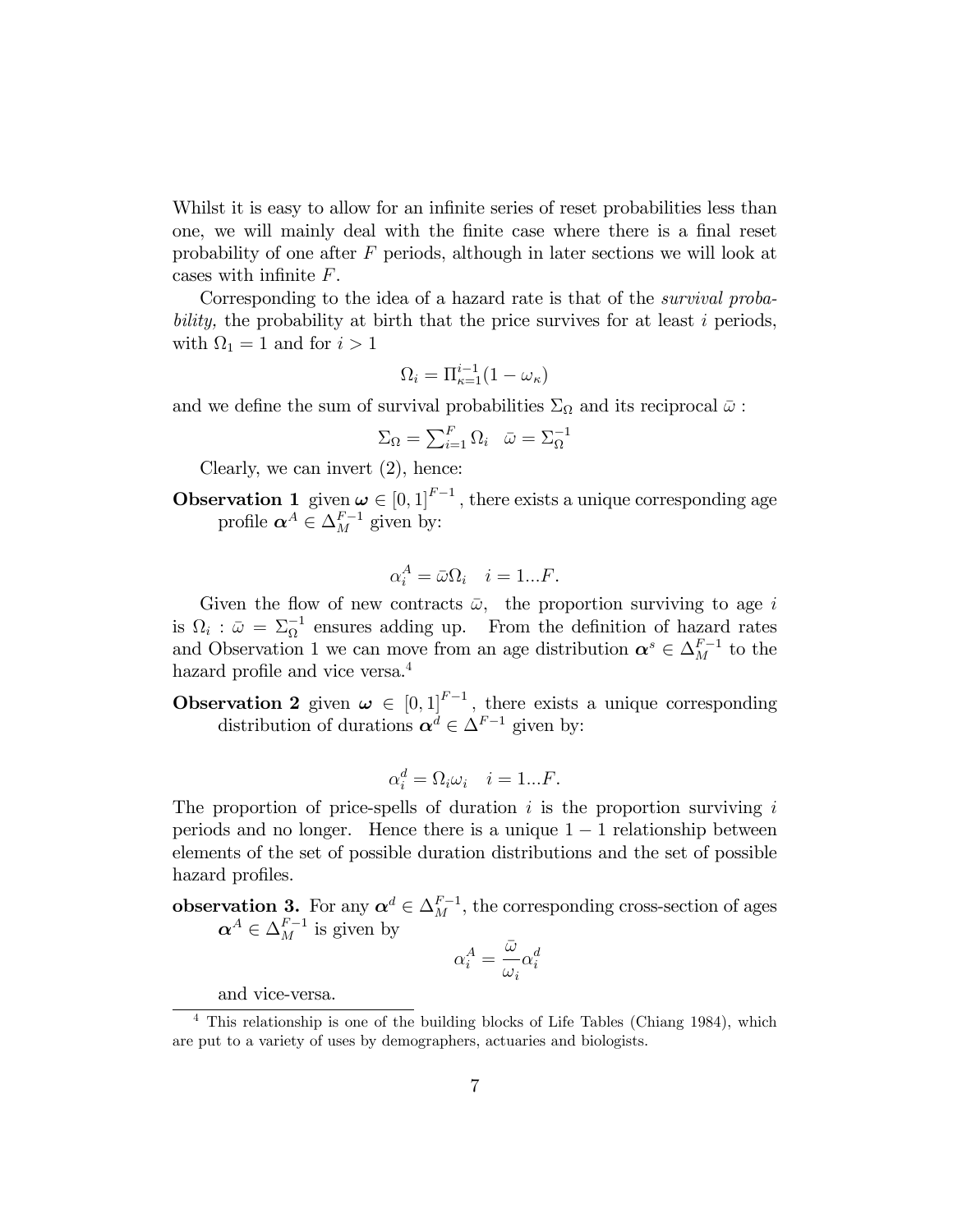# 2.3 The cross-sectional distribution of Completed Pricespells across Firms.

The steady-state age distribution  $\alpha^A \in \Delta_M^{F-1}$ , distribution of durations  $\alpha^d \in$  $\Delta^{F-1}$  or hazard profile  $\boldsymbol{\omega} \in [0,1]^{F-1}$  are different ways of looking at the same object: a *panel* of price events. Each row of the panel is a trajectory of prices corresponding to a particular Örm. Each column is a cross-section of all of the prices set by Örms at a point in time. We now introduce a fourth distribution: it is a cross-sectional distribution of completed durations or lifetimes across firms  $\alpha \in \Delta^{F-1}$ . In effect, we take a representative t, and for each firm we see the completed price-spell duration at that time  $d(f, t)$ . If we define

$$
R(i,t) = \{ f \in [0,1] : d(t,f) = i \}
$$

then the proportion of firms at time t with a completed duration of  $i, \alpha_i$  is defined by:

$$
\alpha_i = \alpha_i(t) = \int_0^1 I\left((f, t) \in R(i, t)\right) df
$$

Under the steady-state assumption  $\alpha_i$  is constant over time, and hence we omit the time indicator.

We can move from the distribution of ages to the distribution of completed contract lengths across firms:

**Proposition 1** Consider a steady-state age distribution  $\boldsymbol{\alpha}^A \in \Delta_M^{F-1}$ . There exists a unique distribution of lifetimes across firms  $\alpha \in \Delta^{F-1}$  which corresponds to  $\alpha^A$ , where

$$
\alpha_1 = \alpha_1^A - \alpha_2^A
$$
  
\n
$$
\alpha_i = i(\alpha_i^A - \alpha_{i+1}^A)
$$
  
\n
$$
\alpha_F = F\alpha_F^A
$$
\n(3)

All proofs are in the appendix. Since there is a 1-1 mapping from age to lifetimes, we can compute the distribution of lifetimes from ages:

Corollary 1 Given a distribution of steady-state completed lifetimes across firms,  $\boldsymbol{\alpha} \in \Delta^{F-1}$ , there exists a unique  $\boldsymbol{\alpha}^A \in \Delta^{F-1}_M$  corresponding to  $\boldsymbol{\alpha}$ 

$$
\alpha_j^A = \sum_{i=j}^F \frac{\alpha_i}{i} \qquad j = 1...F \tag{4}
$$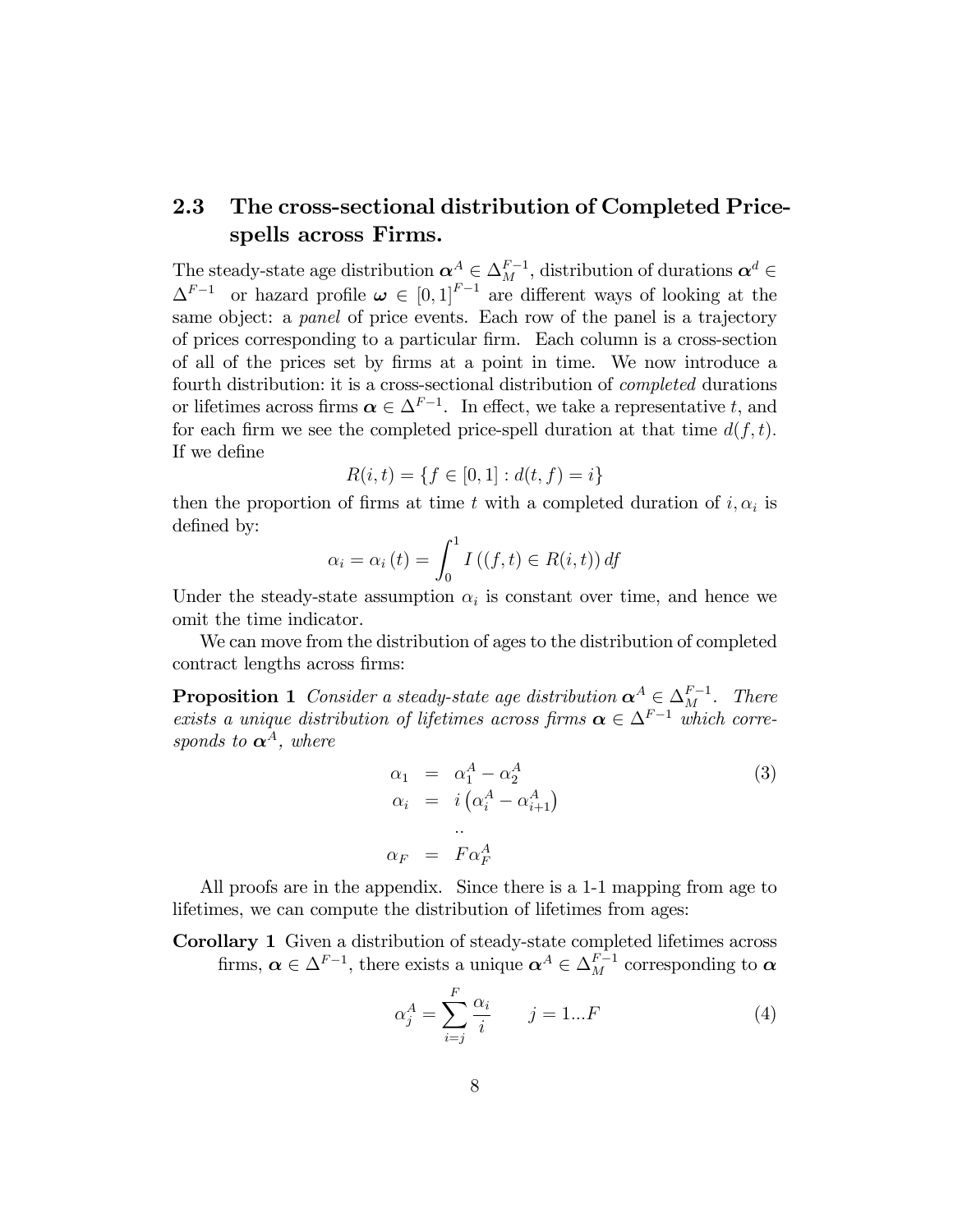The intuition behind Proposition 1 and the Corollary is clear. In a steady state, each period must look the same in terms of the distribution of ages This implies that if we look at the *i* period contracts, a proportion of  $i^{-1}$  must be renewed each period. Thus if we have 10 period contracts, 10% of these must come up for renewal each period. This implies that the proportion of contracts coming up for renewal each period (which have age 1) is:

$$
\alpha_1^A = \sum_{i=1}^{\infty} \frac{\alpha_i}{i}
$$

The proportion of contracts aged 2 is the set of contracts that were reset last period  $(\alpha_1^s)$ , less the ones that only last one periods  $(\alpha_1)$  and so on. The set of all possible steady state distributions of durations can be characterized either by the set of all possible age distributions:  $\alpha^A \in \Delta_M^{F-1}$  or the set of all possible lifetime distributions across firms  $\alpha \in \Delta^{F-1}$ . They are just two different ways of looking at the same thing.

Proposition 1 and its corollary show that there is an exhaustive and 1-1 relationship between steady state age distributions and lifetime distributions. We can go from any age distribution and find the corresponding age distribution and vice versa. Now, since we know that there is also a 1-1 relation between Hazard rates and age distributions, we can also see that there will be a 1-1 relationship between completed contract lifetimes and hazard rates. First, we can ask what distribution of completed contract durations corresponds to a given vector of hazard rates. We can simply take observation 1 to transform the hazards into the age distribution, and then apply Proposition 1.

**Corollary 2** let  $\boldsymbol{\omega} \in [0, 1]^{F-1}$ . The distribution of lifetimes across firms corresponding to  $\omega$  is:

$$
\alpha_i = \bar{\omega} . i . \omega_i . \Omega_i : i = 1 ... F \tag{5}
$$

The flow of new contracts is  $\alpha_1^s = \bar{\omega}$  each period. To survive for exactly i periods, you have to survive to period i which happens with probability  $\Omega_i$ , and then start a new contract which happens with probability  $\omega_i$ . Hence from a single cohort  $\bar{\omega}.\omega_i.\Omega_i$  will have contracts that last for exactly i periods. We then sum over the  $i$  cohorts (to include all of the contracts which are in the various stages moving towards the their final period  $i$ ) to get the expression.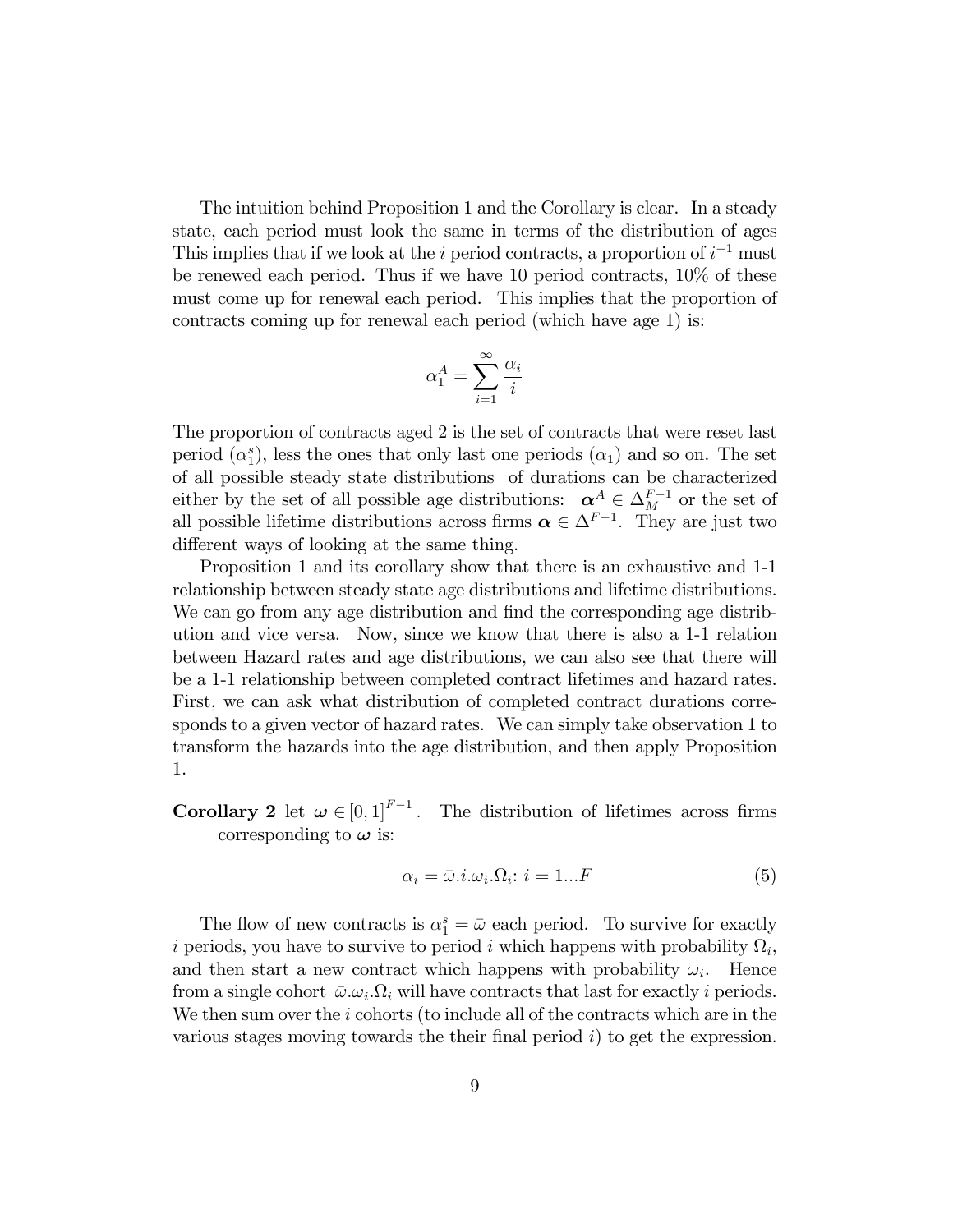We can also consider the reverse question: for a given distribution of completed contract lengths  $\alpha$ , what is the corresponding profile of hazard rates? From Corollary 2, note that (5) is a recursive structure relating  $\alpha_i$ and  $\omega_i$ :  $\alpha_i$  only depends on the values of  $\omega_s$  for  $s \leq i$ .

Corollary 3 Consider a distribution of contract lengths across firms given by  $\alpha \in \Delta^{F-1}$ . The corresponding hazard profile that will generate this distribution in steady state is given by  $\boldsymbol{\omega} \in [0, 1]^{F-1}$  where:

$$
\omega_i = \frac{\alpha_i}{i} \left( \sum_{j=i}^F \frac{a_j}{j} \right)^{-1}
$$

Corollary 4. For completeness, we can also ask for a given cross-section  $DAF \propto \xi \Delta^{F-1}$ , what is the corresponding distribution of durations  $\boldsymbol{\alpha}^d \in \Delta^{F-1}$  is:

$$
\alpha_i^d = \frac{\alpha_i}{i.\bar{\omega}}\tag{6}
$$

This follows directly form the comparison of (5) and observation 2. Clearly, by definition, the distribution of durations is the same as the distribution across Örms resetting prices (new price-spells). The more frequent price setters (shorter price-spells) have a higher representation relative to longer price-spells. Note that the rhs denominator is the product of the contract length and the proportion of firms resetting price. For the values of  $i < \bar{\omega}^{-1}$ , the share of the duration i is greater across contracts than firms: for larger  $i > \bar{\omega}^{-1}$  the share across contracts is less than the share across firms.

#### 2.4 A Comparison of the mean duration measures.

How revealing are these measures in helping us to understand and measure nominal rigidity? Let us start by defining the three means corresponding to the three distributions:

Mean duration

$$
\bar{d} = \sum_{i=1}^{F} i \cdot \alpha_i^d = \bar{\omega}^{-1}
$$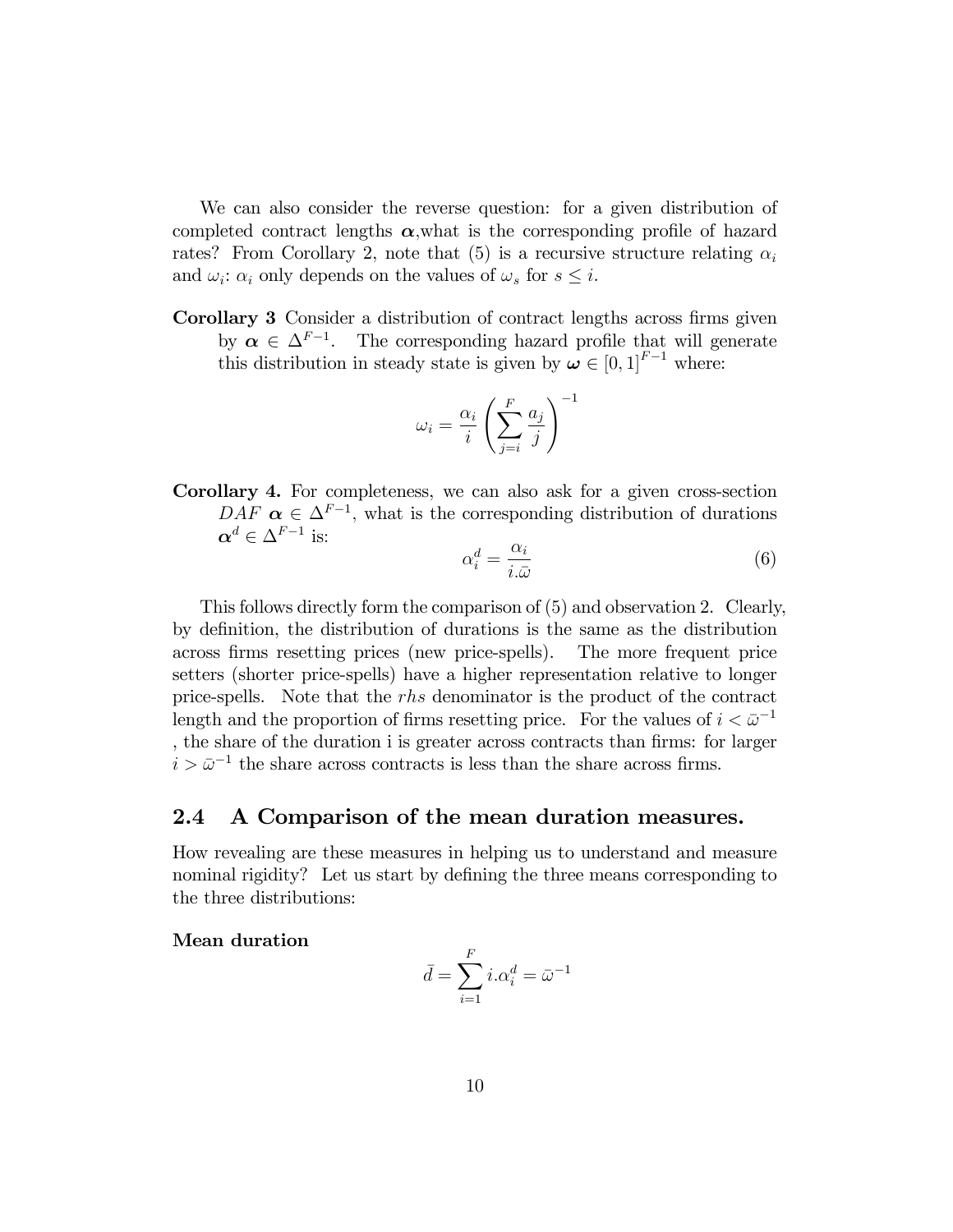Mean age

$$
\bar{A} = \sum_{i=1}^{F} i \cdot \alpha_i^A
$$

Mean duration across firms.

$$
\bar{T} = \sum_{i=1}^{F} i.\alpha_i
$$

There are a few simple observations that can be made. First, if we compare the two cross-sectional measures  $\overline{A}$  and  $\overline{T}$ , we have length-biased sampling: we are more likely to observe longer price-spells<sup>5</sup> than in the duration measure  $\overline{d}$ . The reason for this is that in duration measure, we are restricting our measure to look at the start of price-spells:  $\alpha_i^d$  is defined over the reset subset R of all price-events. In terms of the cross-section,  $\overline{d}$  is a conditional mean: we are only looking at the *subset of firms who reset their* price. In the two cross-sectional measures, we are in effect selecting over all price events in the cross-section. Second, if we look at the age distribution, there is an interruption bias: the age represents an interrupted duration, only a part of the completed lifetime of the price-spell,  $A(f, t) \leq d(f, t)$ . Hence we have the two inequalities:

$$
\begin{array}{rcl} \bar d &\leq& \bar T \\ \bar A &\leq& \bar T \end{array}
$$

where the second inequality can be made more precise:  $\overline{A} = \overline{T}$  only if  $F = 1$ , otherwise  $\overline{A} < \overline{T}$ . Furthermore, since F is the longest contract for which  $\alpha_F^d > 0$ , we have

$$
\begin{array}{rcl} \bar d &=& \bar T \;\text{ if } \alpha_F^d = 1 \\ \bar d &=& \bar T \;\text{ if } \;\alpha_F^d < 1 \end{array}
$$

since there can be no length-bias if all price-spells have the same duration F. If we turn to the mean age and the mean duration, there is no general

<sup>&</sup>lt;sup>5</sup>If we choose a point in time at random, the probability of a price-spell being observed is proportional to its length: a 10 period spell is 10 times more likely to be observed than a 1 period contract.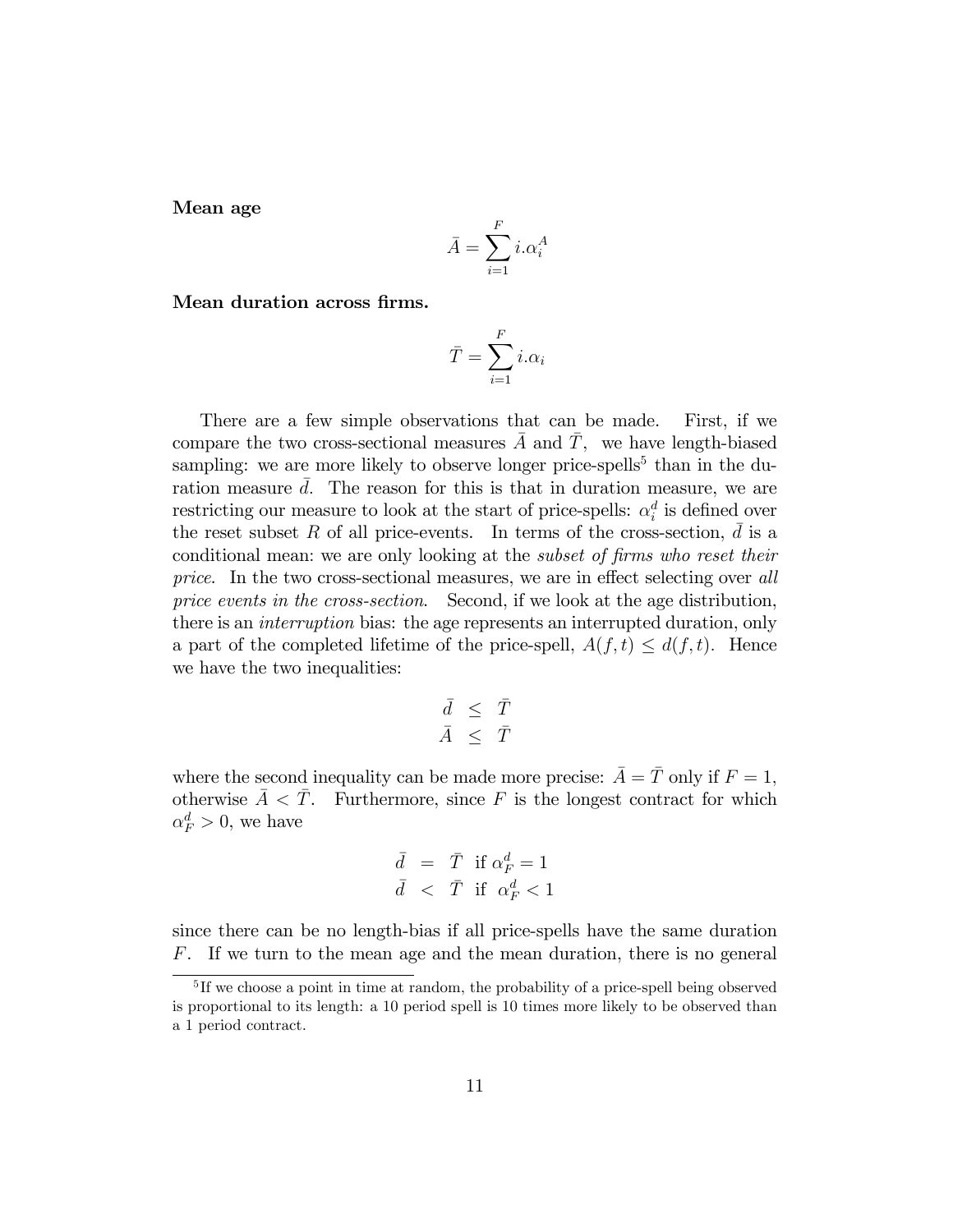inequality: we can have  $\bar{A} > \bar{d}$  and  $\bar{A} < \bar{d}$  depending on whether the interruption bias is larger than the length bias. Clearly, from the above we have some special cases:

$$
\begin{array}{lcl} \bar{A} & = & \bar{T} = \bar{d} \text{ if } F = 1 \\ \bar{A} & < & \bar{T} = \bar{d} \text{ if } F > 1 \text{ and } \alpha_F^d = 1. \end{array}
$$

Now, for a given mean duration  $\bar{d}$  there are many distribution of durations  $\{\alpha_i^d\}$  that generate that mean: and each such distribution will have a corresponding DAF  $\{\alpha_i\}$  and mean across firms  $\overline{T}$ . Since we know that the mean duration is the reciprocal of the proportion of firms resetting prices  $\bar{d} = \bar{\omega}^{-1}$ , we can define the mapping  $H(\bar{\omega}) : [0, 1] \to \Delta^{F-1}$ 

$$
H(\bar{\omega}) = \left\{ \alpha \in \Delta^{F-1} : \sum_{i=1}^{F} \frac{\alpha_i}{i} = \bar{\omega} \right\}
$$

 $H(\bar{\omega})$  is the set of all  $DAFs$  which are consistent with a given mean duration of price-spells  $\bar{d}$  expressed in terms of the corresponding proportion of firms resetting prices  $\bar{\omega}$ . Clearly, since the maximum duration is F, we have  $\bar{\omega} \geq$  $F^{-1}$  so that H is non-empty<sup>6</sup>. Since H  $(\bar{\omega})$  is defined by a linear restriction on the sector shares  $\alpha$ ,  $H(\bar{\omega}) \subset \Delta^{F-2}$  and is closed and bounded. We can then ask what is the minimum and the maximum mean across firms consistent with a given d.

The average length of price-spells across firms is  $\bar{T}(\alpha) = \sum_{i=1}^{F} i \alpha_i$ . Mathematically, we know that since  $H(\bar{\omega})$  is non-empty, closed and bounded and  $T(\boldsymbol{\alpha})$  is continuous, both a maximum and a minimum will exist. Turning to the minimization problem first: we have:

$$
\min \ \bar{T}(\alpha) \quad s.t. \ \alpha \in H(\bar{\omega}) \tag{7}
$$

**Proposition 2** Let  $\alpha^{\min} \in \Delta^{F-1}$  solve (7) to give the shortest average contract length  $\bar{T}^{\min}$ .

(a) No more than two sectors i have values greater than zero

(b) If there are two sectors  $\alpha_i > 0$ ,  $\alpha_j > 0$  then will be consecutive integers  $(|i - j| = 1)$ .

 ${}^{6}$ If  $\bar{\omega} < F^{-1}$ , then even if all price-spells were at the maximum duration F, there would be too many firms resetting prices.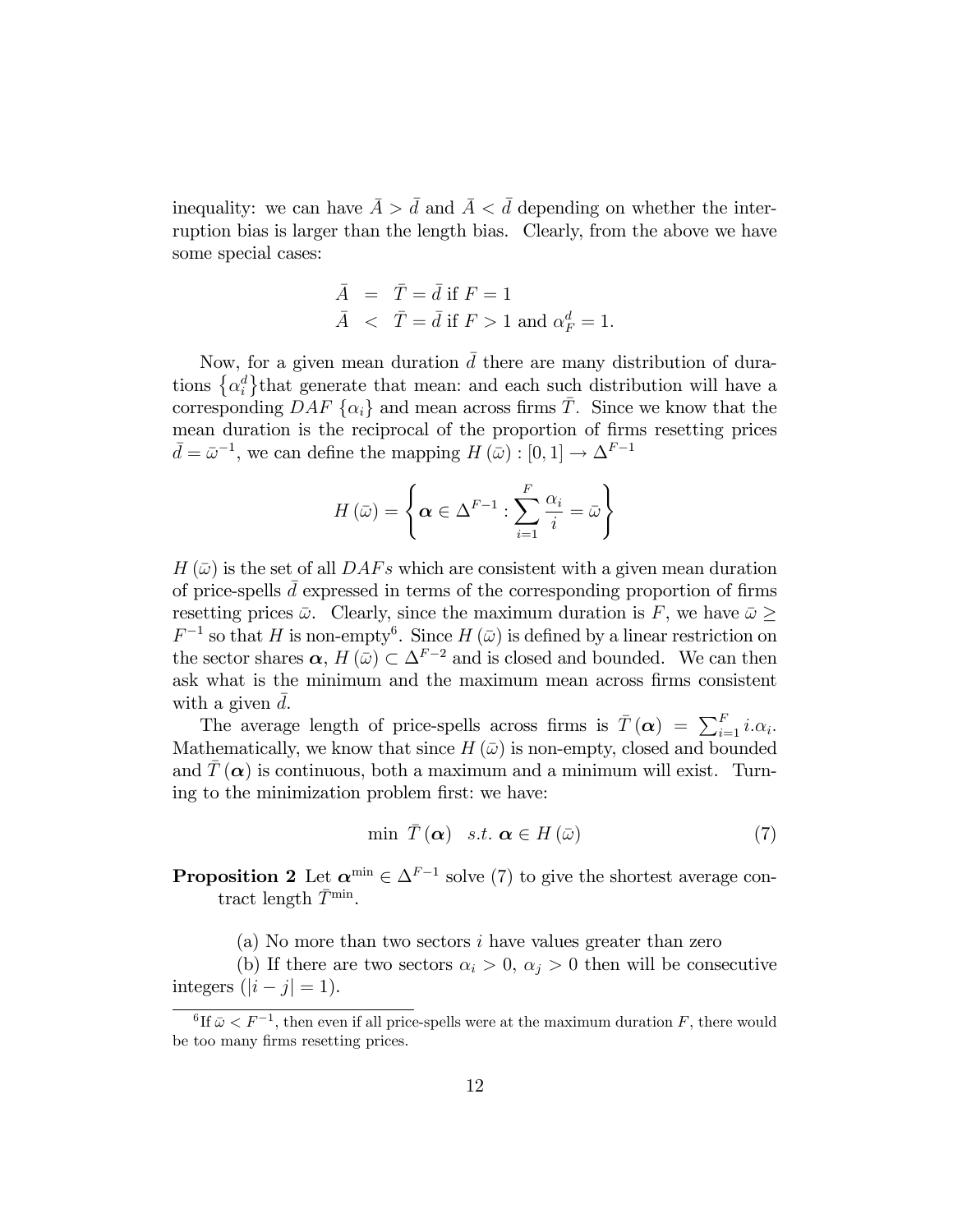- (c) There is one solution iff  $\bar{\omega}^{-1} = k \in Z_+$ . In this case,  $\alpha_k = 1$ .
- (d) The minimum is  $\overline{T}^{\min} = \overline{\omega}^{-1} = \overline{d}$ .

We can also ask what is the *maximum* average contract length consistent with a proportion of resetters  $\bar{\omega}$ :

$$
\max \ \overline{T}(\alpha) \quad s.t. \ \alpha \in H(\bar{\omega}) \tag{8}
$$

**Proposition 3** Let  $\alpha^{\max} \in \Delta^{F-1}$  solve (8). Given the longest contract duration  $F$ , the distribution of contracts that maximizes the average length of contract subject to a given proportion  $\bar{\omega}$  of firms resetting price

$$
\alpha_F^{\max} = \frac{F}{F-1} (1 - \bar{\omega})
$$

$$
\alpha_1^{\max} = \frac{F}{F-1} \bar{\omega} - \frac{1}{F-1}
$$

with  $\alpha_i^{\max} = 0$  for  $i = 2...F - 1$ . The maximum average contract length is

$$
\bar{T}^{\max}=F\left(1-\bar{\omega}\right)+1
$$

To understand Propositions 2 and 3, we just need to think of what is generating the mean duration  $d$  and the proportion of firms changing price each period  $\bar{\omega}$ . There is the unit interval of firms, divided into proportions with different price-spell durations  $i = 1...F$ . Firms with price-spell lengths i will set prices once every  $i^{-1}$  periods: the longer the price-spell, the more infrequently the firm will visit the price-setters' club. Hence, we can have the same proportion of firms re-setting price (and hence same mean duration) and increase the mean duration across firms by more longer price-spells. The maximum  $T^{\max}$  is reached when we have as many  $F$  period contracts as possible, consistent with  $\bar{\omega}$ . In effect, this means we have a mix of 1 period and F period price-spells. The existence of a maximum relies on us assuming an upper bound F: clearly, as  $F \to \infty$ ,  $T^{\max} \to \infty$ . The minimum occurs when all firms have similar price-spells: if  $d$  happens to be an integer, then all price-spells have that length and the two distributions are the same:  $\boldsymbol{\alpha}^d = \boldsymbol{\alpha}.$ 

#### 2.5 Examples.

In this section we provide five examples. In the first column we state the rest probabilities (hazard rates)  $\{\omega_i\}$  in the second, in the second and third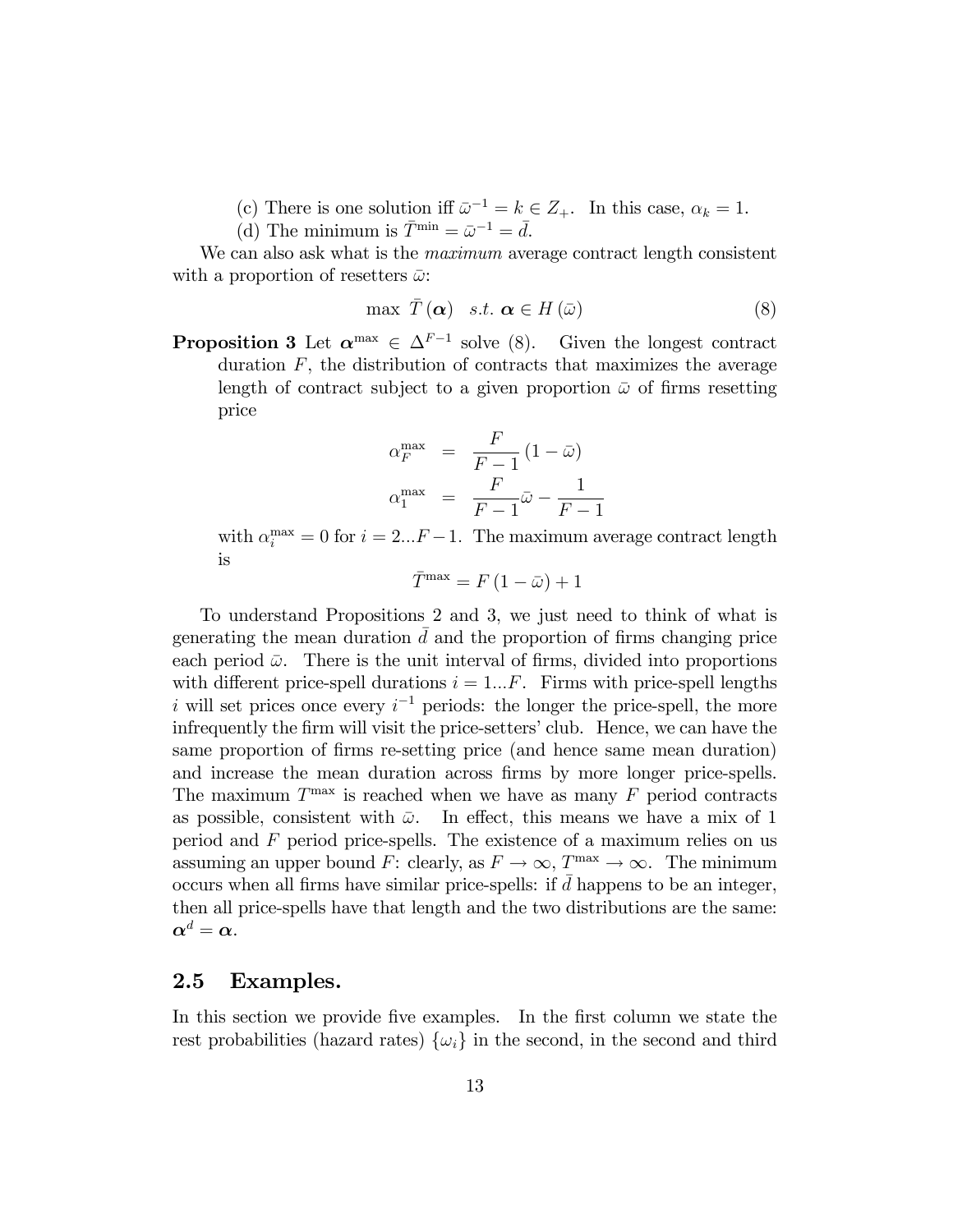the corresponding cross-sectional distributions of ages $\{\alpha_i^A\}$  and completed lifetimes across firms  $\{\alpha_i\}$ , and in the fourth the distribution  $\{\alpha_i^d\}$  over durations. In the bottom row we compute the proportion of new contracts  $\bar{\omega}$ , and the means  $A, d, T$ .

#### Example 1.

$$
\begin{array}{ccc}\n\omega_1 = \frac{9}{10} & \alpha_1^A = \frac{37}{40} & \alpha_1 = \frac{9}{10} & \alpha_1^d = \frac{36}{37} \\
\omega_2 = 0 & \alpha_2^A = \frac{1}{40} & \alpha_2 = 0 & \alpha_2^d = 0 \\
\omega_3 = 0 & \alpha_3^A = \frac{1}{40} & \alpha_3 = 0 & \alpha_3^d = 0 \\
\omega_4 = 1 & \alpha_4^A = \frac{1}{40} & \alpha_4 = \frac{1}{10} & \alpha_4^d = \frac{1}{37} \\
\bar{\omega} = \frac{37}{40} & \bar{A} = \frac{23}{20} & \bar{T} = \frac{13}{10} & \bar{d} = \frac{40}{37}\n\end{array}
$$

In this example, there are two lengths of price spell:  $90\%$  of firms have 1 period spells and 10% 4 periods. Note that  $\bar{d} = 1.08 < \bar{A}$  $1.15 < \bar{T} = 1.3$ : because of the proliferation of short contracts, the mean *duration* even less than the average *age* across firms (in all the other examples,  $d > A$ ). In this case the length bias outweighs the interruption bias.

#### Example 2.

$$
\begin{array}{rcl}\n\omega_1 &= \frac{1}{4} & \alpha_1^s = \frac{32}{71} & \alpha_1 = \frac{8}{71} & \alpha_1^d = \frac{1}{4} \\
\omega_2 &= \frac{1}{2} & \alpha_2^s = \frac{24}{71} & \alpha_2 = \frac{24}{71} & \alpha_2^d = \frac{3}{8} \\
\omega_3 &= \frac{3}{4} & \alpha_3^s = \frac{12}{71} & \alpha_3 = \frac{27}{71} & \alpha_3^d = \frac{27}{96} \\
\omega_4 &= 1 & \alpha_4^s = \frac{3}{71} & \alpha_4 = \frac{12}{71} & \alpha_4^d = \frac{3}{32} \\
\bar{\omega} &= \frac{32}{71} & \bar{s} = \frac{128}{71} & \bar{T} = \frac{185}{71} & \bar{d} = \frac{71}{32}\n\end{array}
$$

This has a rising hazard over four periods. The shares across firms and contracts both peak at period 3 with a small 4-period share. Here we have  $\bar{A} = 1.80 < \bar{d} = 2.22 < \bar{T} = 2.61$ .

#### Example 3: Simple Taylor 4.

$$
\begin{array}{rcl}\n\omega_1 = 0 & \alpha_1^s = \frac{1}{4} & \alpha_1 = \alpha_1^d = 0 \\
\omega_2 = 0 & \alpha_2^s = \frac{1}{4} & \alpha_2 = \alpha_2^d = 0 \\
\omega_3 = 0 & \alpha_3^s = \frac{1}{4} & \alpha_3 = \alpha_3^d = 0 \\
\omega_4 = 1 & \alpha_4^s = \frac{1}{4} & \alpha_4 = \alpha_4^d = 1 \\
\bar{\omega} = \frac{1}{4} & \bar{A} = \frac{5}{2} & \bar{T} = \bar{d} = 4\n\end{array}
$$

A simple lesson can be derived from example 4. When completed contracts have the same length, the distribution across contracts equals the

decimals are to 2 places.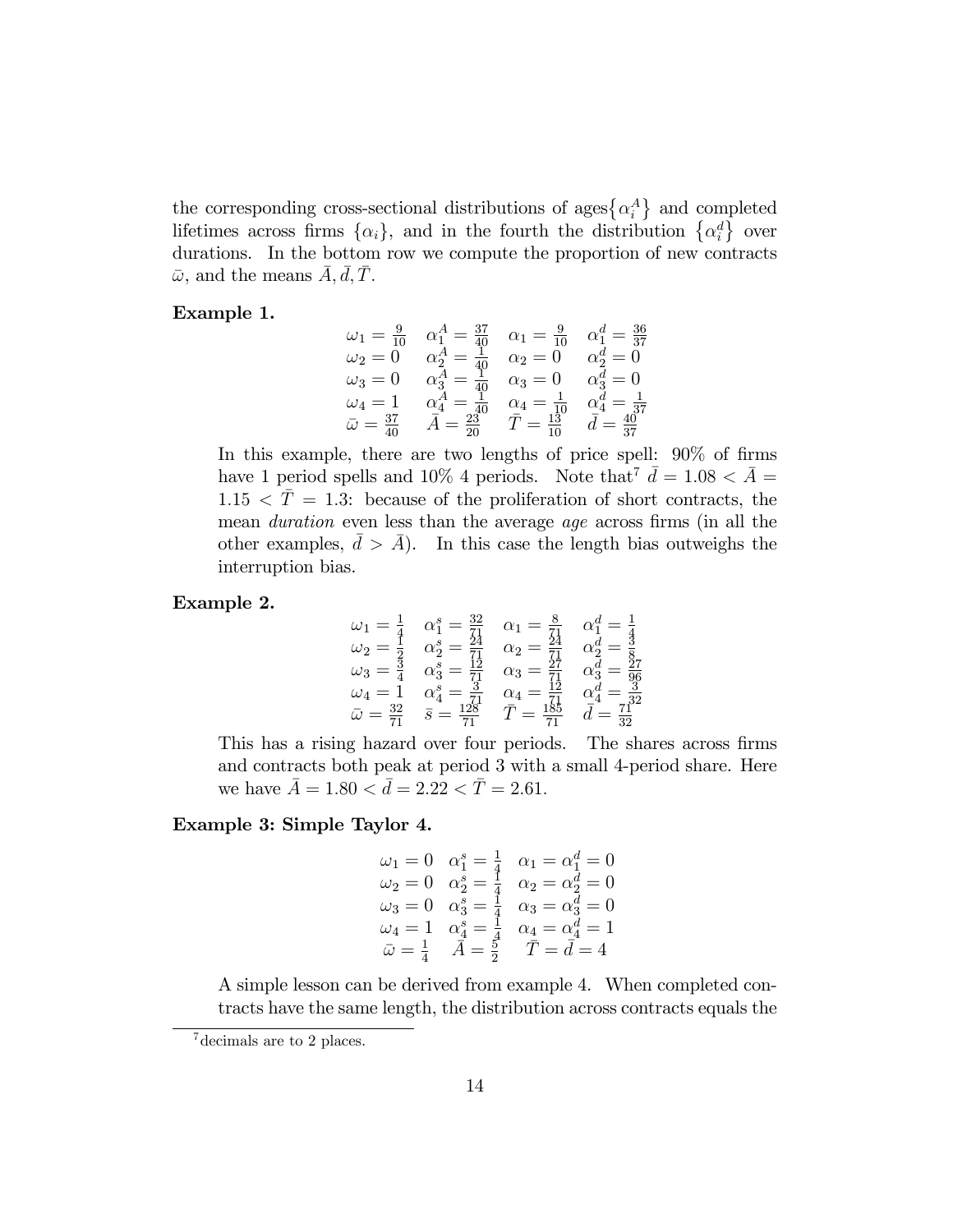distribution across firms and hence has the same mean as in illustration of Proposition 2.

Example 4: Taylor's US Economy. We can now consider an example starting from an empirical distribution of completed contract lengths we can derive the corresponding  $GC$ . Taylor's US economy represents the estimated distribution of completed contract lengths<sup>8</sup> (in quarters) in the third column. We can represent this in terms of the hazards and the other two distributions (to 2 s.f.), distribution over contracts and the resultant averages.

|                     | $\omega_1 = 0.20 \quad \alpha_1^A = 0.35$ |                   | $\alpha_1 = 0.07 \quad \alpha_1^d = 0.20$ |
|---------------------|-------------------------------------------|-------------------|-------------------------------------------|
| $\omega_2 = 0.34$   | $\alpha_2^A = 0.28$                       | $\alpha_2 = 0.19$ | $\alpha_2^d = 0.27$                       |
| $\omega_3 = 0.42$   | $\alpha_3^A = 0.18$                       | $\alpha_3 = 0.23$ | $\alpha_3^d = 0.18$                       |
| $\omega_4 = 0.50$   | $\alpha_{4}^{A} = 0.11$                   | $\alpha_4 = 0.21$ | $\alpha_4^d = 0.15$                       |
| $\omega_5=0.57$     | $\alpha_5^A = 0.053$                      | $\alpha_5 = 0.15$ | $\alpha_5^d = 0.087$                      |
| $\omega_6 = 0.58$   | $\alpha_6^A = 0.023$                      | $\alpha_6 = 0.08$ | $\alpha_6^d = 0.038$                      |
| $\omega_7 = 0.60$   | $\alpha_7^A = 0.0095$                     | $\alpha_7 = 0.04$ | $\alpha_7^d = 0.017$                      |
| $\omega_8=1$        | $\alpha_{8}^{A} = 0.0037$                 | $\alpha_8 = 0.03$ | $\alpha_{8}^{d} = 0.011$                  |
| $\bar{\omega}=0.35$ | $\bar{A}=2.4$                             | $\bar{T}=3.7$     | $\bar{d}=2.9$                             |

It is interesting to note that here, unlike examples 1-3, we can really see the difference between the distribution of durations and  $DAF$ : in the duration distribution price-spells of length 1 and 2 are really boosted we see a lot of shorter contracts. All the other durations are reduced, and in particular the longer contract lengths are much less common in the distribution across contracts and across firms. The resultant mean duration  $d$  is 77% of the mean across firms.

Example 5: Simple Calvo The Calvo model most naturally relates to the hazard rate approach to viewing the steady state distribution of durations. The simple Calvo model has a constant reset probability  $\omega$ (the hazard rate) in any period that the Örm will be able to review and

 ${}^{8}$ In fact, in Taylor (1993), the ages are estimated but not reported. In Table 2.2 page 48 the second column we believe to be the distribution  $\{\alpha_i\}$  although it is reported as  ${a_i^d}$ : in the text, it says that "contract lengths in the three to four quarter range appear to predominate". The third column which is reported as  $\{\alpha_i\}$  is monotonic so may be ages. We have not been able to find an interpretation of Table 2.2 which is consistent with the steady state identities in this paper.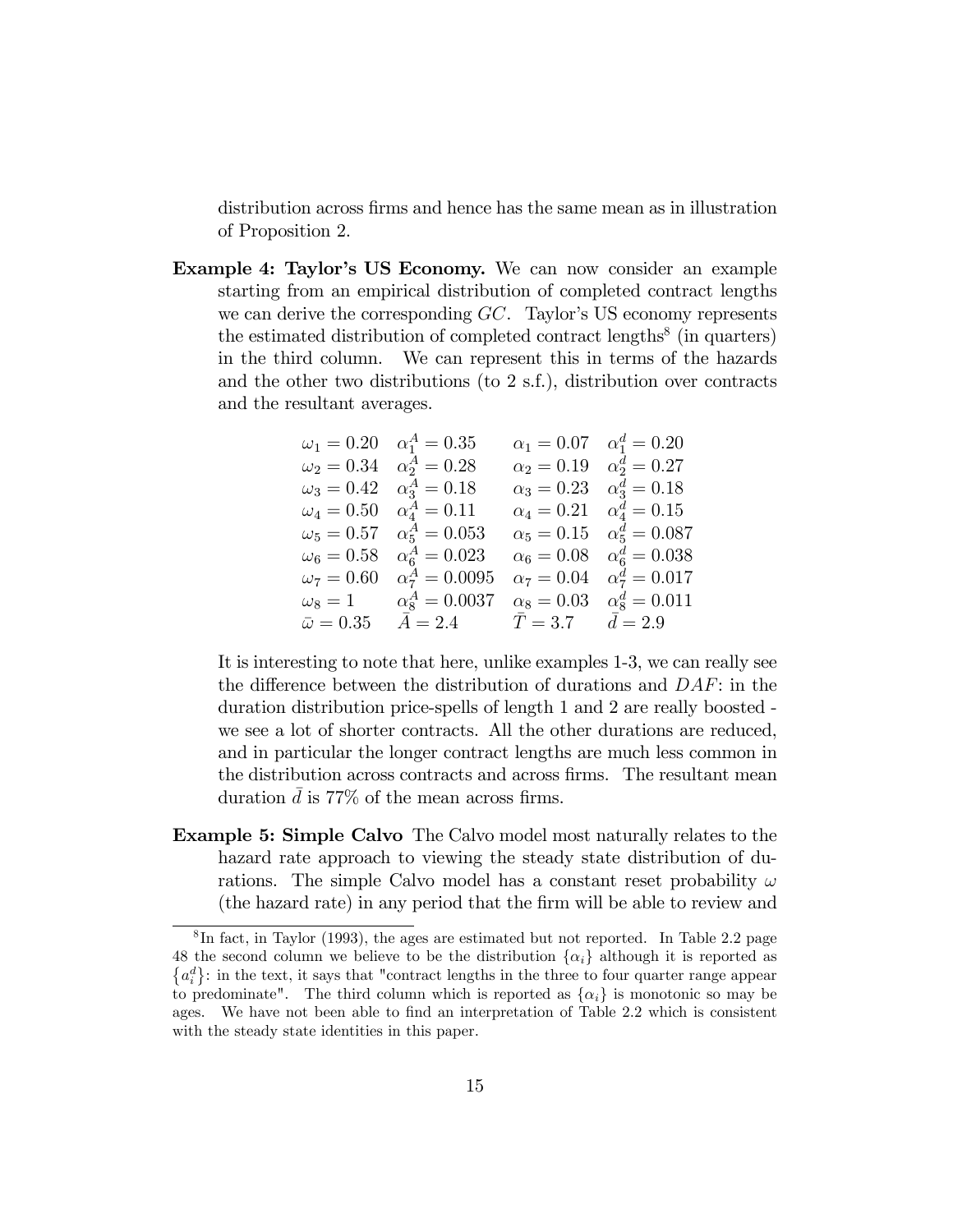if so desired reset its price. This reset probability is exogenous and does not depend on how long the current price has been in place. The distribution of ages of price-spells is

$$
\alpha_i^A = \omega \left(1 - \omega\right)^{s-1} : s = 1...\infty
$$

which has mean  $\bar{A} = \sum_{i=1}^{\infty} \alpha_i^A \cdot i = \omega^{-1}$ . Applying Proposition 1(a) gives us the steady-state distribution of completed price-spells i across firms:

$$
\alpha_i = \omega^2 i (1 - \omega)^{i - 1} : i = 1...\infty
$$
 (9)

which has mean  $\overline{T} = 2\omega^{-1} - 1$  (see Dixon and Kara 2006)<sup>9</sup>. Note that for the simple Calvo model, the distribution of ages is the same as the distribution of durations: from observation 3, since  $\omega = \bar{\omega}$ ,  $\alpha_i^A = \alpha_i^d$  $i = 1...\infty$ . Hence the interruption and length bias are exactly offset. We illustrate the simple Calvo model with  $\omega = 0.25$ , to 4 d.p.

$$
\begin{array}{llll}\n\omega_1 = 0.25 & \alpha_1^A = 0.25 & \alpha_1 = 0.0625 & \alpha_1^d = 0.25 \\
\omega_2 = 0.25 & \alpha_2^A = 0.1875 & \alpha_2 = 0.09375 & \alpha_2^d = 0.1875 \\
\omega_3 = 0.25 & \alpha_3^A = 0.1406 & \alpha_3 = 0.1055 & \alpha_4^d = 0.1406 \\
\omega_4 = 0.25 & \alpha_4^A = 0.25(0.75)^{i-1} & \alpha_i = (0.25)^2 i (0.75)^{i-1} & \alpha_i^d = \alpha_i^A \\
\bar{\omega} = 0.25 & \bar{A} = 4 & \bar{T} = 7 & \bar{d} = 4\n\end{array}
$$

# 3 How to measure price stickiness.

How should we think about nominal rigidity? Much of the recent literature has focussed on the distribution of durations: there exists a broad range of econometric and statistical methodology built up to study this (see for example Lancaster 1992). This has lead to a focus on the frequency of prices changing in a given period as an estimate of the mean duration: in effect using  $\bar{\omega}$  as a basis for estimating d. Conceptually, this means taking the whole population of durations and using the mean as the measure of price-stickiness. We can see that the standard comparison of the Taylor with Calvo is to equate the mean duration of price-spells: hence a 4 period Taylor

<sup>9</sup>Paustian and von Hagen (2008) use the mean age in cross-section to ensure comparability across their different pricing rules using this measure.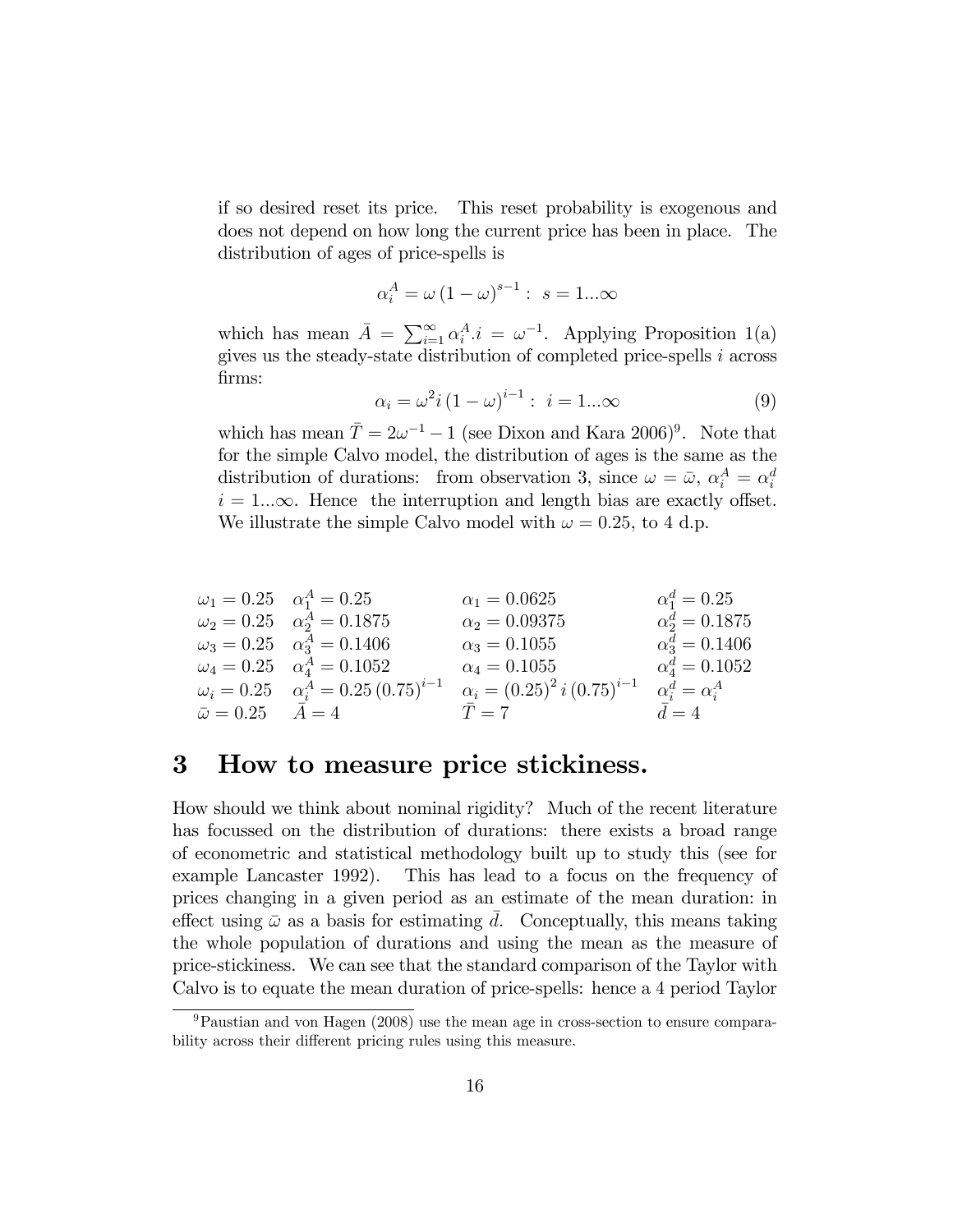is equated with a simple Calvo model with a rest probability of  $\omega = 0.25$  (see for example Kiley 2002). Since in most data sets there are a lot of short price durations, the mean duration estimated from the data seems quite small. As a ball park, in many micro-data sets derived from CPI data, the proportion of firms changing price per month is in the  $20-30\%$  range: hence the mean duration will be around 3-5 months, or  $1 - 2$  quarters.

I want to argue that using the distribution of durations is not a good way to model what macroeconomists think of as nominal rigidity. To argue my case, I will make some thought experiments and examples. The first and most important point to make is that nominal rigidity is a result of how firms set prices. If we want to look at an economy and evaluate the degree of nominal rigidity, we would want to look at the behavior of Örms. This is precisely how the earliest studies of price setting were undertaken: Bearl and Means (1932), Hall and Hitch (1939); Means (1935), Mills (1927) went to firms and asked them how often they changed prices (more recent examples include Blinder 1991 and 1994, Hall et al 2000). It is the behavior of firms in the economy, and their importance in terms of their share in the economy or CPI that determines nominal rigidity.

Focussing on firm behavior is essentially a cross-section perspective on price-spell durations, since at any one time, each extant price-spell is associated with one firm. We can consider the example of a world with two firms that last for two periods. One firm sets its price in both periods (single period price-spells). The other sets the price for two periods. Now if we take the firm based view, we would say that  $50\%$  of firms set 1-period contracts, and 50% set two period contracts: the average contract is 1:5 periods. That is the approach taken in this paper. However, if we take the duration-based approach, we say that in the two periods there were 3 price-spells: two were 1-period, and 1 was 2-periods, so that the average duration is  $1\frac{1}{3}$  $\frac{1}{3}$ .

Let us take this example further: suppose we have an economy where 9 firms set prices for a year (all on January 1st), but where 1 firm sets prices  $\tau$  times per year each of duration  $\tau^{-1}$ . In a given year, there will be  $9 + \tau$ price-spells. The averages across price-spells and across Örms will be (in years):

$$
\bar{d}(\tau) = \frac{9.1 + \tau \cdot \tau^{-1}}{9 + \tau} = \frac{10}{9 + \tau}
$$
\n
$$
\bar{T}(\tau) = \frac{9 + \tau^{-1}}{10}.
$$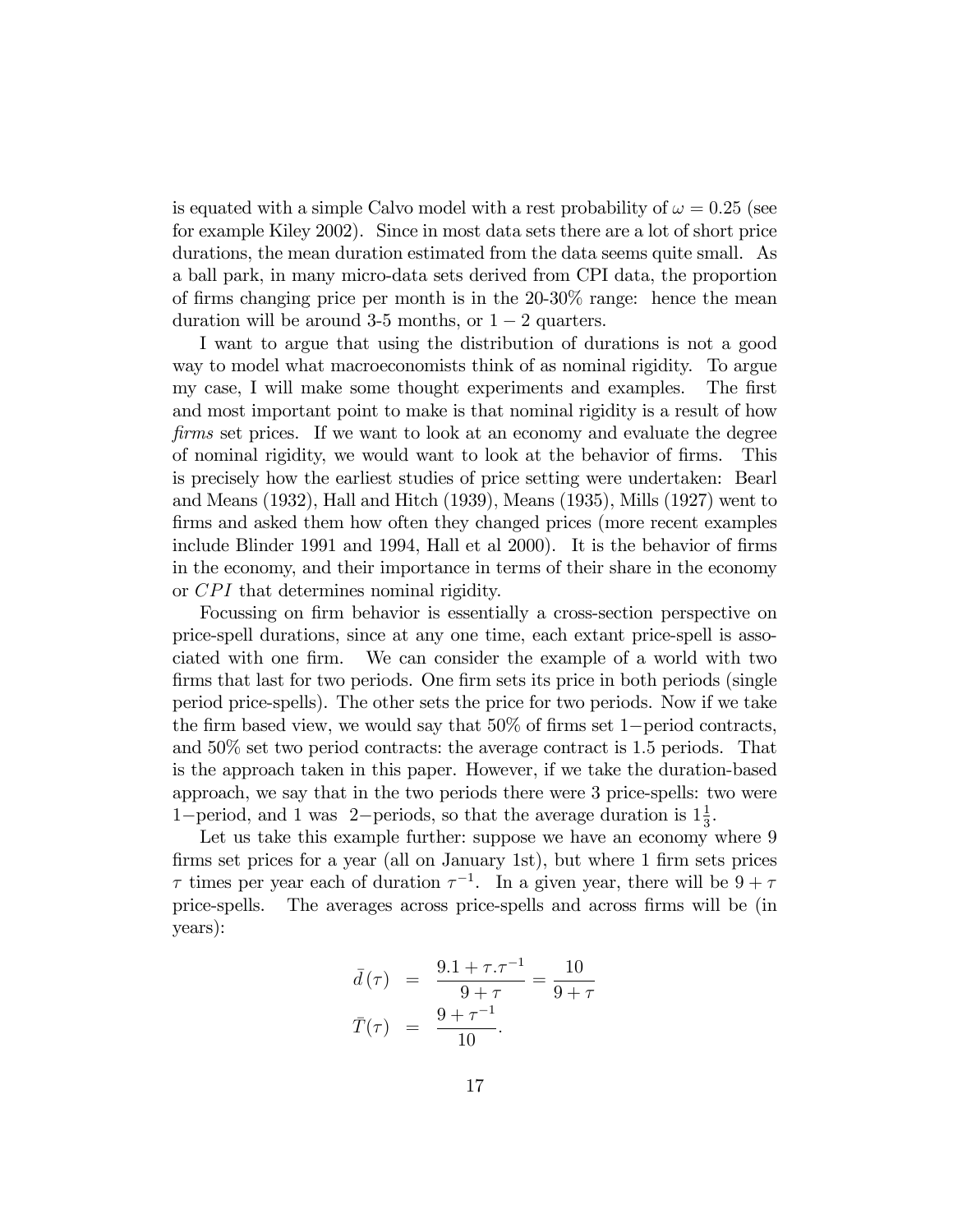The economy consists of  $90\%$  firms who have rigid prices:  $10\%$  of the economy has more flexible prices. In any plausible economic model, the behavior of the 90% of firms is going to dominate: our measure of nominal rigidity should pick this up. However, we can see that as  $\tau$  gets larger, more and more short price-spells are thrown up by the 1 flex price firm: in the limit as  $\tau \to \infty$  we have  $d(\tau) \to 0$ . As price spells in the flexible firm get shorter and shorter, they drive the mean duration to zero. This is not a shorter and shorter, they drive the mean duration to zero. plausible measure of an economy in which most prices are rigid for the whole year. The lower limit of  $T(\tau)$  is 0.9, is more reasonable. The duration based measure places an equal weight on each price-spell. However, if we want to understand the behavior of firms and the resultant behavior of the economy, we will want to place less weight on shorter spells. This is precisely what taking the cross-sectional distribution across firms does.

A second point, made by Baharad and Eden (2004), is that simply taking an average over price spells will lead to too much weight on shorter spells. Consider the following example. There is one firm. It keeps its price constant for 364 days of the year. On the 365th day it changes its price  $\tau$  times with each duration  $\tau^{-1}$  of a day. Now, this is not a steady-state example. However, we can calculate the mean duration price-spell (in days) as:

$$
\bar{d}(\tau) = \frac{364 + \tau \cdot \tau^{-1}}{364 + \tau} = \frac{365}{364 + \tau}
$$

Again, the more frenetic the price changes in the last day, the lower the mean duration: d goes to zero as  $\tau \to \infty$ . Surely this is not a good measure of the price-stickiness: the price was constant for nearly all of the year, and what happens in the last day should not be able to wipe that out. Baharad and Eden propose a measure of price rigidity in which the duration of the price spell is weighted according to its duration: longer price spells occupy more of the time. The measure is the mean across time (or "per price" in their terminology):

$$
BE(\tau) = \frac{364}{365}(364) + \frac{1}{365}\tau^{-1}
$$

In effect, each price-spell is weighted by its duration. We can see that  $BE$ goes to 364 as  $\tau \to \infty$ , which is a much more accurate representation of nominal rigidity than the mean price-spell.

In both of these examples, we can see that to understand nominal rigidity, we need to place a greater weight on longer price spells. In micro-data sets, there are typically many short durations: in the CPI data, in some sectors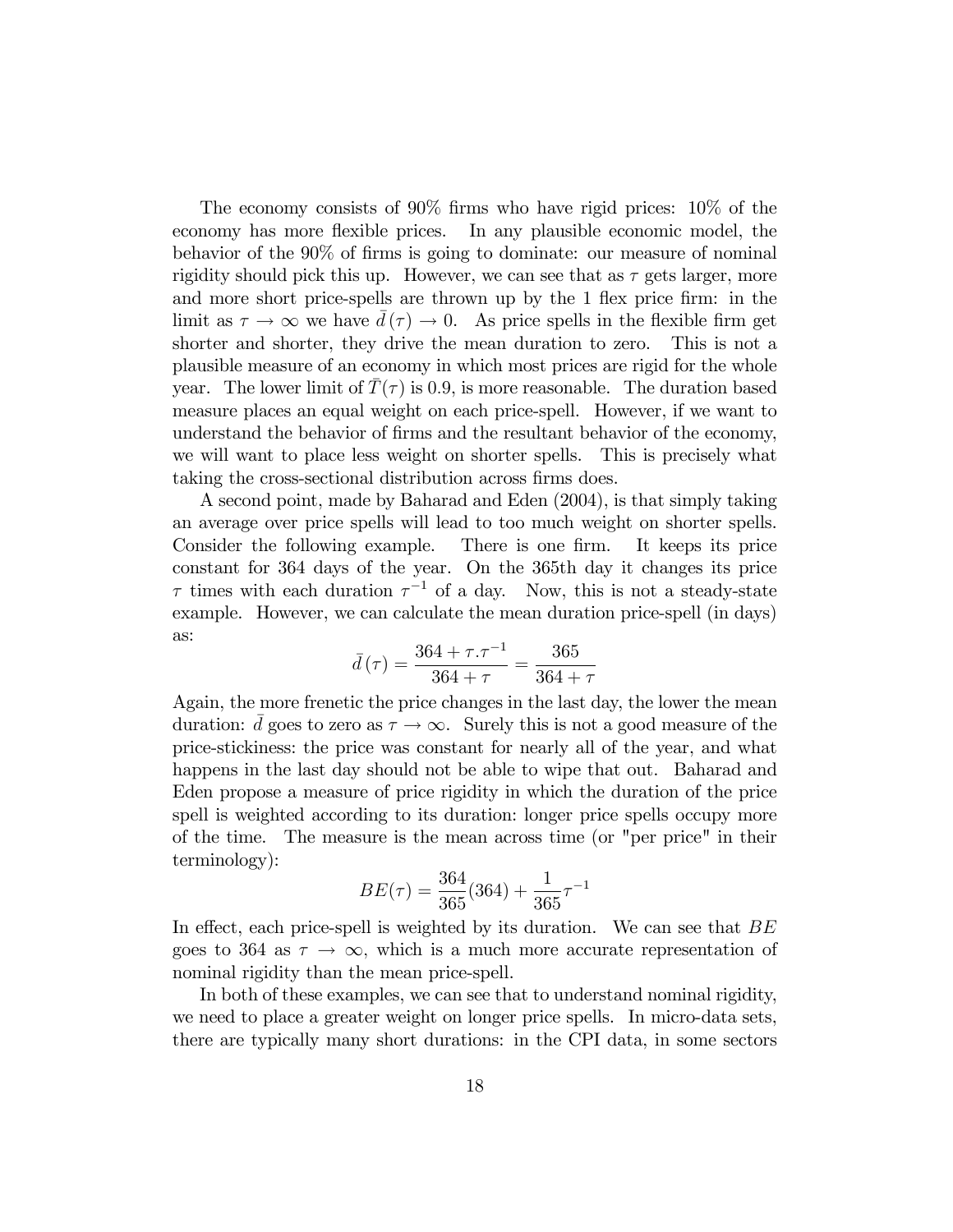most prices change every month (gasoline, tomatoes and airline fares had 70% or more of prices changing per month in Bils and Klenow 2004). Using the frequency based (or direct measures) of mean duration will lead to a very misleading picture of the degree of nominal rigidity in the economy due to the proliferation of short price-spells. The mean duration of a price-spell is not a good measure of nominal rigidity because it treats each price-spell equally irrespective of length.

It turns out that both the Baharad and Eden measure BE and the mean  $\overline{T}$  are equivalent in steady state<sup>10</sup>. Let us first define the BE measure more precisely. If we weight each duration in proportion to its length  $i$  we have the weighted distribution

$$
\alpha_i^{BE} = \bar{\omega} . i \alpha_i^d
$$

the RHS is multiplied by  $\bar{\omega}$  to ensure adding up to unity (since  $\sum_{i=1}^{F} i \alpha_i^d =$  $\bar{\omega}^{-1}$ ). The sum of the weights has to add up for the average:

$$
BE = \sum_{i=1}^{F} i\alpha_i^{BE} = \sum_{i=1}^{F} i(i\bar{\omega}\alpha_i^d) = \sum_{i=1}^{F} i\alpha_i = \bar{T}
$$
 (10)

since from Corollary 4 (6)  $\alpha_i = i \bar{\omega} \alpha_i^d$ . Hence:

### **Observation 4.** In steady-state  $BE = \overline{T}$ .

The reason that the two measures are equivalent is that they both weight the price-spells by their duration. In the cross-sectional  $DAF$  this is because of the length-biased sampling: in the BE measure, it is done directly. Much of the literature on duration analysis has tried explicitly to eliminate any length bias: if you want to find the average duration of unemployment across entrants, then looking at the average completed duration of the stock of unemployed will overestimate it (Carlson and Horrigan 1983 and Lancaster 1992<sup>11</sup>). In many applications you have good reason to treat each duration equally: each unemployment spell is unique and there is no link between different unemployment spells.. However, with prices, there is a panel element: price-spells across time are linked by the fact that they are

 $10$ This point is made by Garbriel and Reiff (2007).

<sup>&</sup>lt;sup>11</sup> "picking an individual from the unemployed stock and observing his completed duration is non-randomly sampling the duration of entrants...We have in fact what is often called length-biased sampling of complete durations in which the probability that a spell will be sampled is proportional to its length" Lancaster  $(1992)$ , p.95.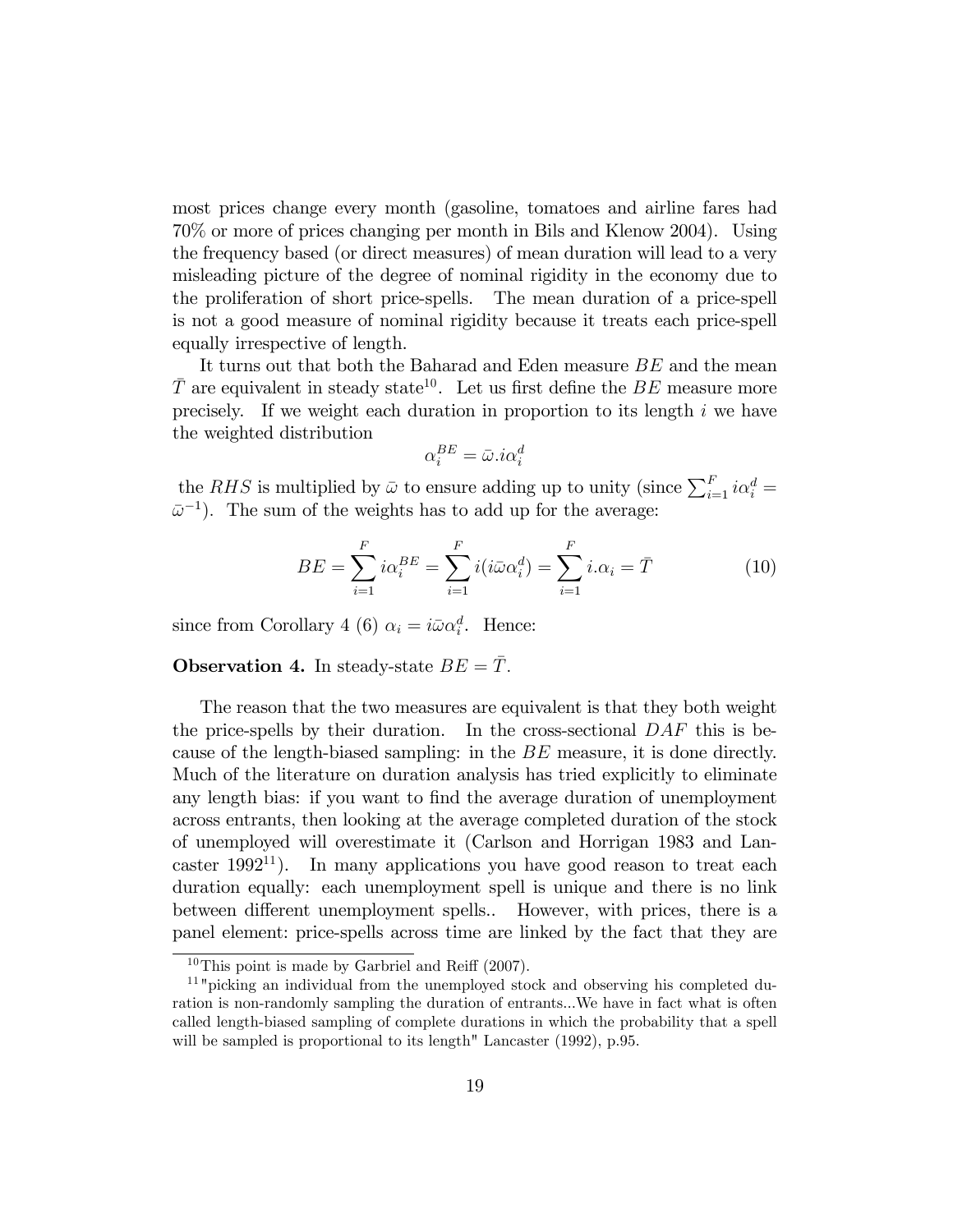set by the same firm. Focussing on the distribution of durations is in effect ignoring the panel structure and the fact that it is Örms which are generating the price-spells.

The last, but by no means least, reason that we should look at the crosssectional measure is that this also reflects how firms and households look at things. When it sets prices, the firm's maximand is the discounted sum of future profits up to some time  $T$  (which may be infinite). Thus the weight put on a particular price spell is in a sense "proportionate" to its duration, notwithstanding the effects of discounting. Since the objective function is additive across time, a longer duration adds more items into the summation than a shorter duration. Hence firms pay attention to the flow of proÖts earned during price-spells roughly proportionate to their duration, given discounting. An analogous argument can be made for households and the government.

### 3.1 Micro data: prices are stickier than we thought.

There are now several studies using micro data: in particular the *Inflation* Persistence Network (IPN) across the Eurozone has been particularly comprehensive<sup>12</sup>. These studies adopt a common methodology using monthly micro CPI data across several countries which includes direct measurements in addition to the frequency based methodology, in contrast to the US studies which focus more exclusively on the frequency based estimates (Bils and Klenow (2004), Klenow and Krystov (2008), Nakamura and Steinsson (2008) and also Bunn and Ellis (2009) for the UK). Here we will consider Alvarez and Hernando (2006) for Spain (covering 1994-2003), Veronese et al (2005) for Italy (covering1996-2003), Baudry et al (2007) for France (covering 1994-2003). All these studies have data on individual products sold at individual outlets. They also have *trajectories* for prices: this is the sequence of price spells for a product at an individual outlet. We can think of each trajectory as analogous to the sequence of price contracts for an individual firm in the context of this paper. These papers all provide estimates of the average length of a price spell: both across the population of all price spells (corresponding to  $\bar{d}$ ) and also across trajectories, where a mean duration is calculated for each trajectory and then the average is taken across trajectories (corresponding to  $TR$ ). Averaging across trajectories is obviously

 $12$ See Dhyne et al (2006) for a summary of the IPN's findings.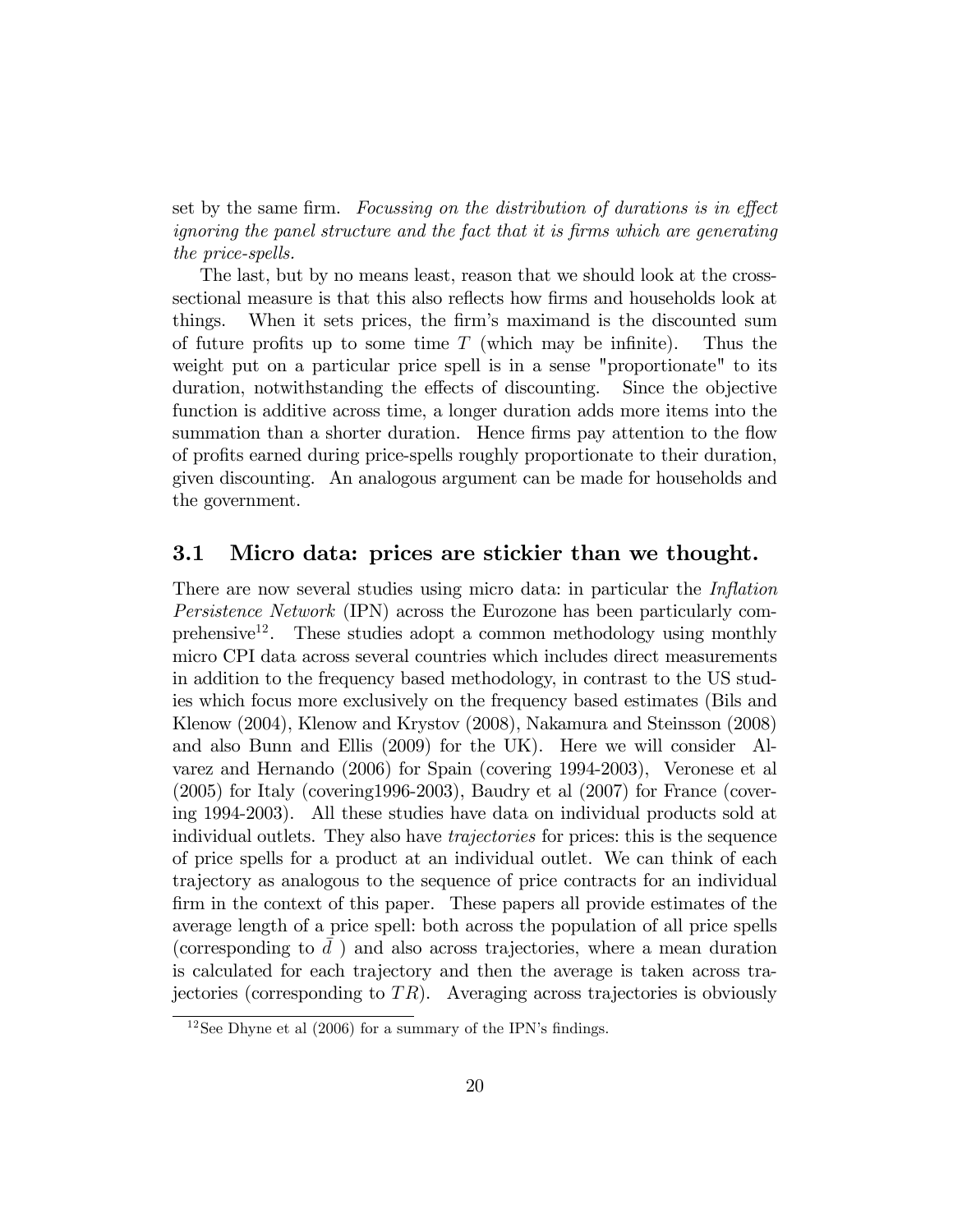related to averaging across firms, as we do in  $T$ . However, as discussed in Baharad and Eden (2004) and Dixon and Le Bihan (2009), because of within trajectory diversity of price-spells, taking an unweighted average of spell durations along a trajectory will tend to overweight short spells<sup>13</sup>, so that  $TR \leq \overline{T}^{14}$ .

There are many detailed empirical issues to do with weighting, censoring and the introduction of the Euro and sales which we can ignore here. However, we can find the direct estimates of the average duration of price spells (all durations are in months) and averages of trajectories in the three studies:

- Italy<sup>15</sup>:  $\bar{d} = 8, TR = 13.$
- France<sup>16</sup>:  $\bar{d} = 5.28, TR = 7.24.$
- Spain<sup>17</sup>:  $\bar{d} = 6.2$ ;  $TR = 14.7$ .

In the case of Italy and Spain, averaging over trajectories leads to a considerable increase in mean duration. In the case of France, the trajectories tend to be much shorter, so this effect is weaker. However, in Dixon and Le Bihan  $(2009)$  we computed T directly with the same data set and found that  $\overline{T} = 13.87$  which is more in line with Italy and Spain.

Gabriel and Reiff (2007) have developed the framework in this paper and considered the best way to estimate price stickiness. There are potentially 4 different ways of measuring price-stickiness: estimating the cross-sectional average age or completed duration, the mean duration using the reciprocal of the frequency of price-change and the hazard rate. Using a Monte-Carlo methodology, they find that in the absence of censoring and sectoral heterogeneity, all four measures are similar and "close" to the true values. However,

 $13$  I would like to thank Peter Gabriel and Adam Reiff for pointing this out in a comment on the ECB working paper 676 version of this paper.

<sup>14</sup>Also, the CPI sampling process leads to switches of outlet and product leading to incomplete trajectories, a form of panel "attrition".

<sup>&</sup>lt;sup>15</sup>Veronese et al  $(2005)$ , Table A2.

<sup>&</sup>lt;sup>16</sup>Baudry et al (2007). Note, the estimate of  $\bar{d}$  is only for unweigthed data. The trajectories in the French data only have an average length of 17 months. Hence our  $TR$ is taken to be their  $\bar{T}^{W}$ .

<sup>&</sup>lt;sup>17</sup>Alverez and Hernando (2006).  $\overline{T}$  is taken from Table 6.1 Panel C. There is no direct measure of  $\bar{d}$  using the CPI weights (Panel A.gives the unweighted mean). The value quoted is derived from the inverse of the reset frequency for each sector aggregated using the  $CPI$  weights.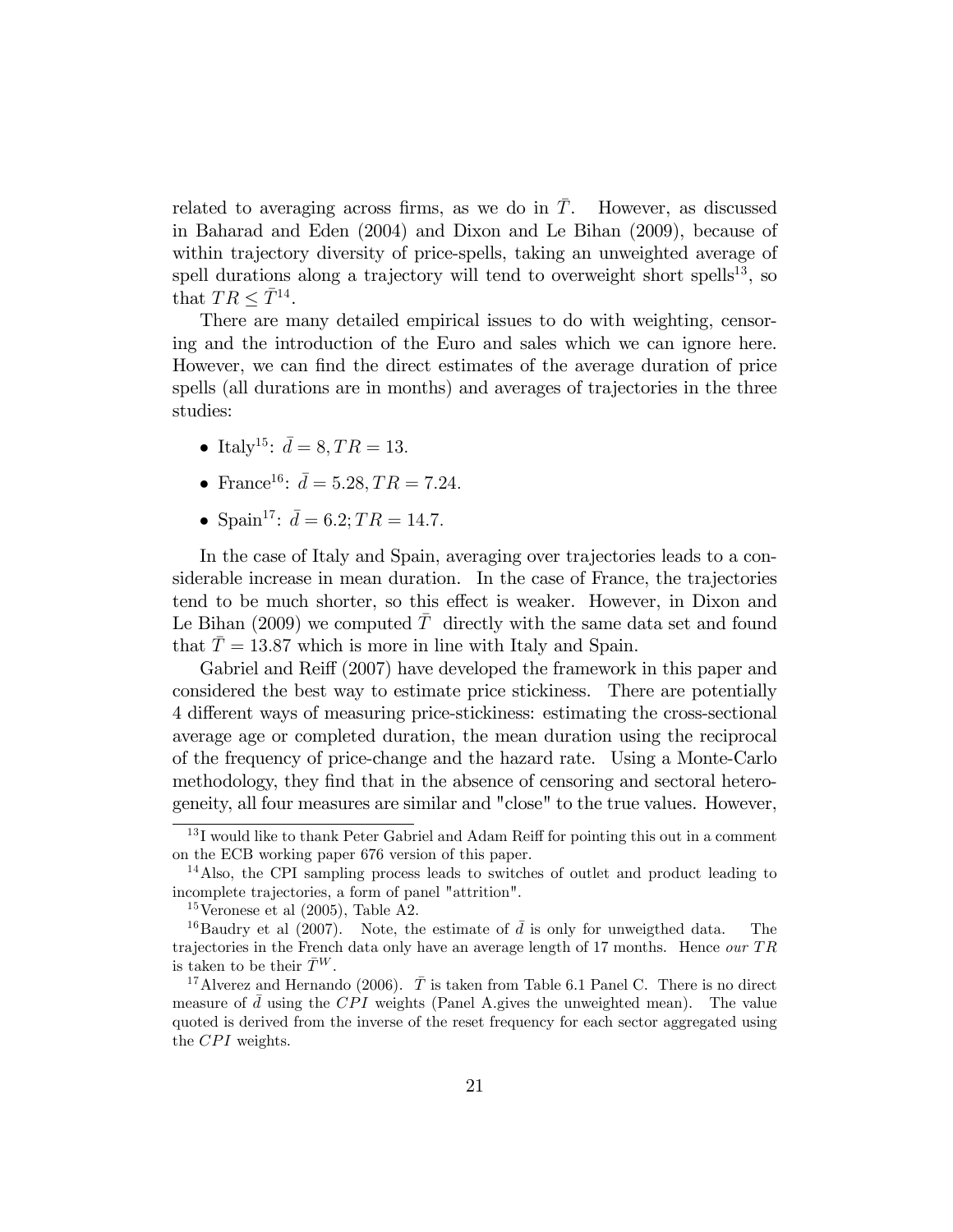with the censoring of data and unobserved heterogeneity, they find that the most robust estimation methodology is the Hazard rate. In particular, the "frequency" method tends to underestimate the true mean duration: in particular, the monte carlo studies result in a downward bias in the frequency estimates of d. They use micro CPI data from, Hungary 2002-6 and using the hazard-rate method, they estimate that for this data  $d = 9$  months and  $T = 16.4$  months. Hoffman and Kurz-Kim (2006) apply the Baharad and Eden weighting scheme to the German micro-CPI data (1998-2004) and find that whilst  $\bar{d} = 5.3$ , weighting durations<sup>18</sup> by length yields  $\bar{T} = 26.8$ .

Dias et al (2007) also consider the panel structure of the CPI and PPI data for Portugal in their estimation procedure. They suggest that for each trajectory, the price-spells are weighted by the number of spells in that trajectory (which is equivalent to weighting by the average price-spell in the trajectory), or the alternative of randomly selecting one price spell from each trajectory. Whilst these are not exactly equivalent to our length biased sampling, both mechanisms reduce the relative importance of short-spells.

# 4 Pricing Models with steady state distributions of durations across firms.

Having derived a unified framework for understanding the set of all possible steady state distributions of durations across Örms, we can now see how this can be used to understand commonly used models of pricing behavior. Indeed, we can see how each pricing theory relates to the whole set of possible steady-state distributions.

### 4.1 The Generalized Taylor Economy  $GTE$

Using the concept of the Generalized Taylor economy  $GTE$  developed in Dixon and Kara (2005), any steady-state distribution of completed durations across firms  $\alpha \in \Delta^{F-1}$ can be represented by the GTE with the sector shares given by  $\alpha \in \Delta^{F-1}$ :  $GTE(\alpha)$ . In each sector *i* there is an *i*-period Taylor contract, with i cohorts of equal size (since we are considering only uniform  $GTEs$ ). The sector share is given by  $\alpha_i$ . Since the cohorts are of equal size

<sup>&</sup>lt;sup>18</sup>See Table A7, p103. The reported numbers are for price-spells unweigthed by CPI weights, for all products.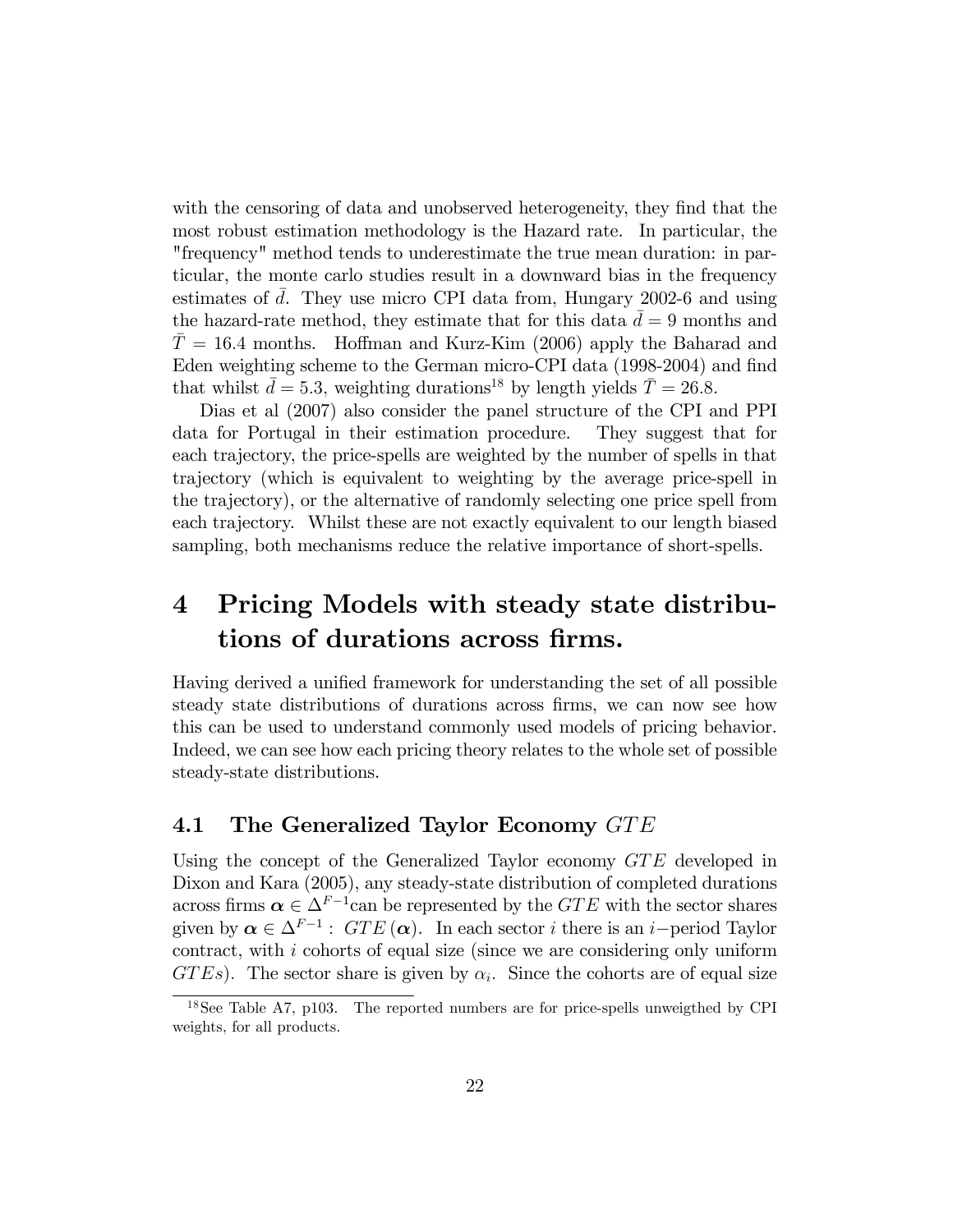and there as many cohorts as periods, there are  $\alpha_i.i^{-1}$  contracts renewed each period in sector  $i$ . This is exactly as required in a steady-state. Hence the set of all possible  $GTEs$  is equivalent to the set of all possible steady-state distributions of durations. Note that the for the  $GTE$  we need to know the DAF  $\alpha$ . Although we can derive the DAF from the distribution of price-spells  $\alpha^d$ , the latter cannot be applied directly to any price theory. In effect, since the distribution of durations ignores the panel structure of the economy and the role of Örms in setting prices, it does not directly relate to firms pricing behavior.

In a GTE, the reset price at time t in sector i  $x_{it}$  is (in log-linearised form):

$$
x_{it} = \left(\frac{1}{\sum_{k=0}^{i-1} \beta^k}\right) \sum_{k=0}^{i-1} \beta^k p_{t+k}^* \tag{11}
$$

where  $p_t^*$  is the optimal flex-price at time t and  $\beta$  the discount rate. There are F reset price equations, with  $i = 1...F$ . The F prices in each sector i are simply the average over the i cohorts in that sector:

$$
p_{it} = \frac{1}{i} \sum_{k=0}^{i-1} x_{it-k}
$$
 (12)

The aggregate price level is simply:

$$
p_t = \sum_{i=1}^{F} \alpha_i p_{it} \tag{13}
$$

It is simple to verify that the age-distribution in a  $GTE$  is given by (4). If we want to know how many contracts are at aged j periods, we look at sectors with lifetimes at least as large as  $j, i = j...F$ . In each sector i, there is is a cohort of size  $\alpha_i \cdot i^{-1}$  which set its price j periods ago. We simply sum over all sectors  $i \geq j$  to get (4). The GTE has been employed by Taylor (1993), Coenen et al (2007), Dixon and Kara (2008), Kara (2008, 2009).

# 4.2 The Generalized Calvo model  $(GC)$ : duration dependant reset probabilities.

The Calvo model most naturally relates to the hazard rate approach to viewing the steady state distribution of durations and it has a constant hazard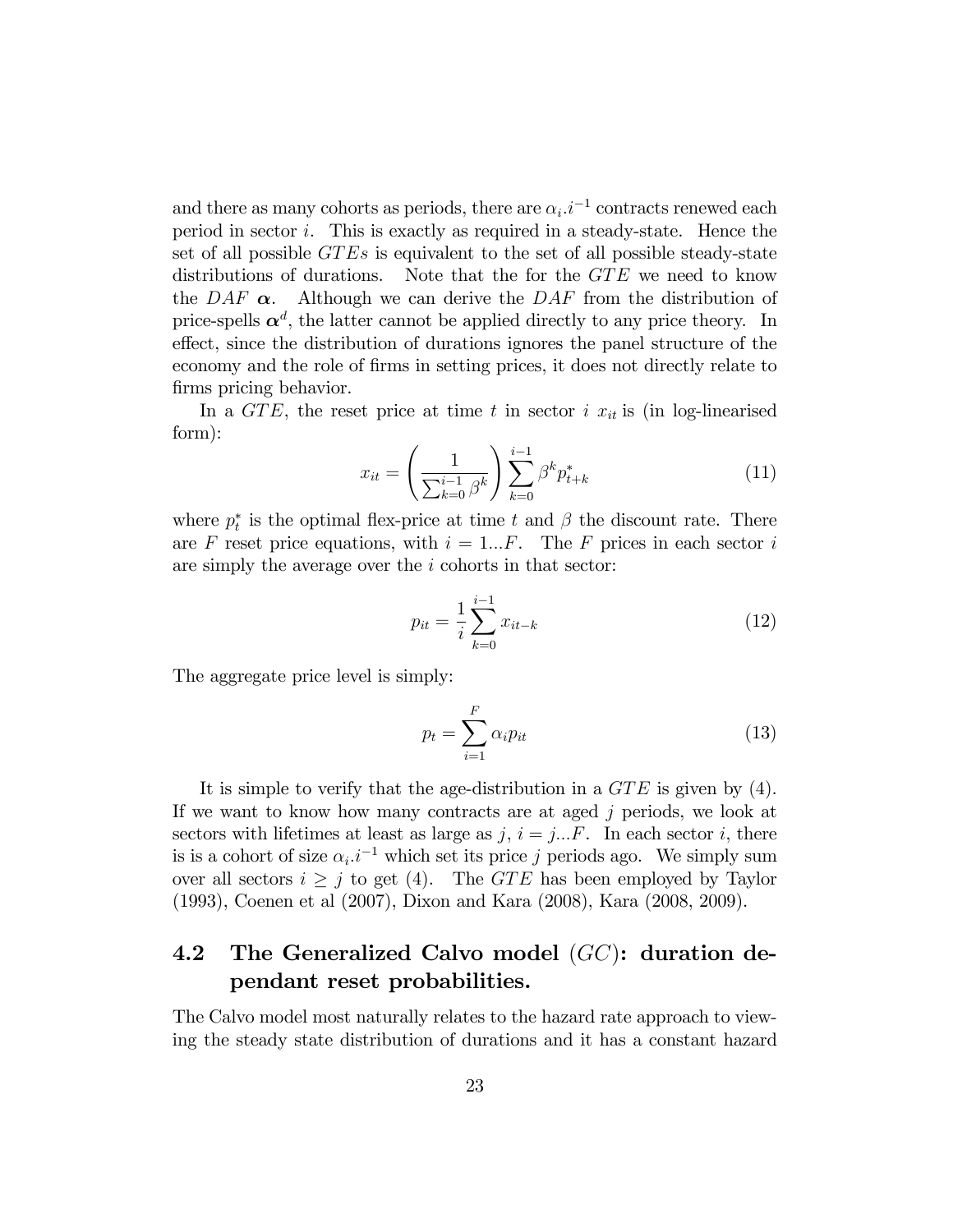rate. We now consider generalizing the Calvo model to allow for the reset probability (hazard) to vary with the age of the contract (duration dependent hazard rate). This we will denote the Generalized Calvo Model GC. A  $GC$  is defined by a sequence of reset probabilities: as in the previous section this can be represented by any  $\boldsymbol{\omega} \in [0, 1]^{F-1}$  where F is the shortest contract length with  $\omega_F = 1$ . From observation 1, given any possible GC there is a unique age profile  $\boldsymbol{\alpha}^A \in \Delta_M^{F-1}$  corresponding to it and a unique distribution of completed contract lengths from Proposition 1. Again, from corollary 3, if we have a distribution of completed contract lengths, there is a unique GC which corresponds to it. Thus, the two approaches to modelling pricing: the  $GTE$  and the  $GC$  are comprehensive and coextensive, both being consistent with any steady-state distribution of durations<sup>19</sup>.

The  $GC$  differs from the  $GTE$  in that when they reset prices, firms do not know how long the price-spell is going to last. There is not a sector specific reset price, but one economy wide reset price  $x_t$  with  $x_{it} = x_t$  for all  $i = 1...F$ . The log-linearised formula for the optimal reset price at t is

$$
x_t = \frac{1}{\sum_{k=1}^F \Omega_k \beta^{k-1}} \sum_{k=1}^F \Omega_k \beta^{k-1} p_{t+k-1}^*
$$
 (14)

The price in each sector  $i$  is then the average over the cohorts in that sector

$$
p_{it} = \frac{1}{i} \sum_{k=0}^{i-1} x_{t-k}
$$
 (15)

with the aggregate price being given by (13) as before, where the  $\alpha_i$  are derived from the reset probabilities  $\boldsymbol{\omega} \in [0,1]^{F-1}$  using Corollary 2. The difference between the  $GTE$  and the  $GC$  lies in the whether the duration of the price-spell is known: with the GC only the distribution of price spells is known by the firm. In effect, the firm does not know ex ante which sector it is in. The GC model has been employed by Wolman (1999), Mash (2003,2004), Dotsey and King (2006), Guerrieri (2006), Sheedy (2007) and Paustian and von Hagen (2008).

<sup>19</sup>Note that an alternative parameterization of the duration dependent hazard rate model is to specify not the hazard rate at each duration, but rather the probability of the completed contract length at birth (see for example Guerrieri 2006).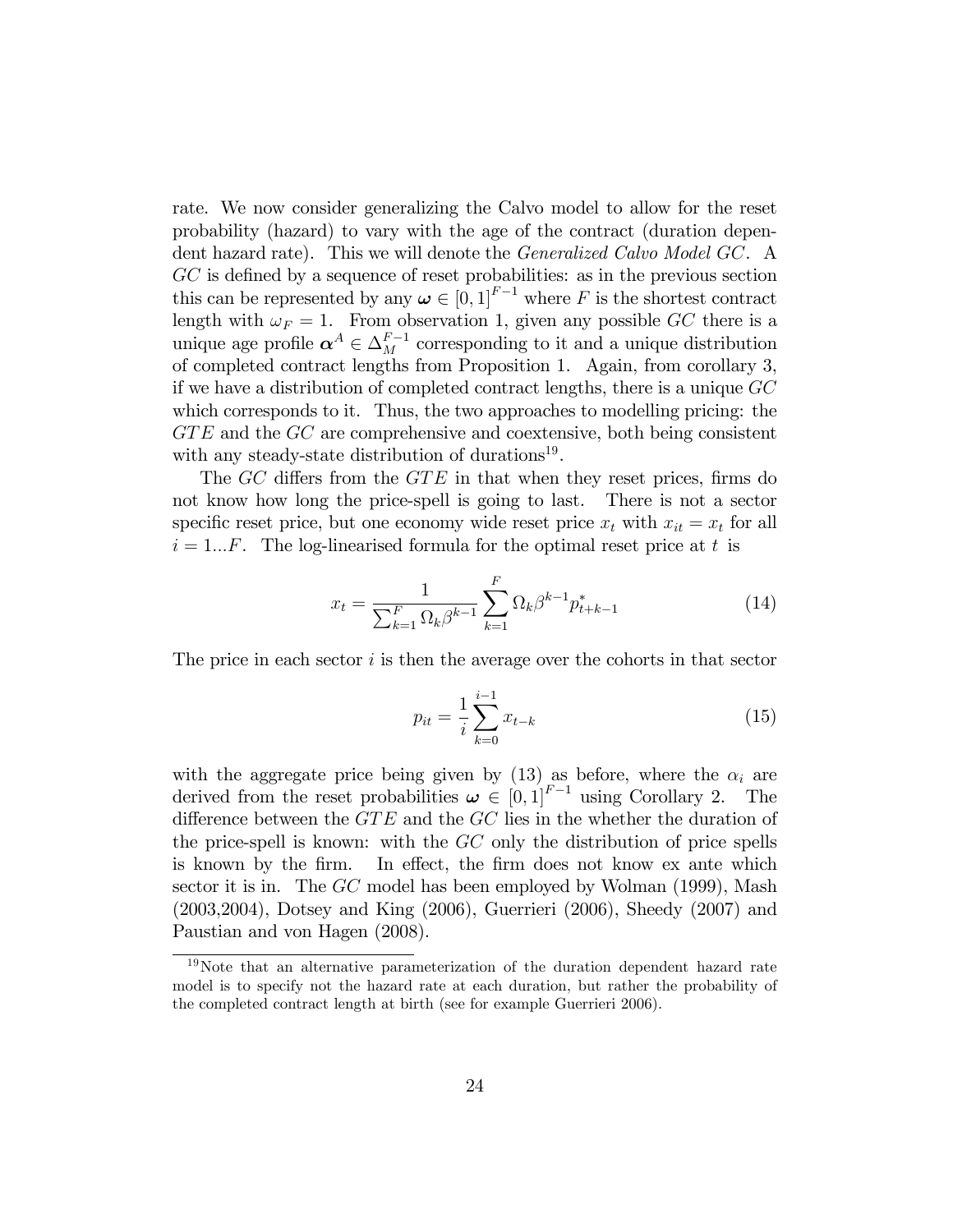### 4.3 The Multiple Calvo Model  $(MC)$ .

We now use the framework to address the issue of *aggregation* over Calvo processes. Alvarez et al (2005), Bils and Klenow (2004) and Fougere et al (2007) argue the aggregate hazard rate observed in the data declines over time and that this can be attributed to the heterogeneity of hazard rates. We can define a multiple Calvo process MC as  $MC(\omega, \lambda)$  where  $\omega \in (0, 1)^n$  gives a sector specific hazard rate<sup>20</sup>  $\bar{\omega}_k$  for each sector  $k = 1, ..., n$  and  $\lambda \in \Delta^{n-1}$  is the vector of shares  $\lambda_k$  (this might be expenditure or CPI weights). The reset price for each sector  $k = 1...n$  is then:

$$
x_{kt} = \frac{1}{\sum_{j=1}^{F} (1 - \bar{\omega}_k)^{j-1} \beta^{j-1}} \sum_{j=1}^{F} (1 - \bar{\omega}_k)^{j-1} \beta^{j-1} p_{t+j-1}^* \tag{16}
$$

The average price in each sector  $k$  is then

$$
p_{kt} = \sum_{j=1}^{F} (1 - \bar{\omega}_k)^{j-1} \beta^{j-1} x_{kt-j+1}
$$
 (17)

And the aggregate price is then

$$
p_t = \sum_{k=1}^n \lambda_k p_{kt} \tag{18}
$$

The Multiple Calvo model has been employed by Carvalho (2006) and Carvalho and Nechio (2008) and the earlier version of this paper (2006).

### 4.4 The Typology of Contracts.

In terms of contract structure, we can say that the following relationships hold:

 $GC = GTE = SS$ . The set of all possible steady state distributions of durations is equivalent to the set of all possible GT Es and the set of all possible GCs.

<sup>&</sup>lt;sup>20</sup>The notation here should not be confused: the substrcripts  $k$  are sectoral: none of the sectoral calvo reset probabiltities are duration dependent.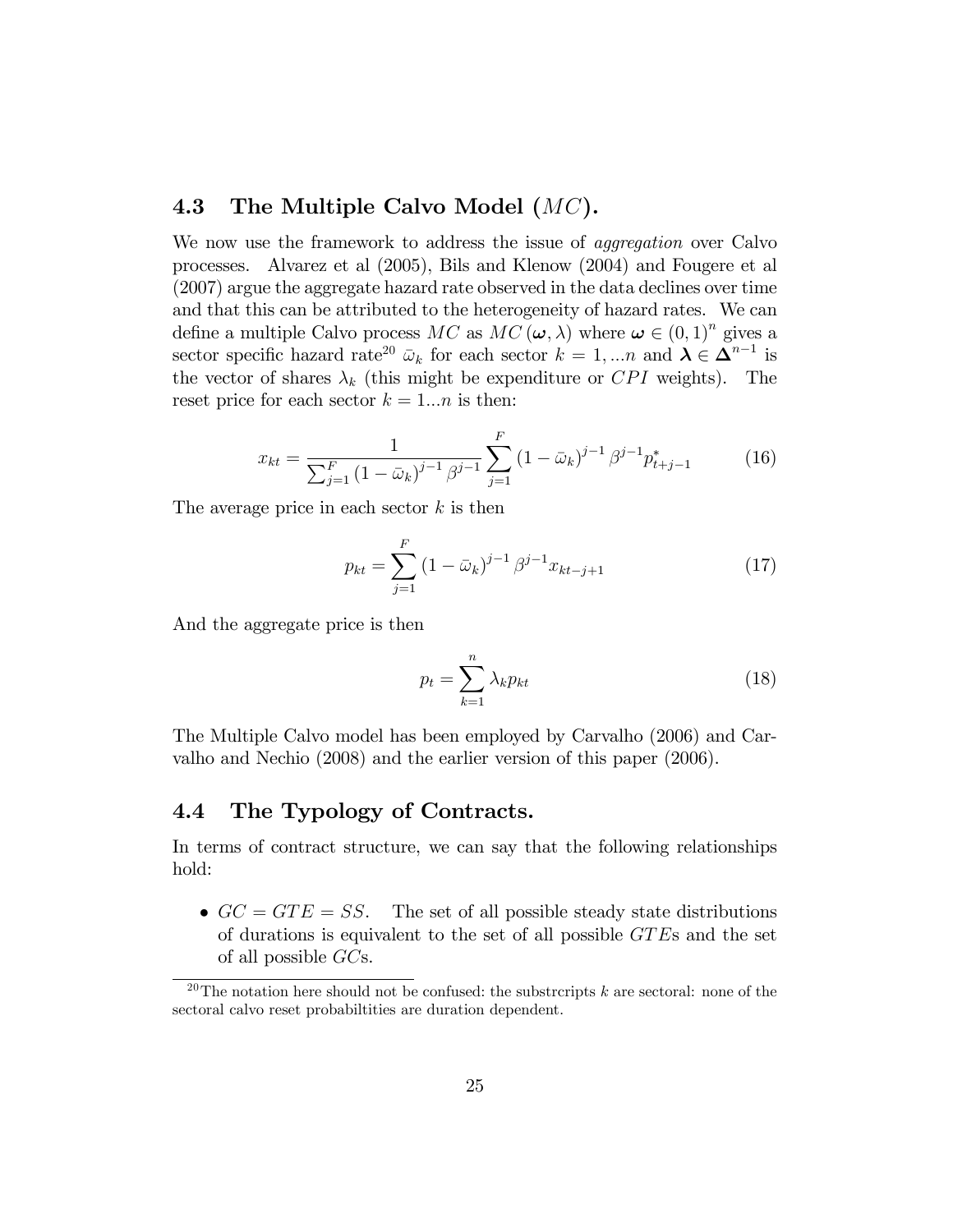- $\bullet \, C \subset MC \subset GC$ . The set of distributions generated by the Simple Calvo is a special case of the set generated by  $MC$  which is a special case of GC.
- $ST \subset GTE = GC$  Simple Taylor is a special case of  $GTE$ , and hence also of GC.
- $ST \cap MC = \emptyset$ . Simple Taylor contracts are a special case of GC, but not of MC.

#### Figure 1: The typology of Contracts

This is depicted in Fig 1. The  $GC$  and the  $GTE$  are coextensive, being the set of all possible steady-state distributions (Propositions 1 and corollary 3). The Simple calvo  $C$  (one reset probability) is a strict subset of the Multiple Calvo process  $MC$  which is a strict subset of the  $GC^{21}$ .. The simple Taylor  $ST$  and the  $MC$  are disjoint. The  $ST$  is a strict subset of the  $GTE$ . The size of the distributions is reflected by the Figure:  $ST$  has elements corresponding to the set of integers and is represented by a few dots; Calvo is represented by the unit interval; MC by the unit interval squared.

The simple Calvo and Taylor models are only applicable if there is one type of contract and no heterogeneity in the economy. If we believe the Calvo model, but that reset probabilities are heterogenous across price or wage setters, then the  $MC$  makes sense. If we do not believe the Calvo model, then either the  $GC$  or  $GTE$  are appropriate.

## 4.5 Price Data: an application to the Bils-Klenow Data set.

In this section, we apply our theoretical framework to the Bils-Klenow Data set (Bils and Klenow 1994). This data is the micro-price data collected monthly for the US CPI over the period 1995-7. The BK data covers 350 categories of commodities comprising 68.9% of total consumer expenditure. They focus on the proportion of prices that change in a month in each category (sector). They then derive the distribution of durations of price-spells

<sup>&</sup>lt;sup>21</sup>The MC can be represented by a  $GC$  with a decreasing Hazard. See an earlier version of the paper with the same title, ECB working paper 676, Proposition 2 for a derivation in discrete time.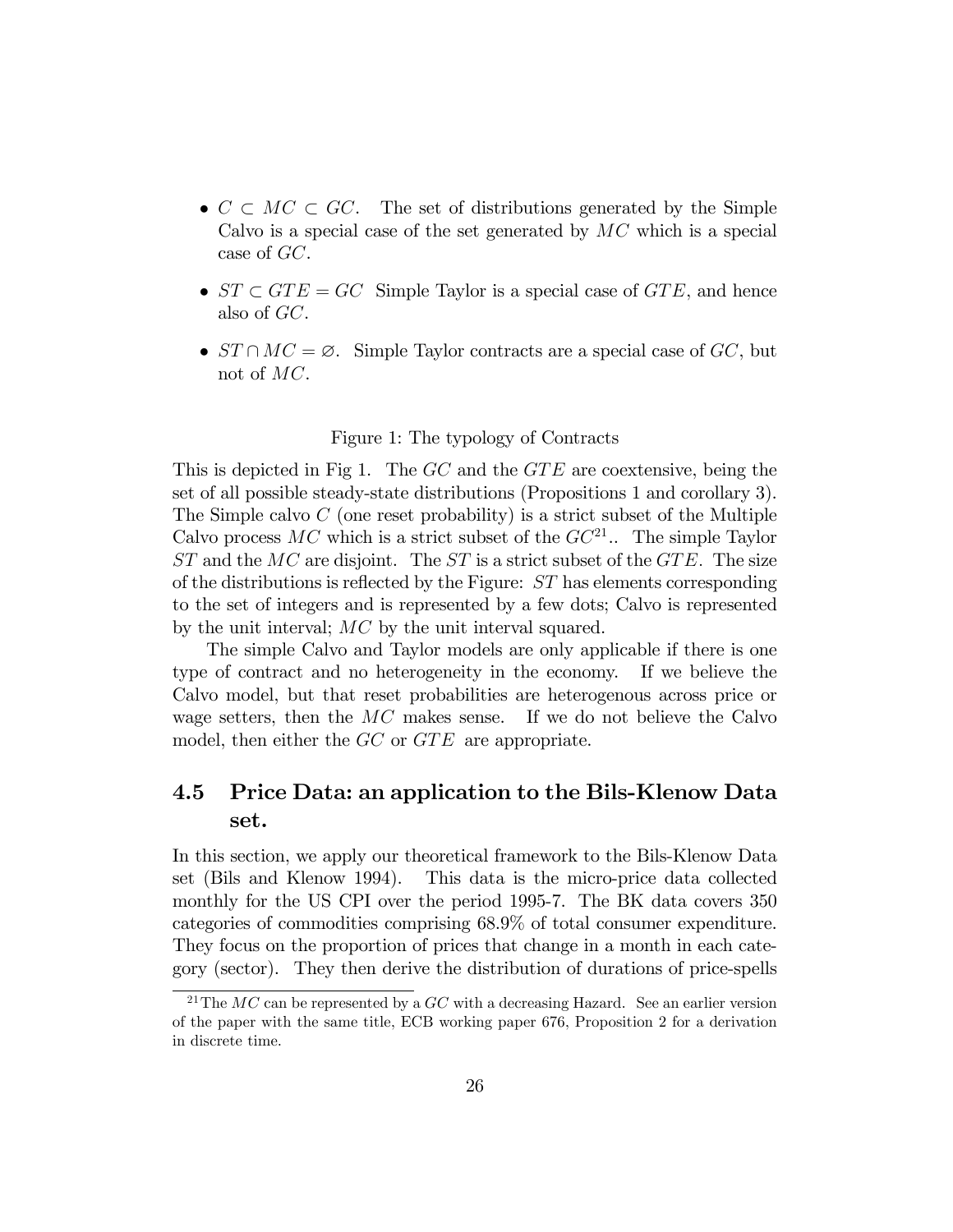on the assumption that there is a sector specific Calvo reset probability in continuous time<sup>22</sup>. There are of course other data sets to which this method can be applied: for example Klenow and Krystov (2008) and Nakamura and Steinsson (2008) provide monthly frequency data for the US.

In this section I use the BK data to construct the distribution of durations across firms. Each sector has a sector-specific average proportion of firms resetting their price per month over the period covered. We can interpret this as a Calvo reset probability in *discrete* time. The first approach we adopt is to model this as a Multiple Calvo process  $BK - MC$ . The second is to model the resulting distribution across all sectors. Within each sector we have the Calvo distribution of contract lengths as derived in Dixon and Kara (2006): using the sectoral weights we can then aggregate across all sectors using the sectoral weights  $\lambda_k$  (the CPI weights).. This gives us the following distribution of price-spells across firms:

Fig 2: the BK Distribution of Contract lengths Across Firms

Note that the mean in our distribution is larger than is reported in BK. This is because we are looking at the mean duration across firms  $\overline{T} = 4.4$ rather than mean price-spell  $\bar{d} = 2.7$ . With the aggregate distribution of contract lengths we can model this as either a  $GTE$  or a  $GC$  as well as an  $MC$ . We therefore have three different pricing models with exactly the same distribution of contract lengths..

# $4.6$  Pricing Models Compared<sup>23</sup>.

We will see how the different models of pricing differ in terms of their impulseresponse using a very simple stripped-down log-linearised macro-model (see Ascari 2003). Whilst we have used an extremely simple macro-model for purposes of transparency, the pricing equations can be easily set in extended

<sup>&</sup>lt;sup>22</sup>The use of continuous time leads to a lower expected expected duration at birth. If the proportion resetting price is  $\bar{\omega}$ , the expected duration at birth is  $-1/In(1 - \bar{\omega})$ . This is less than the discrete time expectation  $1/\bar{\omega}$ . The difference gets proportinatley larger as  $\bar{\omega}$  gets larger. The analysis in this paper is in discrete time becuase that is how the pricing models are employed in the literature, and it provides spreadsheet simplicity and transparency. Furthermore, a price is perfectly flexible in a quarterly model whether it changes 1 or more times a quarter.

 $^{23}$ I would like to thank Engin Kara for running the simulations in dynare.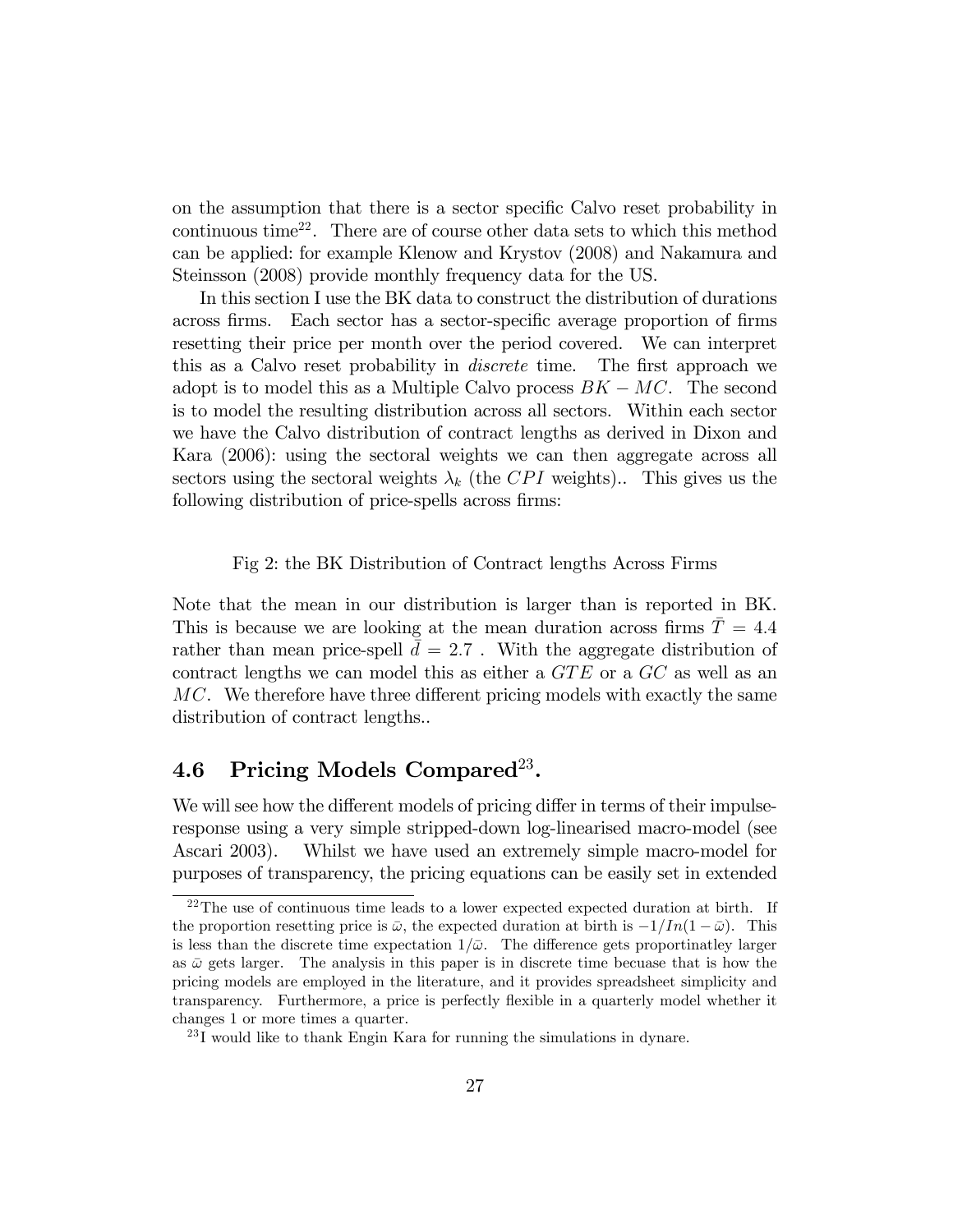DGSE models like Smets and Wouters (2003) as in Dixon and LeBihan  $(2009)$ . To model the demand side, we use the Quantity Theory<sup>24</sup>:

$$
y_t = m_t - p_t
$$

where  $(p_t, y_t)$  are aggregate price and output and  $m_t$  the money supply. We model the monetary process as  $AR(1)$ :

$$
m_t = m_{t-1} + \varepsilon_t
$$
  

$$
\varepsilon_t = \nu \varepsilon_{t-1} + \xi_t
$$

where  $\xi_t$  is a white noise error term. We consider the cases of  $\nu = 0$  and  $\nu = 0.5$ .

The optimal flexible price  $p_t^*$  at period t in all sectors is given by:

$$
p_t^* = p_t + \gamma y_t
$$

The key parameter  $\gamma$  captures the sensitivity of the flexible price to output<sup>25</sup>. We allow for two values of  $\gamma = \{0.01, 0.2\}$ : a high one and a low one as discussed in Dixon and Kara (2008).

Given this rudimentary macro-structure, we can then insert the sectoral reset-price equations<sup>26</sup>, and sectoral price equations into the model, and aggregate according to (13) or (18).

Fig 3: Responses to a one-off monetary Shock  $(\nu = 0)$ 

In Figure 3, we depict the responses of output, the reset price, the general price level and inflation to a one-off shock with  $\gamma = 0.2$ . Looking at all the graphs, it is striking that the three models of pricing have fairly similar impulse-responses: none of them are far apart. However, in all cases the  $MC$  and the  $GC$  are close together and the  $GTE$  is farther away, particularly towards the end. To understand this, we can look at the  $IR$  for the average reset price and the general price level. In the GTE case, the reset price

<sup>&</sup>lt;sup>24</sup>In the case of  $\nu = 0$  below, the quantity theory can be seen as resulting from the Euler equation (see Ascari 2003).

 $^{25}$ This can be due to increasing marginal cost and/or an upward sloping supply curve for labour. See for example Walsh (2003) chapter 5 and Woodford (2003). chapter 3.

<sup>&</sup>lt;sup>26</sup>For the GTE we have  $(11, 12)$ , for the GC we have  $(14, 15)$ , for the MC we have  $(16, 17)$ .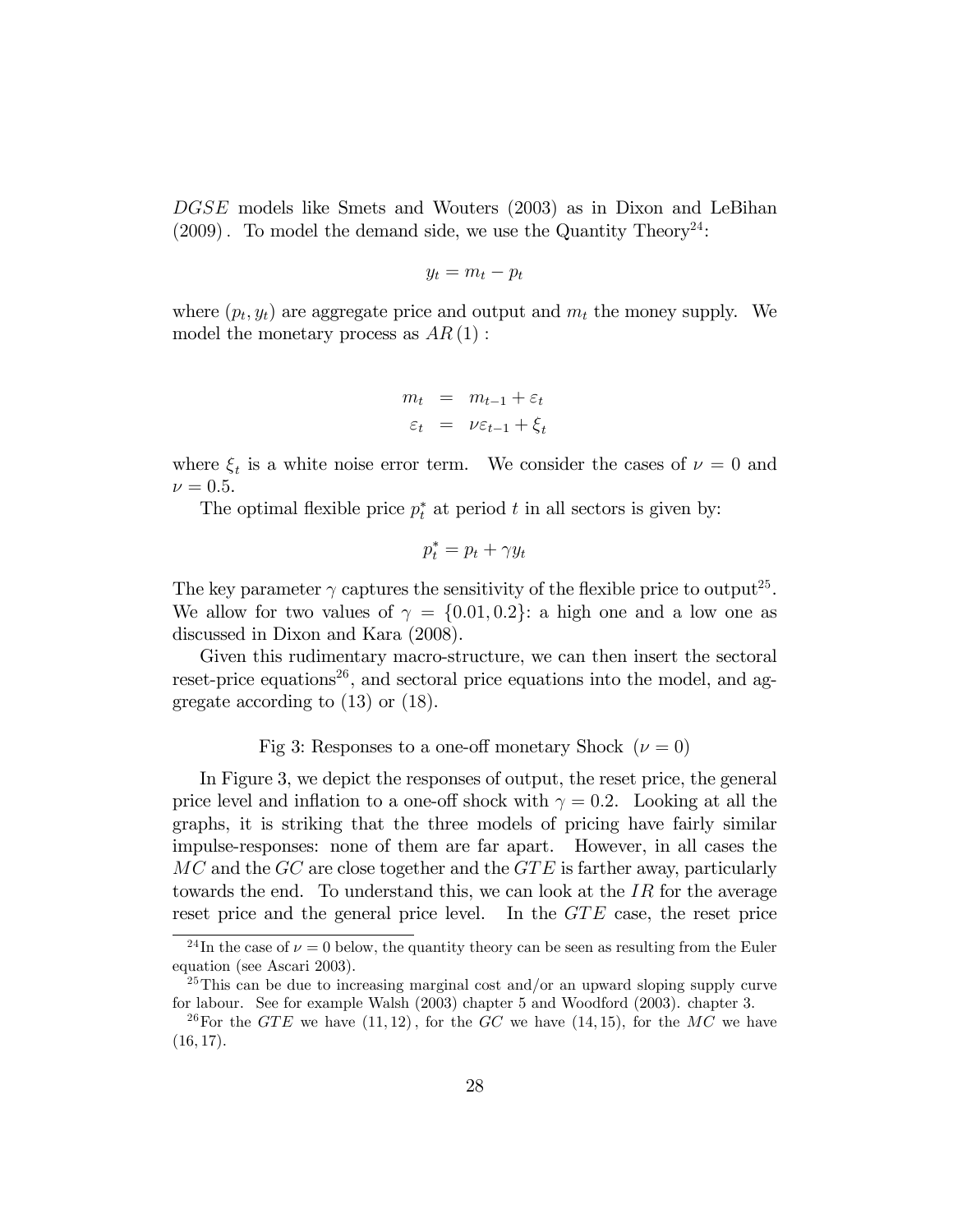rises less on impact than the  $MC$  or  $GC$ . This reflects the greater myopia: those cohorts resetting prices look less far ahead on average, so that they do not raise prices as much as in the MC or GC case. At about 10 months however, the situation is reversed: the  $GTE$  reset price exceeds the  $MC$  and GC case: whilst the latter are slowing down price increases in anticipation of the approaching steady state, the  $GTE$  maintains momentum for longer. This comparative myopia of the  $GTE$  explains why the output response starts off above both the  $MC$  and  $GC$ , but ends up after 15 months below both.

#### Fig 4: Serial Correlation in Monetary growth  $\nu = 0.5$

In Figure 4 we consider the autoregressive monetary policy shock and concentrate on the  $IR$  for output and inflation for both the high and the low values of  $\gamma$ . We find that there is now a more radical difference between the  $GTE$  and the other two models. If we look at inflation we see that there is a hump shape: the peak impact on inflation appears after the initial monetary shock: with the high value of  $\gamma$  it happens at 3 months: with the low value at around 20 months. Both the  $MC$  and the  $GC$  inflation responses are not hump shaped. This reflects the finding in Dixon and Kara (2008) that the Calvo model does not capture the characteristic "hump shaped" response indicated by empirical VARS. This "no hump" feature appears to be shared by its generalizations MC and GC.

This simple example of the  $IR$  of major variables shows how different models of pricing can yield different patterns of behavior even though the distribution of contract lengths are exactly the same. The  $MC$  and the  $GC$ do differ slightly, but are quite close, which reflects the fact that they have the same forward lookingness. It suggests that since the GC is computationally much simpler (you only have to model one pricing decision for all firms resetting price, rather than one for each sector), this model might be preferred to the MC.

# 5 Conclusions

In this paper we have developed a consistent and comprehensive framework both for analyzing different pricing models (excluding the state-dependent pricing models) and relating the pricing models to the microeconomic data. In particular, the distribution of completed price-spells across firms  $(DAF)$ is a key perspective which is fundamental to understanding and comparing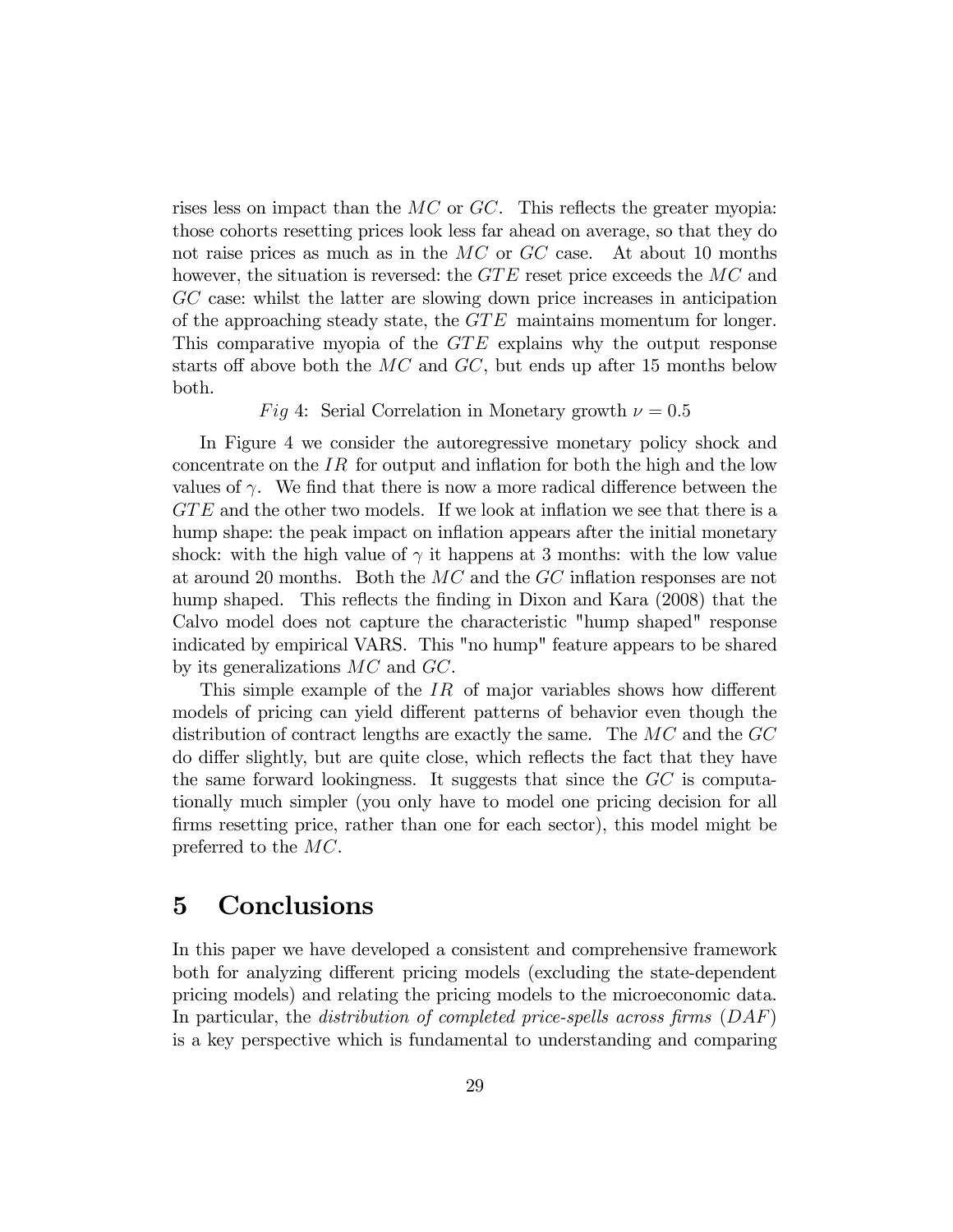different models. Any steady state distribution of durations can be looked at in terms of completed durations, which suggests it can be modelled as a  $GTE$ ; it can also be thought of in terms of Hazard rates which suggests the  $GC$  approach. Both the  $GC$  and the  $GTE$  are comprehensive: they can represent all possible steady states.

We argue that the economic concept of nominal rigidity is not best captured by the mean duration of a price-spell, which puts excessive weight on short spells (in the sense that all spells of any length have equal weight). The cross-sectional approach we favour is a form of length-biased sampling, which weights price-spells in proportion to their duration. The cross-sectional approach means we are averaging across the Örms that set the prices and hence generate the price-spell distribution. Thus, the recent empirical evidence on the mean duration of price-spells being  $4 - 6$  months is quite compatible with the empirical evidence from surveys that firms reset prices on average 12 months or more. This enables us to understand the different measures of nominal rigidity in the literature and why they obtain what at first seem to be different results.

As more empirical micro-data becomes available, it is vital that we adopt a framework which enables us to link the data to our macroeconomic models. Whilst the approach adopted here is limited to steady-state analysis, it does provide a consistent way for linking the micro-data to the macroeconomic models of pricing. It is for future work to see how this analysis can be applied to non-steady-state analysis and state-dependent models.

# 6 Bibliography

- Alvarez, Luis and Hernando Ignacio (2006). Price setting behaviour in Spain: Stylised facts using consumer price micro data, Economic Modelling, 23, 699-716.
- Alvarez LJ, Burriel P, Hernando I (2005). Do decreasing hazard functions of price durations make any sense? ECB working paper series, No.461.
- Guido Ascari (2003), Price and Wage Staggering: a Unifying framework, Journal of Economic Surveys, 17, 511-540.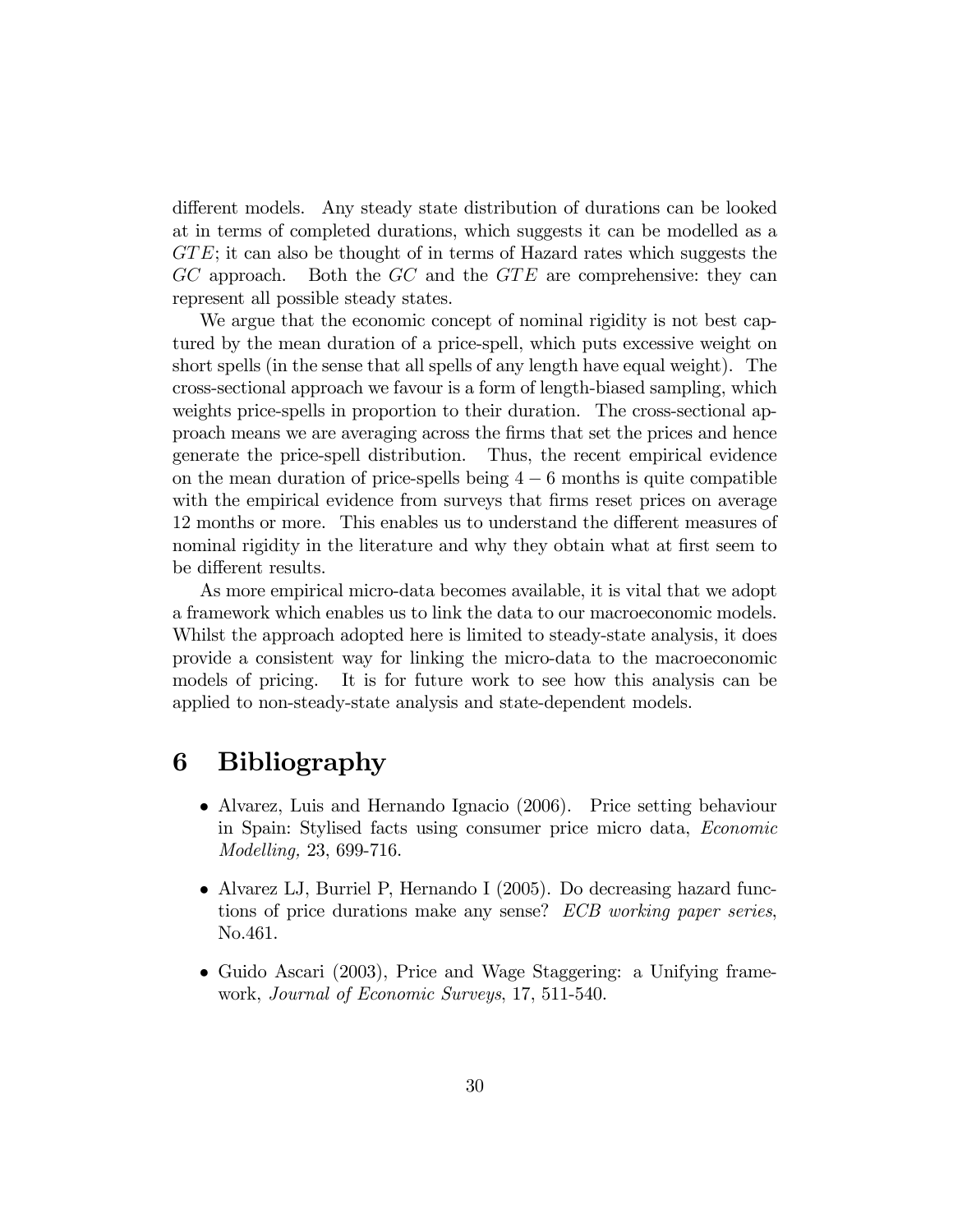- Baharad, E. and Eden, B (2004). Price Rigidity and Price Dispersion: Evidence from micro data, Review of economic dynamics, 7, 613-641.
- Baudry L, LeBihan H, Sevestre P and Tarrieu S (2007). What do thirteen million price records have to say about consumer price rigidity? Oxford Bulletin of Economic Statistics, 69, 139-183.
- Bearle A and Means G (1932) The Modern Corporation and Private Property, New York, Macmillan.
- Bils, Mark and Klenow, Peter (2004). Some evidence on the importance of Sticky prices, Journal of Political Economy, 112, 947-985.
- Blinder, A (1991). Why Are Prices Sticky? Preliminary Results from an Interview Study, American Economic Review; 81, 89-96.
- Blinder, A (1994). On Sticky Prices: Academic Theories Meet the Real World, in Mankiw N ed. Monetary policy: Studies in Business Cycles, vol. 29. Chicago and London: University of Chicago Press, 117-50.
- Bunn P, Ellis C. (2009). Price setting behaviour in the UK, Bank of Englamd Quarterly Bulletin, 49, 28-36.
- Carlson JA, Horrigan, MW (1983): Measures of Unemployment duration as guides to research and policy, American Economic Review, 1983, 73, 1143-50.
- Carvalho, Carlos (2006) "Heterogeneity in Price Stickiness and the Real Effects of Monetary Shocks," Frontiers of Macroeconomics: Vol. 2 : Iss. 1, Article 1.
- Carvalho C and Nechio F, (2008). "Aggregation and the PPP puzzle in a sticky-price model," Staff Reports 351, Federal Reserve Bank of New York.
- Coenen G, Levin AT, Christoffel K  $(2007)$ , Identifying the influences of nominal and real rigidities in aggregate price-setting behavior, *Journal* of Monetary Economics, 54, 2439-2466
- Chiang, C (1984). The Life Table and its Applications, Malabar, FL .Robert E Kreiger Publishing.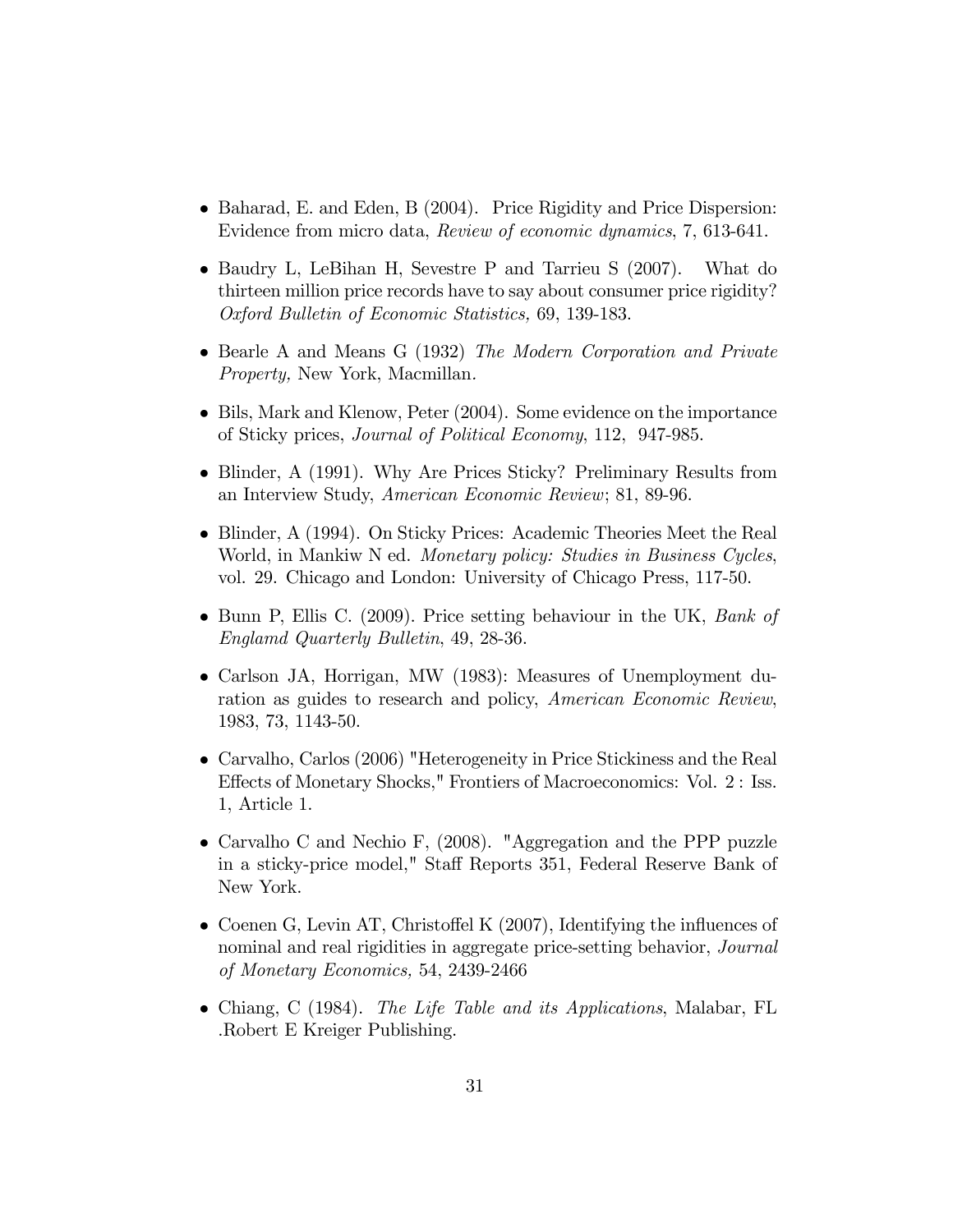- Dhyne E et al (2006). Price setting in the Euro area: some stylized facts from individual consumer price data, Journal of the European Economic Association; 4, . 575-584 .
- Dias D, Robalo Marques C, Santos Silva J (2007): Time or statedependent price setting rules?, European Economic Review, 51, 1589- 1613.
- Dixon, Huw and Kara, Engin (2005): "Persistence and nominal inertia in a generalized Taylor economy: how longer contracts dominate shorter contracts", European Central Bank Working Paper 489, May 2005.
- Dixon, Huw and Kara, Engin (2006): "How to Compare Taylor and Calvo Contracts: A Comment on Michael Kiley", Journal of Money, Credit and Banking., 38, 1119-1126..
- Dixon Huw, Kara E (2008): Can we explain inflation persistence in a way that is consistent with the micro-evidence on nominal rigidity,. Cardiff Business School working paper 2008/22 (forthcoming Journal of Money, Credit and Banking).
- Dixon H and Le Bihan H (2009). Nominal Rigidity in France, mimeo.
- Dotsey M, King R.G, and Wolman A.L. (1999): State-dependent pricing and general equilibrium dynamics of money and output, Quarterly Journal of Economics, 114(2), 655-690.
- Dotsey M, King R. (2006), Pricing, production and persistence, Journal of the European Economic Association, 4, 893-928.
- Fougère D, Le Bihan H and Sevestre  $P(2007)$  Heterogeneity in price stickiness: a microeconometric investigation, Journal of Business and Economics Statistics, 25(3), 247-264.
- Gabriel P and Reiff A.  $(2007)$  Estimating the degree of price stickiness in hungary: a hazard based approach, Mimeo, Central Bank of Hungary.
- Guerrieri, Luca, 2006. "The Inflation Persistence of Staggered Contracts," Journal of Money, Credit and Banking, 38(2), 483-494.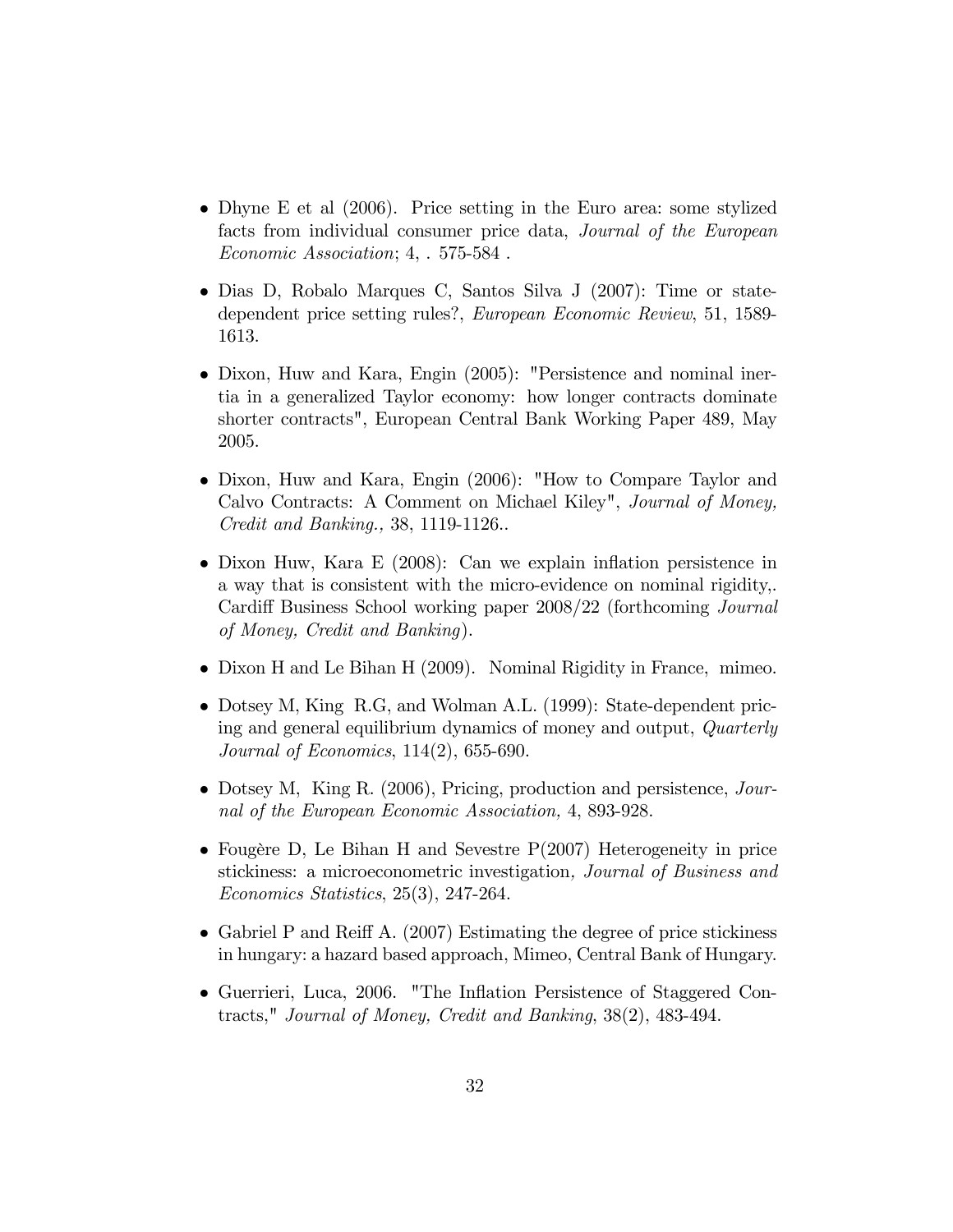- Hall R.L, Hitch C.J.(1939), Price theory and Business Behaviour,  $Ox$ ford Economics Papers, 2, 12-45.
- John A and Wolman A, (2008). Steady-state equilibrium with statedependent pricing, Journal of Monetary Economics, 55(2), 383-405.
- Hall S, Walsh M, Yates A (2000). Are UK Companies' Prices Sticky? Oxford Economic Papers; 52, 425-46.
- Kara E (2008) Optimal Monetary Policy in the Generalized Taylor Economy, Mimeo (revized version of ECB Working Paper No. 673) .
- Kara E (2009). "Input-Output Connections between sectors and Optimal Monetary Policy', National Bank of Belgium working paper no: 166.
- Keifer, N. (1988). Economic Duration Data and hazard Functions, Journal of Economic literature, 26, 646-679.
- $\bullet$  Kiley, Michael (2002). Price adjustment and Staggered Price-Setting, Journal of Money, Credit and Banking, (34), 283-298.
- Klenow P and Krystov O (2008). State-Dependent vs. Time-Dependent Pricing: Does it Matter for Recent U.S. Inflation? The Quarterly Journal of Economics, 123, August 2008, 863-904.
- Lancaster T. (1992). The Econometric Analysis of Transition Data. Cambridge University Press, 1992.
- Mash, R (2003). New Keynesian Microfoundations Revisited: A Calvo-Taylor-Rule-of-Thumb Model and Optimal Monetary Policy Delegation, Oxford University Discussion Paper 174.
- Mash, R. (2004), "Optimising Microfoundations for Inflation Persistence", Oxford University Discussion Paper 183.
- Means  $G(1935)$  Industrial prices and their relative flexibility, U.S. Government Printing Offices, Washington D.C.
- Mills F (1927) The Behaviour of Prices, N.B.E.R.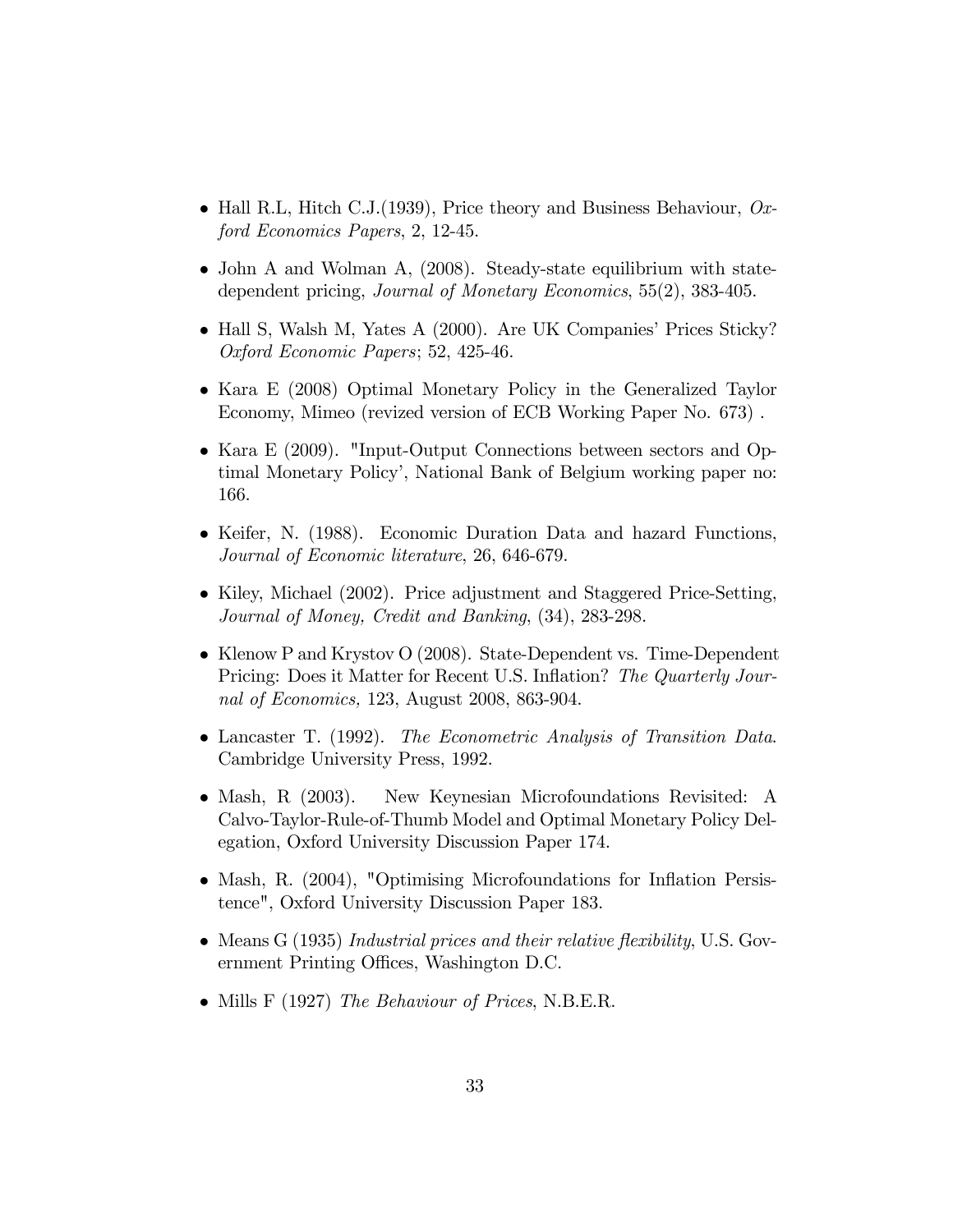- Mankiw N.G. and Reis R (2002): Sticky information versus sticky prices: a proposal to replace the new Keynesian Phillips curve, Quarterly Journal of Economics, 117(4), 1295-1328.
- Nakamura E and Steinsson J, 2008. "Five Facts about Prices: A Reevaluation of Menu Cost Models," The Quarterly Journal of Economics, MIT Press, vol.  $123(4)$ , pages  $1415-1464$ , November.
- Paustian M and von Hagen J, (2008). "The Role of Contracting Schemes for Assessing the Welfare Costs of Nominal Rigidities," CEPR Discussion Papers 6726.
- Sheedy, K  $(2007)$ . *Intrinsic inflation persistence*, CEP discussion paper 837.
- Smets F and Wouters R, (2003). An Estimated Dynamic Stochastic General Equilibrium Model of the Euro Area, Journal of the European Economic Association,1, 1123-1175, 09
- Taylor, J B (1993), Macroeconomic Policy in a World Economy, Norton.
- Veronese G, Fabiani S, Gatulli A, Sabbatini R (2005). Consumer Price behaviour in Italy: evidence from micro CPI data, ECB working paper series, No.449.
- Carl Walsh (2003) Monetary Theory and Policy (2nd edition), MIT Press.
- Wolman A (1999). Sticky prices, marginal cost and the behaviour of inflation", Federal reserve bank of Richmond quarterly, 85, 29-47.
- Woodford M (2003) Interest and Prices: Foundations of a Theory of Monetary Policy, Princeton.university press.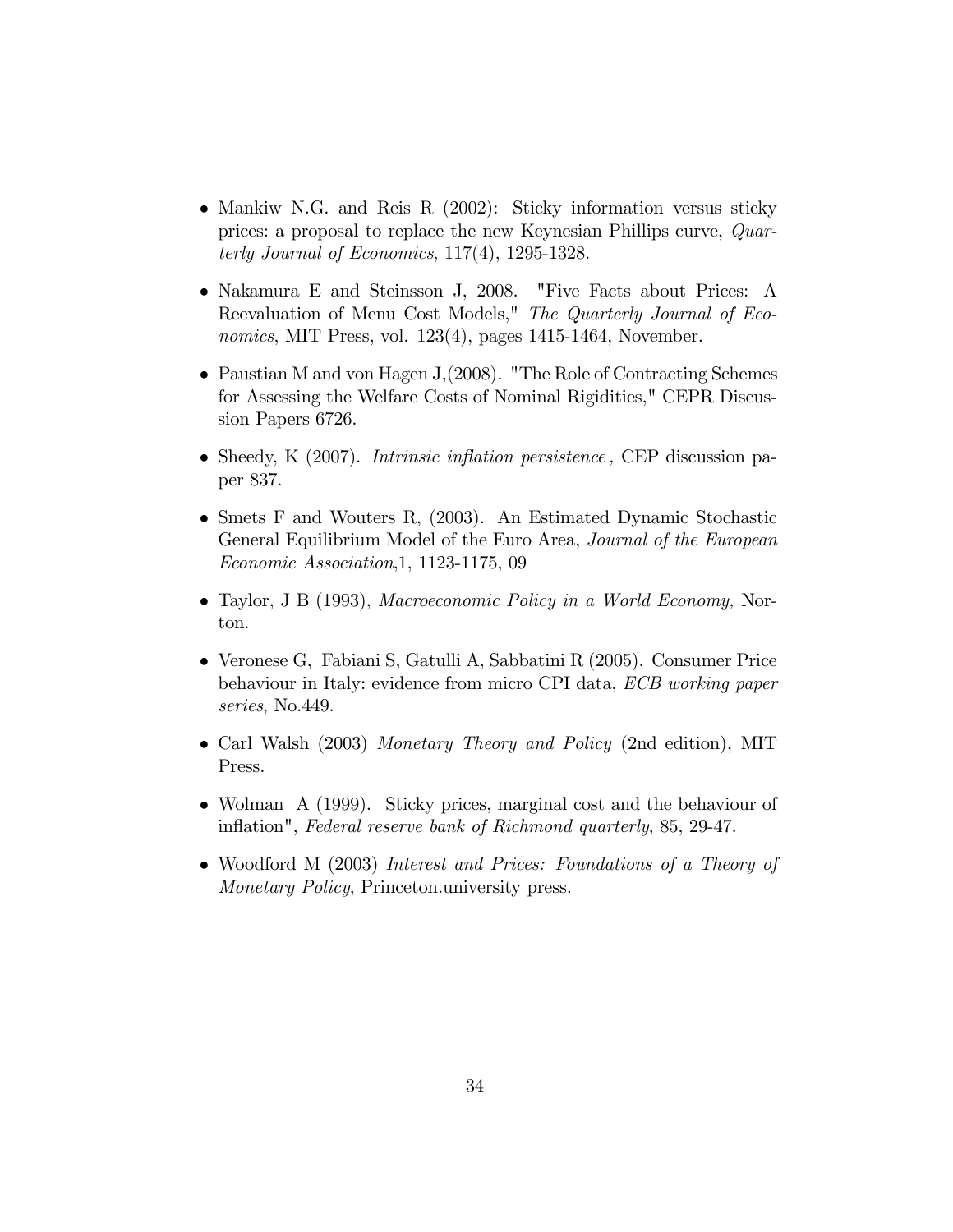# 7 Appendix.

### 7.1 Proof of Proposition 1 and Corollaries 1 and 3.

**Proof.** The proportion of firms that have a contract that last for exactly 1 period are those that are born (age 1) and do not go on to age 2. The proportion of firms that last for exactly  $i$  periods in any one cohort (born at the same time) is given by those who attain the age  $i$  but who do not make it to  $i + 1$ : this is  $(\alpha_i^A - \alpha_{i+1}^A)$  per cohort and at any time t there are  $i$  cohorts containing contracts that will last for  $i$  periods.

Clearly, since  $\alpha_j^A$  are monotonic,  $\alpha_i \leq 1$ , and

$$
\sum_{i=1}^{F} \alpha_i = \sum_{i=1}^{F} i (\alpha_i^A - \alpha_{i+1}^A)
$$
  
=  $(\alpha_1^A - \alpha_2^A) + 2 (\alpha_2^A - \alpha_3^A) - 3 (\alpha_3^A - \alpha_4^A) ...$   
=  $\sum_{i=1}^{F} \alpha_i^A = 1$ 

Hence  $\boldsymbol{\alpha} \in \Delta^{F-1}$ .

The relationship between the distribution of ages and lifetimes can be depicted in terms of matrix Algebra: in the case of  $F = 4$ :

| $\alpha_1$                                          |  | —1       |                |        |                                                       |
|-----------------------------------------------------|--|----------|----------------|--------|-------------------------------------------------------|
|                                                     |  | 2        | $-2$           |        |                                                       |
| $\begin{array}{c} \alpha_2 \\ \alpha_3 \end{array}$ |  | $\Omega$ | 3 <sup>3</sup> | $-3\,$ | $\alpha_2^{\tilde A}$<br>$\alpha_3^A$<br>$\alpha_4^A$ |
| $\alpha_4$                                          |  |          |                |        | $\alpha^A_4$                                          |

Clearly, the  $4 \times 4$  matrix is a mapping from  $\Delta^3 \rightarrow \Delta^3$ : since the matrix is of full rank, the mapping from  $\alpha^A$  to  $\alpha$  is  $1 - 1$ . Clearly, this holds for any F.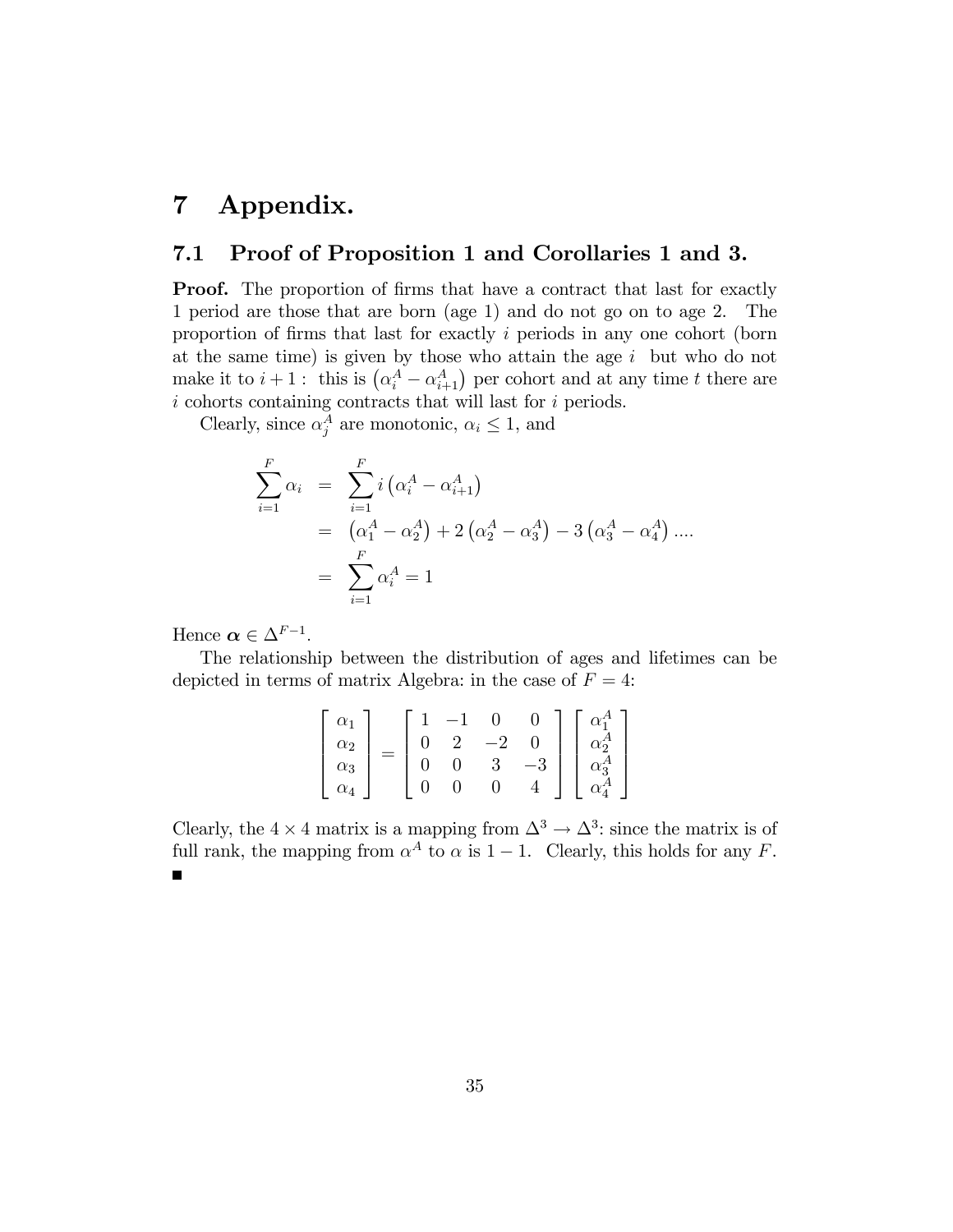### 7.1.1 Proof of Corollary 1:

**Proof.** To see this, we can rewrite  $(3)$ :

$$
\alpha_1 = \alpha_1^A - \alpha_2^A
$$
  
\n
$$
\frac{\alpha_2}{2} = (\alpha_2^A - \alpha_3^A)
$$
  
\n
$$
\frac{\alpha_i}{i} = (\alpha_i^A - \alpha_{i+1}^A)
$$
  
\n
$$
\frac{\alpha_F}{F} = \alpha_F^A
$$

hence summing over all possible durations  $i = 1...F$  gives

$$
\sum_{i=1}^{F} \frac{\alpha_i}{i} = \sum_{i=1}^{F-1} (\alpha_i^A - \alpha_{i+1}^A) + \alpha_F^A = \alpha_1^A
$$

So that by repeated substitution we get:

$$
\alpha_2^A = \alpha_1^A - \alpha_1 = \sum_{i=2}^F \frac{\alpha_i}{i}
$$

$$
\alpha_j^A = \sum_{i=j}^F \frac{\alpha_i}{i} \qquad j = 1...F
$$

#### $\blacksquare$

### 7.1.2 Corollary 3.

**Proof.** Rearranging the  $F - 1$  equations (5) we have:

$$
\frac{\alpha_1}{\bar{\omega}} = \omega_1; \frac{\alpha_2}{2\bar{\omega}} = \omega_2 (1 - \omega_1) \dots \frac{\alpha_i}{i \bar{\omega}} = \omega_i \Omega_i; \dots \frac{\alpha_F}{F \bar{\omega}} = \Omega_F
$$

By repeated substitution starting from  $i = 1$  we find that

$$
\omega_i = \frac{\alpha_i}{i} \left( \bar{\omega} - \sum_{j=1}^{i-1} \frac{\alpha_j}{j} \right)^{-1}
$$
  

$$
\Omega_i = \frac{1}{\bar{\omega}} \left[ \bar{\omega} - \sum_{j=1}^{i-1} \frac{\alpha_j}{j} \right]
$$
 (19)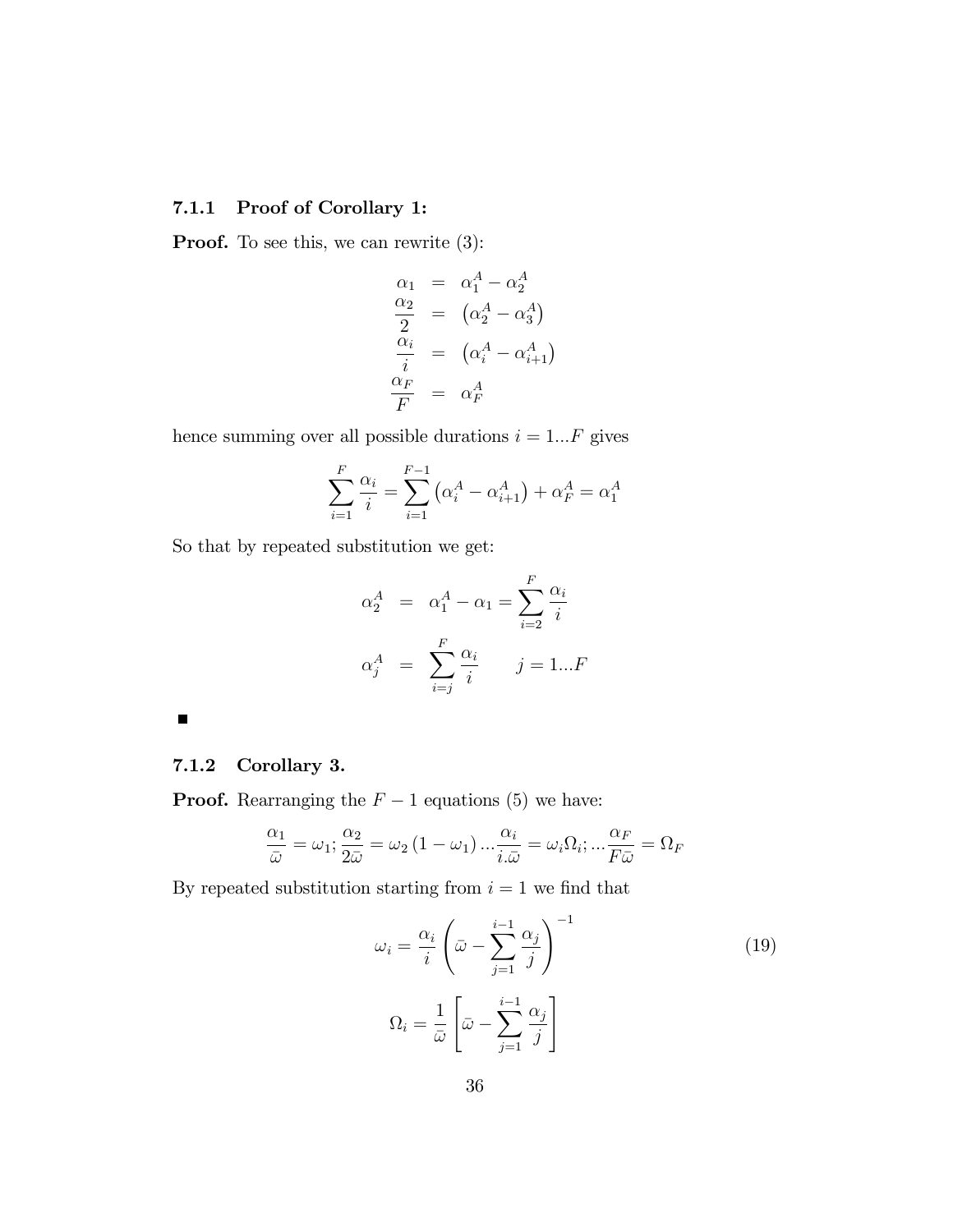Since we know that  $\omega_F = 1$ , from (19)this means that:

$$
1 = \frac{\alpha_F}{F} \left( \bar{\omega} - \sum_{i=1}^{F-1} \frac{\alpha_i}{i} \right)^{-1} \Rightarrow \bar{\omega} = \sum_{i=1}^{F} \frac{\alpha_i}{i}
$$

Substituting the value of  $\bar{\omega}$  into (19) establishes the result.  $\blacksquare$ 

### 7.2 Proof of Proposition 2.

**Proof.** Firstly we will prove (a) and (b). We do this by contradiction. Let us suppose that the solution  $\alpha$  such that  $\alpha_k > 0$  and  $\alpha_j > 0$  and  $k - j \ge 2$ We will then show that there is another feasible  $GTE \alpha'$  with  $\alpha_i > 0$  and  $\alpha_{j+1} > 0$  which generates a shorter average contract length.

Let us start at the proposed solution  $\alpha$ , and in particular the two sectors  $k$  and  $j$ , whose sector shares must satisfy the two relations:

$$
\alpha_k + \alpha_j = \rho = 1 - \sum_{i=1, i \neq j, k}^{F} \alpha_i
$$
\n
$$
\frac{\alpha_k}{k} + \frac{\alpha_j}{j} = \eta = \bar{\omega} - \sum_{i=1, i \neq j, k}^{F} \frac{\alpha_i}{i}
$$
\n(20)

 $\rho$  is the total share of the two sectors: if there are only two sectors then  $\rho = 1$ ; if there are more than two sectors with positive shares then  $\rho$  is equal 1 minus the share of the sectors other than j and k. Likewise,  $\eta$  is the sum of the contribution of these two sectors to  $\bar{\omega}$  less the contribution of any sectors other than j and k. Note that since  $k > j$ ,

$$
\frac{\rho}{\eta} > j \tag{21}
$$

We can rewrite (20) as

$$
\alpha_j = \frac{kj}{k-j}\eta - (k-j)\rho
$$
\n
$$
\alpha_k = \rho(1+k-j) - \frac{kj}{k-j}\eta
$$
\n(22)

What we show is that we can choose  $(\alpha_j', \alpha_{j+1})$  which satisfies the two relations above (and hence is feasible) but yields a lower average contract length.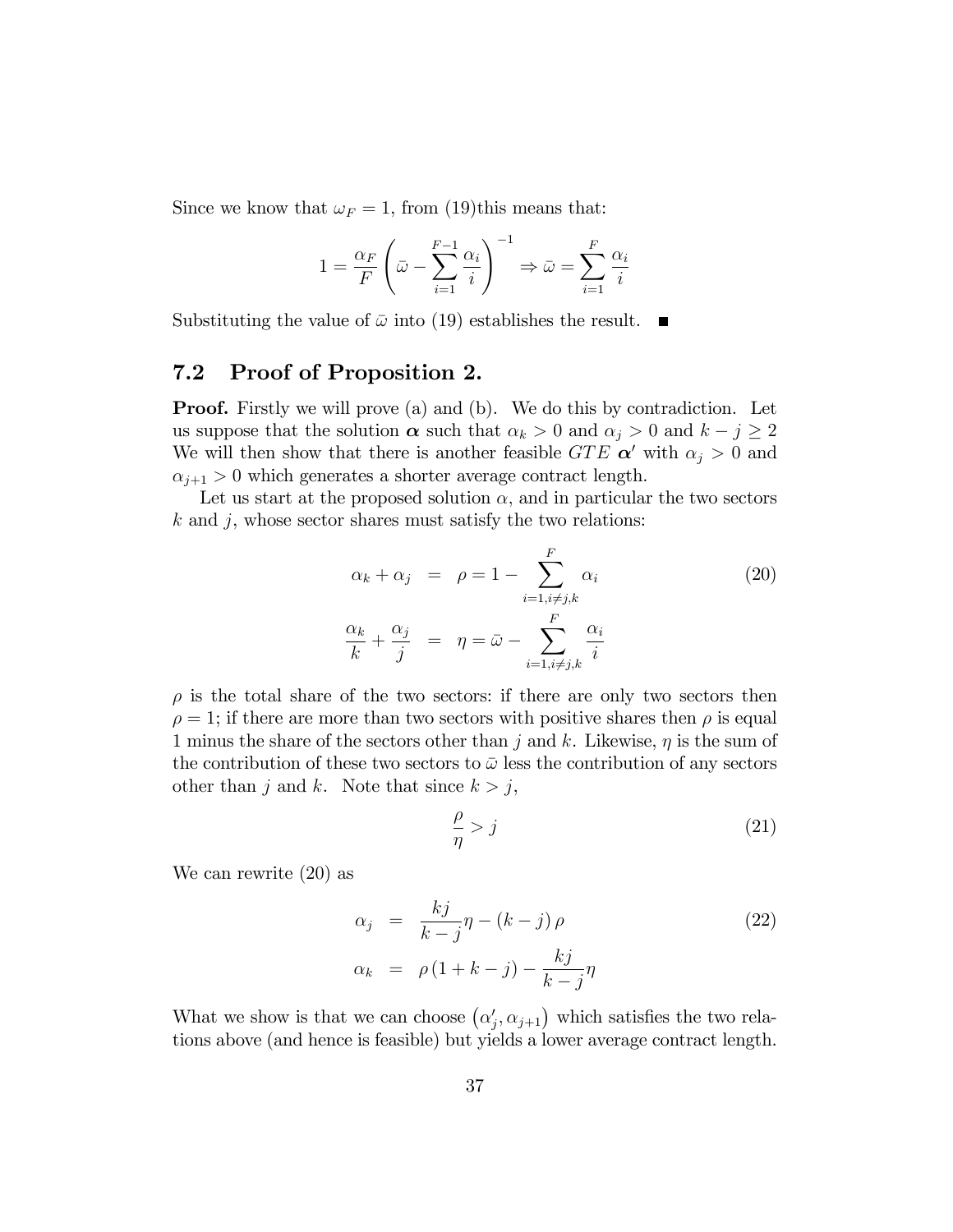Specifically, We choose  $\alpha'_{j+1}, \alpha'_{j}$  such that

$$
\alpha'_{j} = j(j+1)\eta - \rho
$$
\n
$$
\alpha'_{j+1} - \alpha_{j+1} = 2\rho - j(j-1)\eta
$$
\n(23)

Define  $\Delta \alpha_{j+1} = \alpha'_{j+1} - \alpha_{j+1}$ . What we are doing is redistributing the total proportion  $\rho$  over durations j and  $j + 1$  so that the aggregate proportion of firms resetting the price is the same:  $\alpha' \in A(\bar{\omega})$ , since (23) is equivalent to (22) implies

$$
\Delta \alpha_{j+1} + \alpha'_j = \rho
$$
\n
$$
\frac{\Delta \alpha_{j+1}}{k} + \frac{\alpha'_j}{j} = \eta
$$
\n(24)

Lastly, we show that  $\alpha'$  has a lower average contract length. Since we leave the proportions of other durations constant, their contribution to the average contract length is unchanged. From (22) the contribution of durations  $k$  and  $j$  is given by

$$
T_k = ka_k + j\alpha_j
$$
  
=  $\rho (k + (k - j)^2) - kj\eta$ 

Likewise the contribution with  $\alpha'$  is given by

$$
T_j = (j+1)\Delta\alpha_{j+1} + j\alpha'_j
$$
  
=  $\rho(j+2) - (j+1)j\eta$ 

Now we show that

$$
T_k - T_{j+1} = \rho \left( k - (j+1) + (k-j)^2 - 1 \right) - \eta \left( kj - (j+1)j \right)
$$

Noting strict inequality (21) we have

$$
T_k - T_{j+1} > \eta \left[ j \left( k - (j+1) + (k-j)^2 - 1 \right) - kj + (j+1) j \right]
$$
  
>  $\eta \left[ j \left( k - j - 1 \right) \right] > 0$ 

Hence

$$
\bar{T}(\boldsymbol{\alpha}) - \bar{T}(\boldsymbol{\alpha}') = T_k - T_{j+1} > 0
$$

the desired contradiction.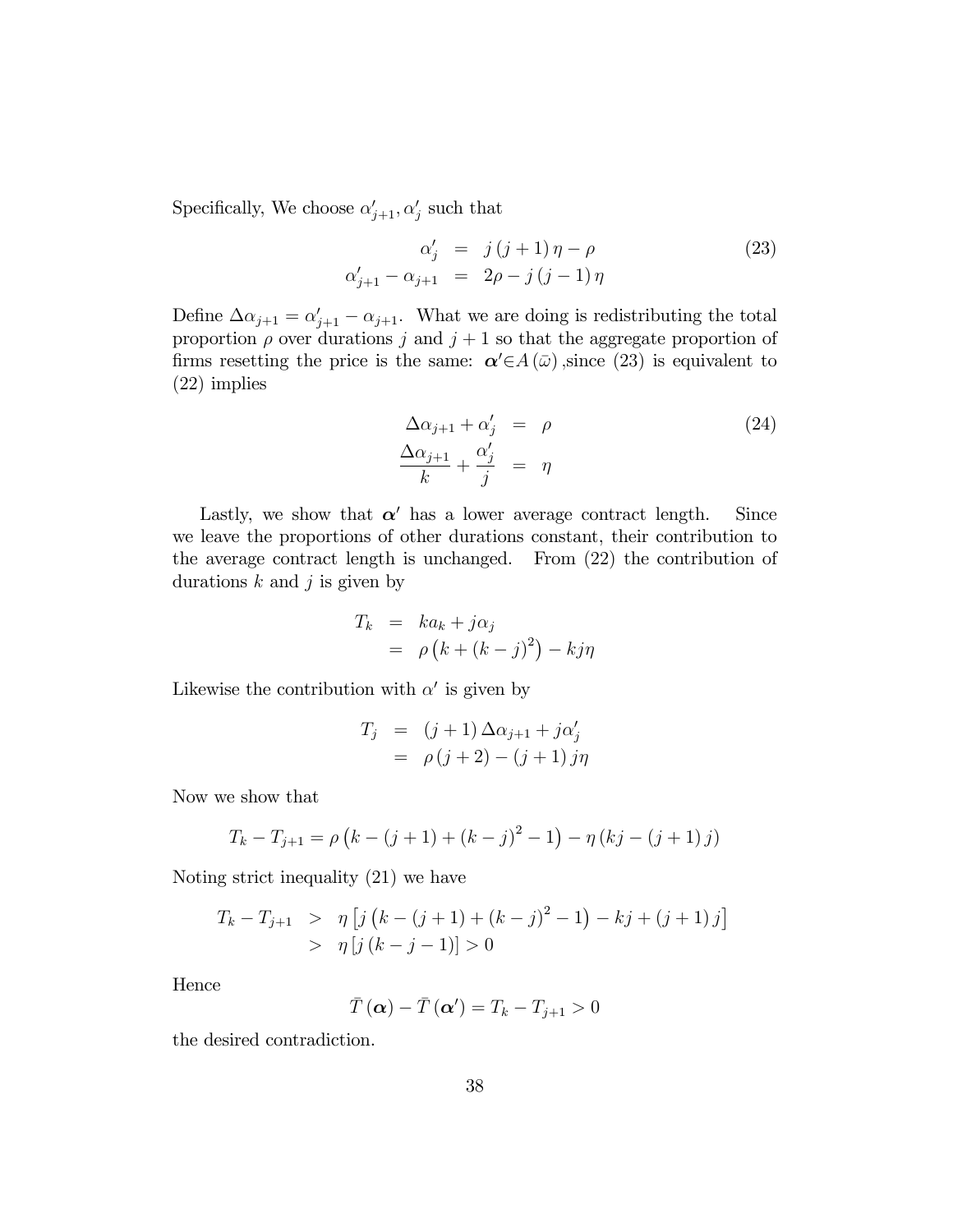Hence, the  $GTE$  with the minimum contract length consistent with the observed  $\bar{\omega}$  cannot have strictly positive sector shares which are not consecutive integers. There are at most two strictly positive sector shares.

To prove (c) for sufficiency, if  $\bar{\omega}^{-1} = k \in Z_+$ , then if  $\alpha_k = 1 \in A(\bar{\omega})$ . If  $\alpha_k < 1$  any other element of  $H(\bar{\omega})$  must involve strictly positive  $\alpha_j$  and  $\alpha_i$ with  $j - i \geq 2$ , which contradicts the parts (a) and (b) of the proposition already established.

For necessity, note that if  $\bar{\omega}^{-1} \notin Z_+$ , then no solution with only one contract length can yield the observed proportion of firms resetting prices.

#### 7.3 Proof of Proposition 3.

**Proof.** First, note that if the proportions are given by the equations, then the rest of the proposition follows. I know show that these equations are indeed the maximising ones. Assume the contrary, that there is a distribution  $\alpha$  with  $\alpha_i > 0$  where  $1 < i < F$  which gives the maximum contract length. I show that this proposed optimum can be improved upon. Hence the optimum must involve only durations  $\{1, F\}$  and the given equations follow automatically. So, let us take the proposed solution, with  $\alpha_i > 0$ . Let us redistribute the weight on sector i between  $\{1, F\}$ . In order to ensure that we remain in  $H(\bar{\omega})$  the additional weights must satisfy

$$
\Delta \alpha_i + \frac{\Delta \alpha_F}{F} = \frac{\alpha_i}{i}
$$

$$
\Delta \alpha_i + \Delta \alpha_F = \alpha_i
$$

which gives us

$$
\Delta \alpha_F = \alpha_i \frac{F(i-1)}{i(F-1)}
$$

$$
\Delta \alpha_1 = \alpha_i \frac{F-i}{i(F-1)}
$$

The resulting Change in the average contract length is

$$
\Delta \bar{T} = \alpha_i \left[ \frac{F(i-1)}{i(F-1)} (F-i) - \frac{F-i}{i(F-1)} (i-1) \right]
$$

$$
= \frac{\alpha_i (i-1) (F-1)}{i(F-1)} [F-1] > 0
$$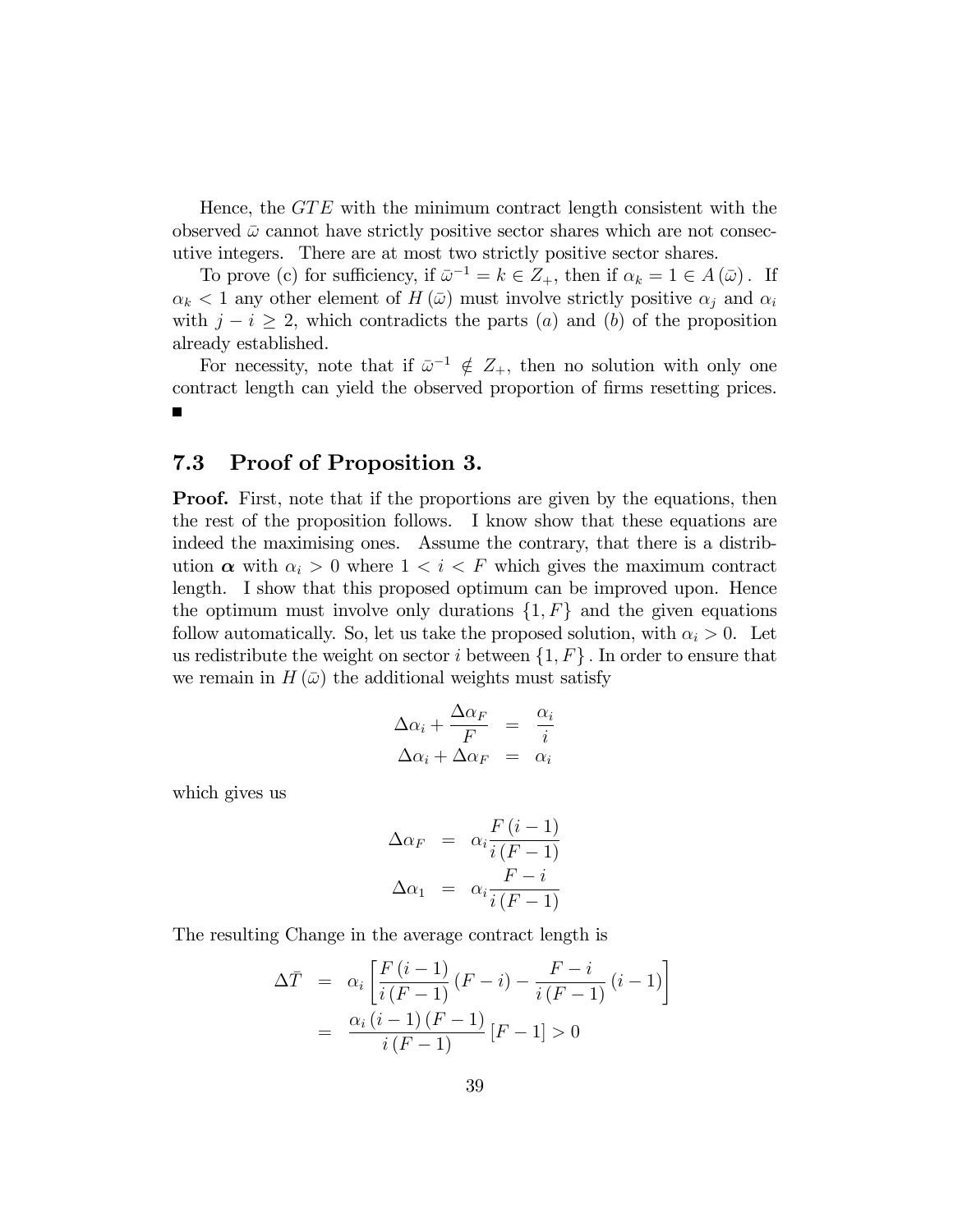The desired contradiction. Given that all contracts must be either 1 or  ${\cal F}$ periods long, the rest of the proposition follows by simple algebra.  $\blacksquare$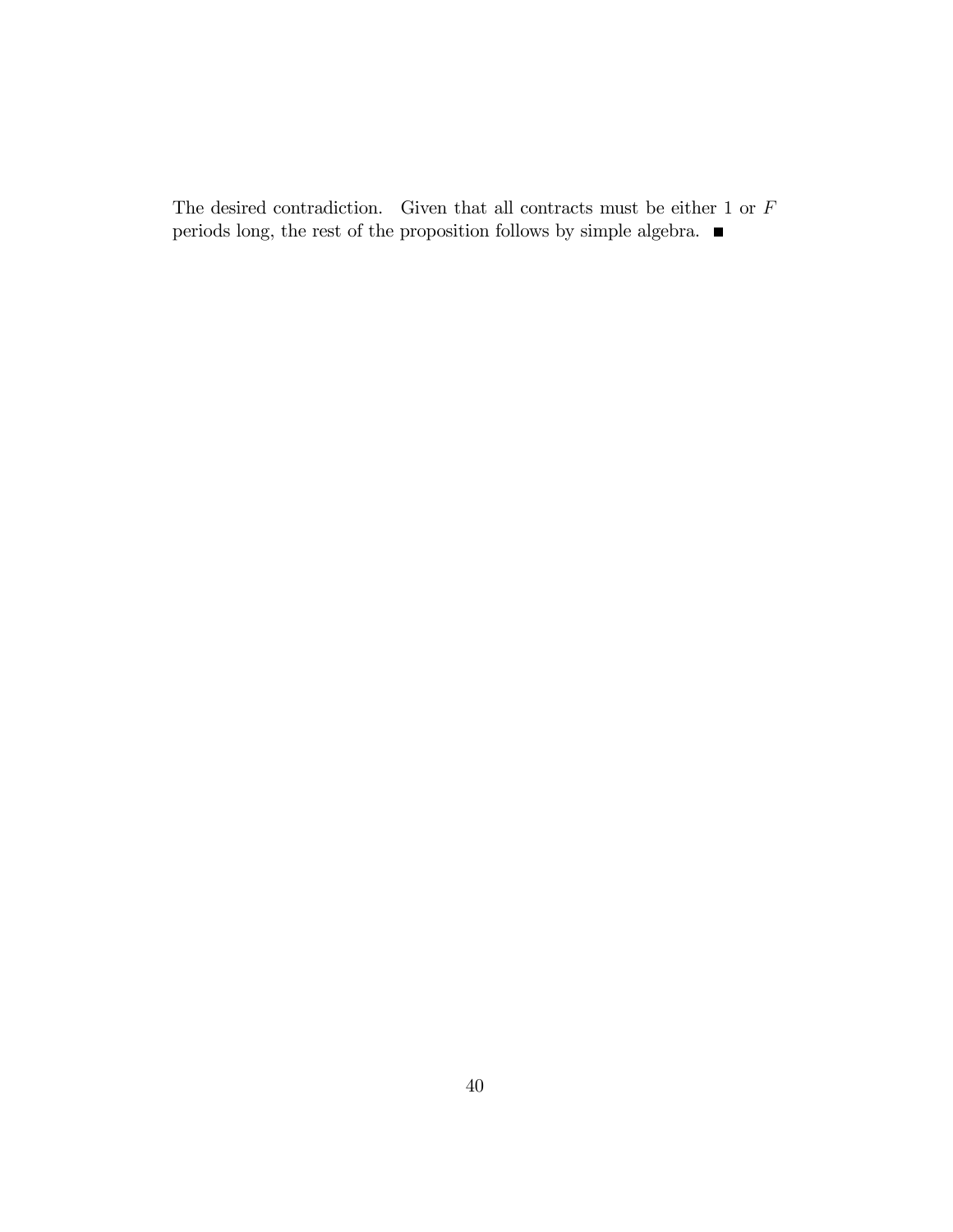

Fig.1. The Typology of contract types*.*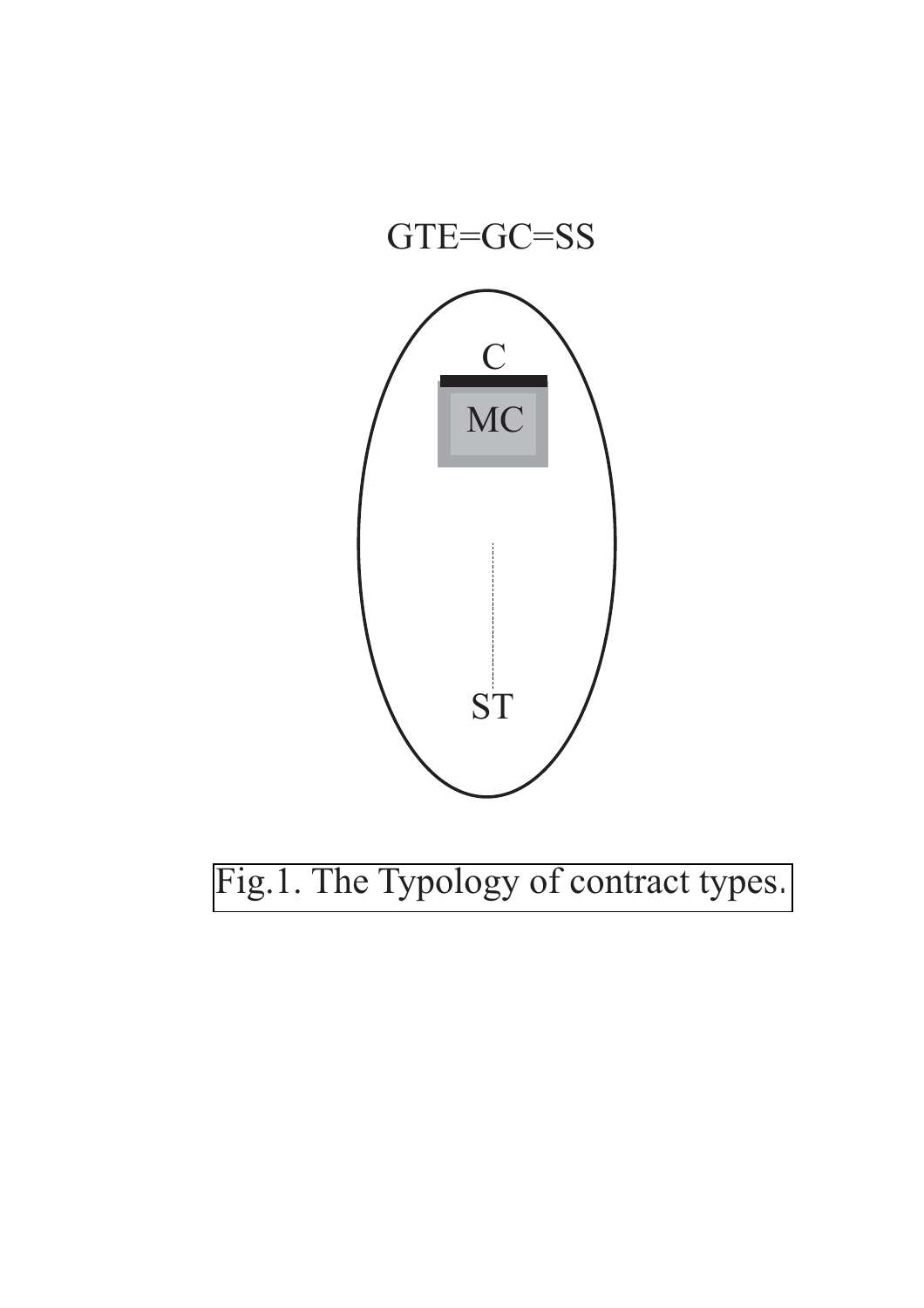

Figure 2: The BK Distribution of Contract lengths Across Firms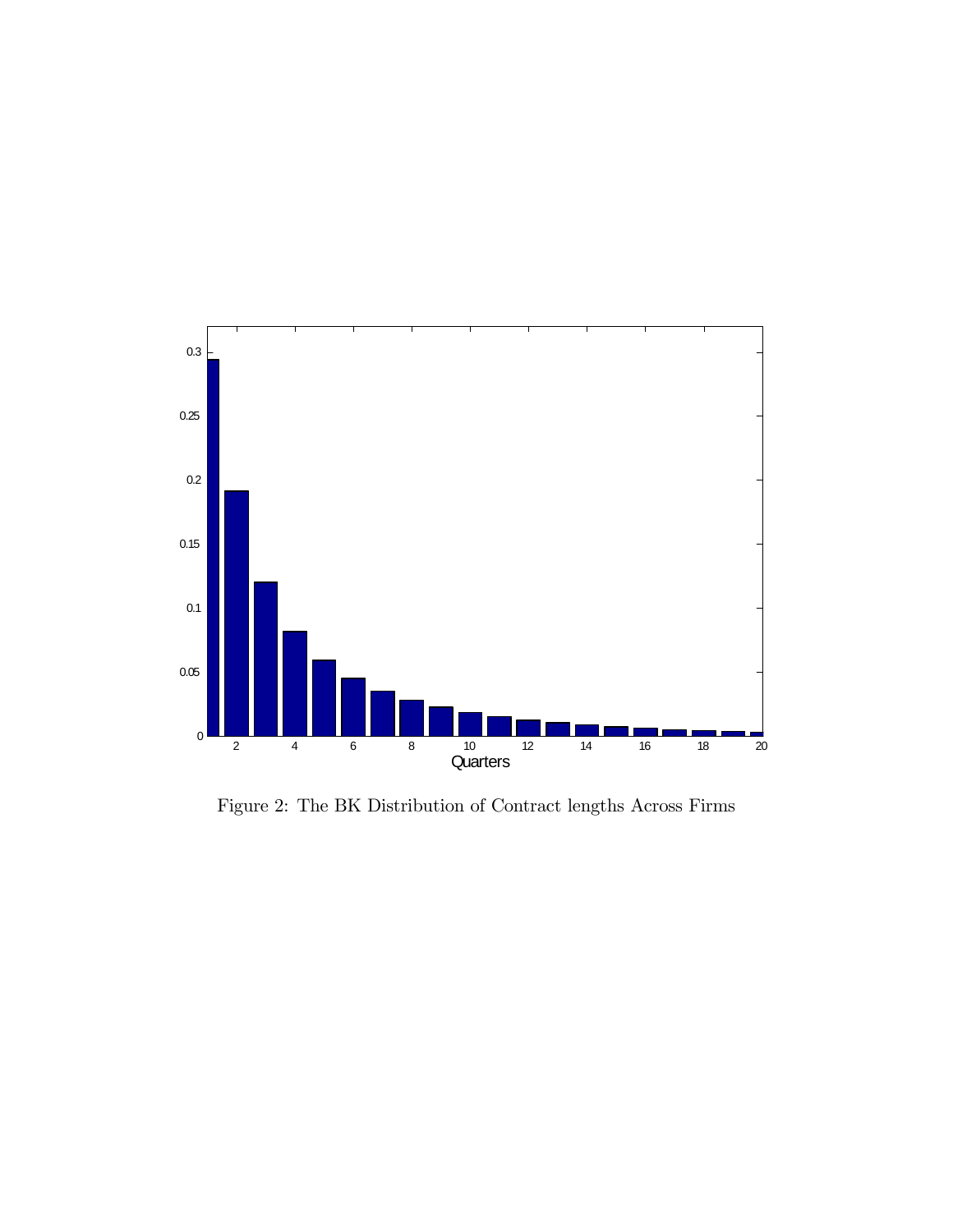

Figure 3: Responses to a one-off monetary Shock  $(v = 0)$